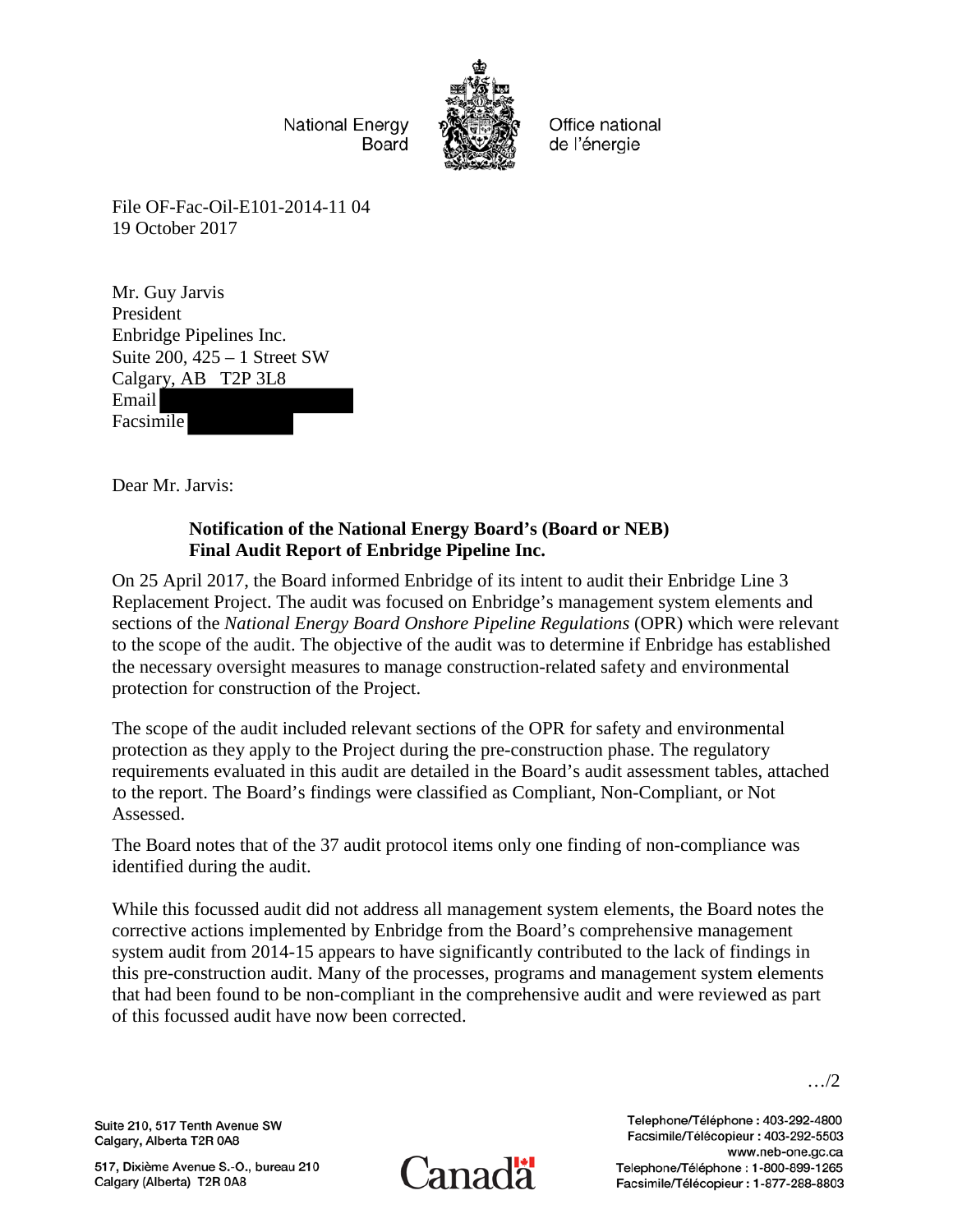The Board has enclosed its Final Audit Report and associated Appendices with this letter. The Board will make the Final Audit Report public and it will be posted on the Board's website.

Within 30 days of the issuance of the Final Audit Report by the Board, Enbridge Pipelines Inc. is required to file a Corrective Action Plan (CAP), which describes the methods and timing for addressing the Non-Compliant finding identified through this audit, for approval.

The Board will make the CAP public and will continue to monitor and assess Enbridges' corrective action with respect to this audit it is fully implemented.

The Board will also continue to monitor the implementation and effectiveness of Enbridges' management system and programs through targeted compliance verification activities as a part of its on-going regulatory mandate.

If you require any further information or clarification, please contact Barbara Wegernoski, Lead Auditor, at 403-299-3151.

Yours truly,

*Original signed by* 

Sheri Young Secretary of the Board

| c.c. |       | , Manager, Pipeline Compliance |  |
|------|-------|--------------------------------|--|
|      | Email |                                |  |
|      |       |                                |  |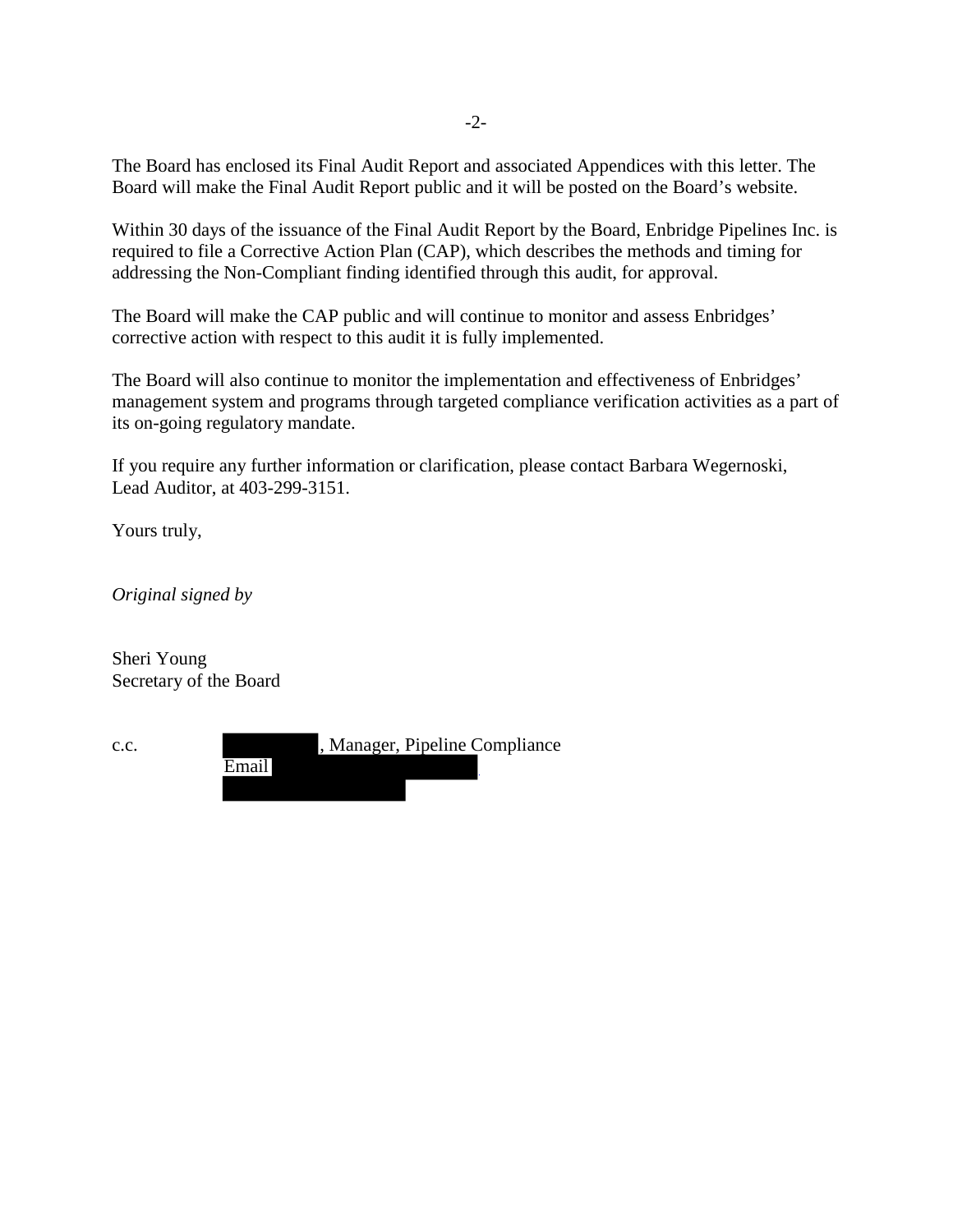**National Energy Board** 



Office national de l'énergie

Suite 210, 517 Tenth Avenue SW Calgary, Alberta T2R 0A8

**Enbridge Pipeline Inc. (Enbridge) Pre-Construction Compliance Audit Report Enbridge – Line 3 Replacement Project File: OF-Fac-Oil-E101-2014-11 04**

**Enbridge Pipelines Inc.**

**Suite 200, 425 – 1 Street SW**

**Calgary, AB T2P 3L8**

**19 October 2017**

Canadä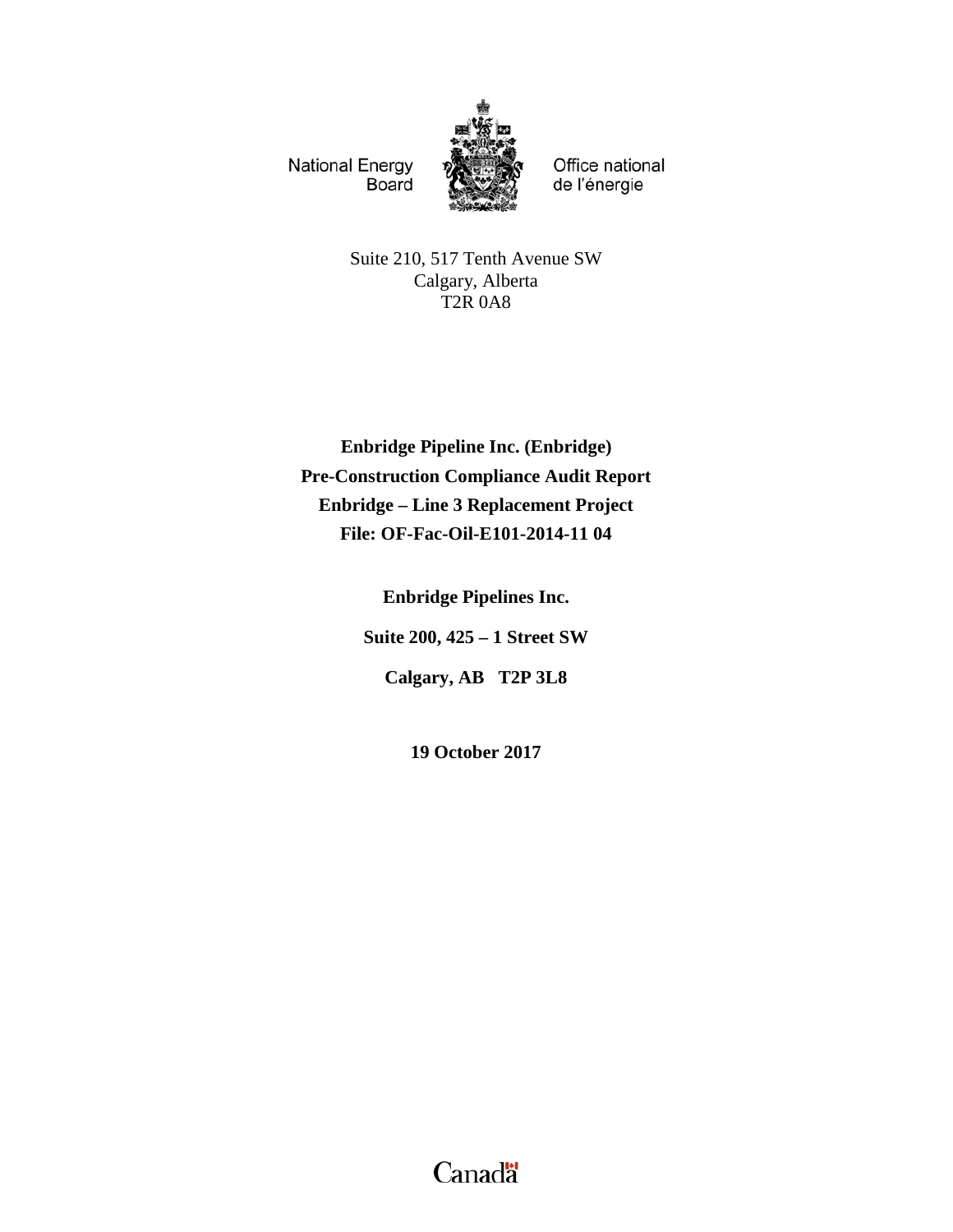

# <span id="page-3-0"></span>**Executive Summary**

In accordance with *Section 49(3)* of the *National Energy Board Act* (NEB Act), the National Energy Board (NEB or the Board) conducted a compliance audit of Enbridge Pipeline Inc. (Enbridge) during the period from 25 April to 07 July 2017.

This report documents the Board's audit of Enbridge Line 3 Replacement project (Project). The audit was focused on Enbridge's management practices and sections of the *National Energy Board Onshore Pipeline Regulations* (OPR) which were relevant to the scope of the audit. The objective of the audit was to determine if Enbridge has established the necessary oversight measures to manage construction-related safety and environmental protection during construction of the Project.

The Board conducted the audit using the audit protocols attached in Appendix 1 of this report that are focused on safety and environmental protection as they apply to Enbridge's anticipated construction activities. The Board assessed whether Enbridge's documentation, processes and activities complied with the legal and other requirements under the Board's authority listed below:

- The NEB Act:
- The OPR:
- Any conditions contained within applicable Certificates or Orders issued by the Board; and
- Requirements of any applicable NEB Safety Advisories.

During the audit, a number of process and program documents within the scope of the audit were assessed for compliance. Many of these documents relate to Conditions attached to the approval of the project. Compliance to those Conditions are also being evaluated by the Board outside of this audit. As a result, this audit did not duplicate its assessment of these Conditions.

There were 37 protocol items listed in the audit protocol attached in Appendix 1. Of those, there were 34 in which the Board did not identify any compliance issues; 2 were not assessed and 1 was found to be non-compliant. The Board notes that Enbridge has already taken action to correct this non-compliance and commends them on Enbridge for its timeliness and inititive.

One of the protocol items which was not assessed during the audit is the subject of a separate planned compliance verification activity relating to security management. The second protocol item not assessed is related to communication. It is currently being reviewed by the Board as part of the corrective action plan from Enbridge's 2014/15comprehensive Management System audit.

The one non-compliance is summarized as follows:

• Enbridge did not have a clearly documented process to communicate corrective actions and learnings to ensure employees or persons working on behalf of the company are informed in a manner which meets the requirements of the OPR s.  $6.5(1)(r)(u)$  (Refer to Appendix 1 Protocol Item AP-Enbridge-23).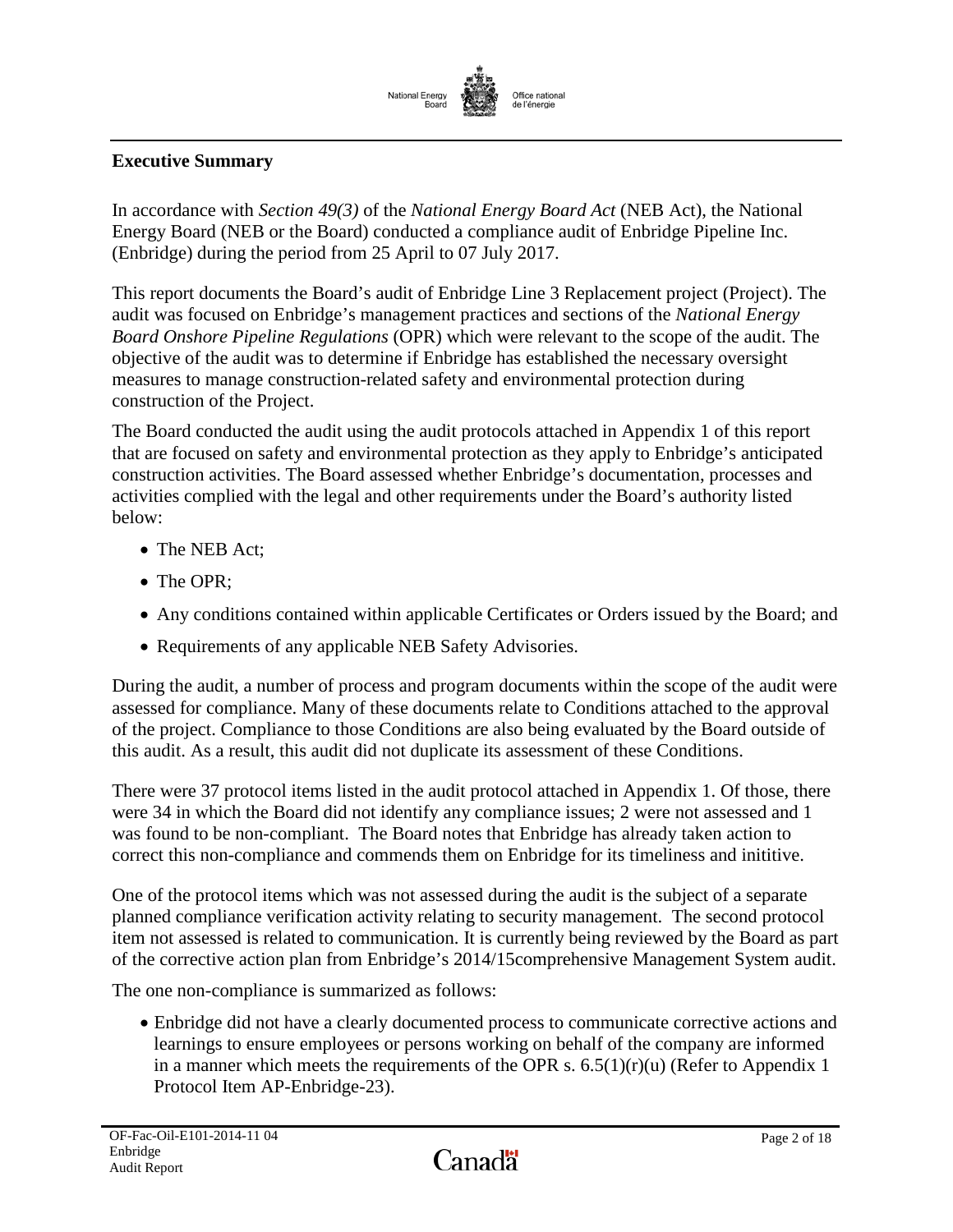

While this focussed audit did not address all management system elements, the Board notes the corrective actions implemented by Enbridge from the Board's comprehensive management system audit from 2014-15 appears to have significantly contributed to the lack of findings in this pre-construction audit. Many of the processes, programs and management system elements that had been found to be non-compliant in the comprehensive audit and were reviewed as part of this focussed audit have now been corrected.

The Board concludes that, at the time of the audit, Enbridge has established oversight measures to manage construction-related safety and environmental protection for the construction Project.

Enbridge will be required to file with the Board for approval, a Corrective Action Plan (CAP) that describes the methods and timing for addressing the non-compliance identified through this audit. The CAP shall be filed within 30 days of the Final Audit Report being issued by the Board.

The Board will continue to monitor the implementation and effectiveness of Enbridge's management system and programs through targeted compliance verification activities as a part of its on-going regulatory mandate.

The Board will post this Final Audit Report and the corrective actions taken to address the audit finding on its website.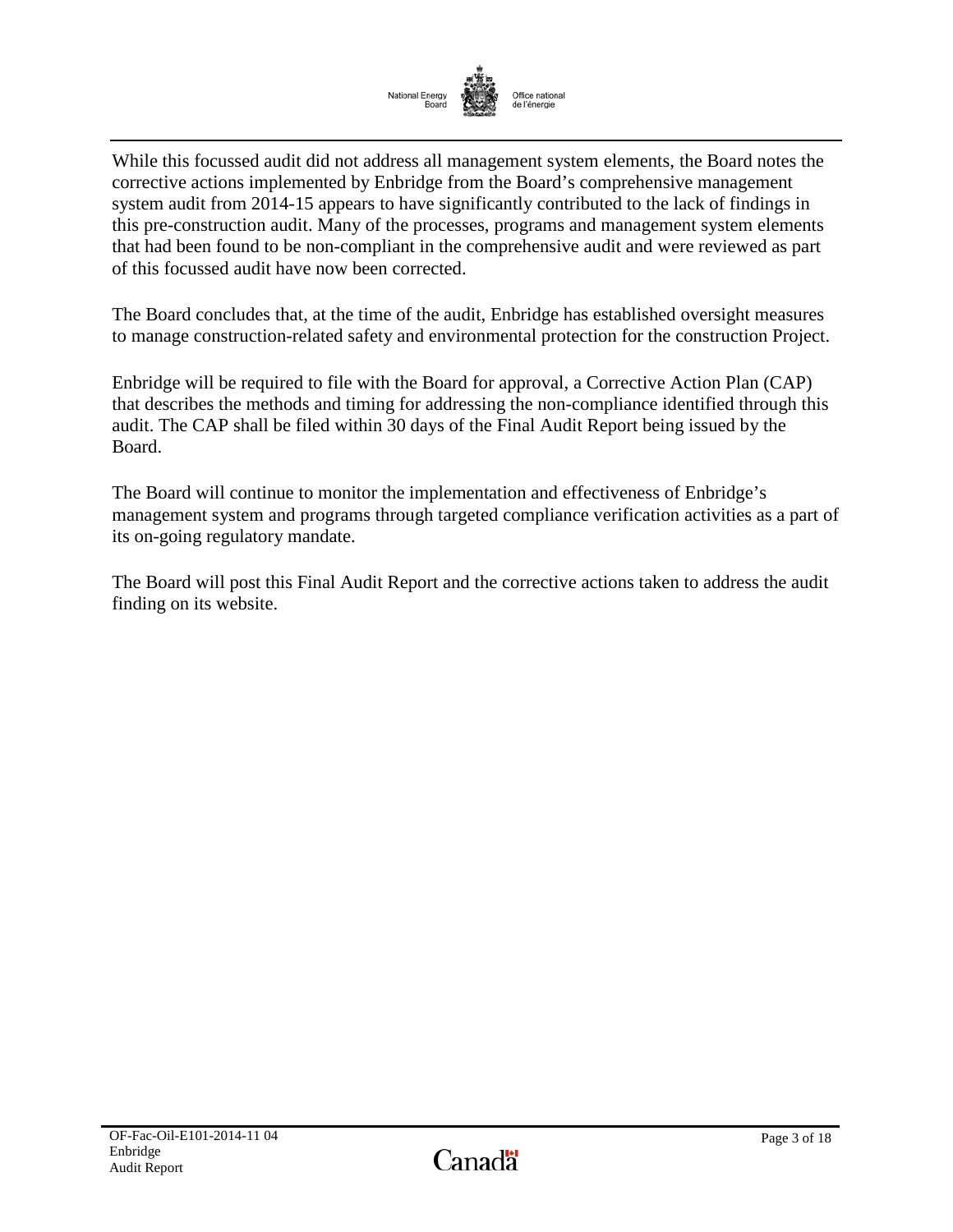# National Energy<br>Board Office national<br>de l'énergie

# **Table of Contents**

| 1.0          |                                                                     |  |
|--------------|---------------------------------------------------------------------|--|
| 1.1          |                                                                     |  |
| 1.2          |                                                                     |  |
| 1.3          |                                                                     |  |
| 2.0          |                                                                     |  |
| 3.1          |                                                                     |  |
| 3.2          |                                                                     |  |
| 3.3          |                                                                     |  |
| 3.4          |                                                                     |  |
| 3.5          |                                                                     |  |
| 3.6          |                                                                     |  |
| 3.7          |                                                                     |  |
| 3.8          |                                                                     |  |
| 3.9          |                                                                     |  |
| 3.10         |                                                                     |  |
| 3.11         |                                                                     |  |
| 3.12<br>3.13 |                                                                     |  |
| 3.14         |                                                                     |  |
| 4.0          | ASSESSMENT OF COMPLIANCE OF THE AUDITED PROCESSES AND ACTIVITIES 14 |  |
|              |                                                                     |  |
| 4.1          |                                                                     |  |
| 4.2          |                                                                     |  |
| 4.3<br>4.4   |                                                                     |  |
| 5.0          |                                                                     |  |
|              |                                                                     |  |
|              |                                                                     |  |
|              |                                                                     |  |
|              |                                                                     |  |
|              |                                                                     |  |
|              |                                                                     |  |
|              |                                                                     |  |
|              |                                                                     |  |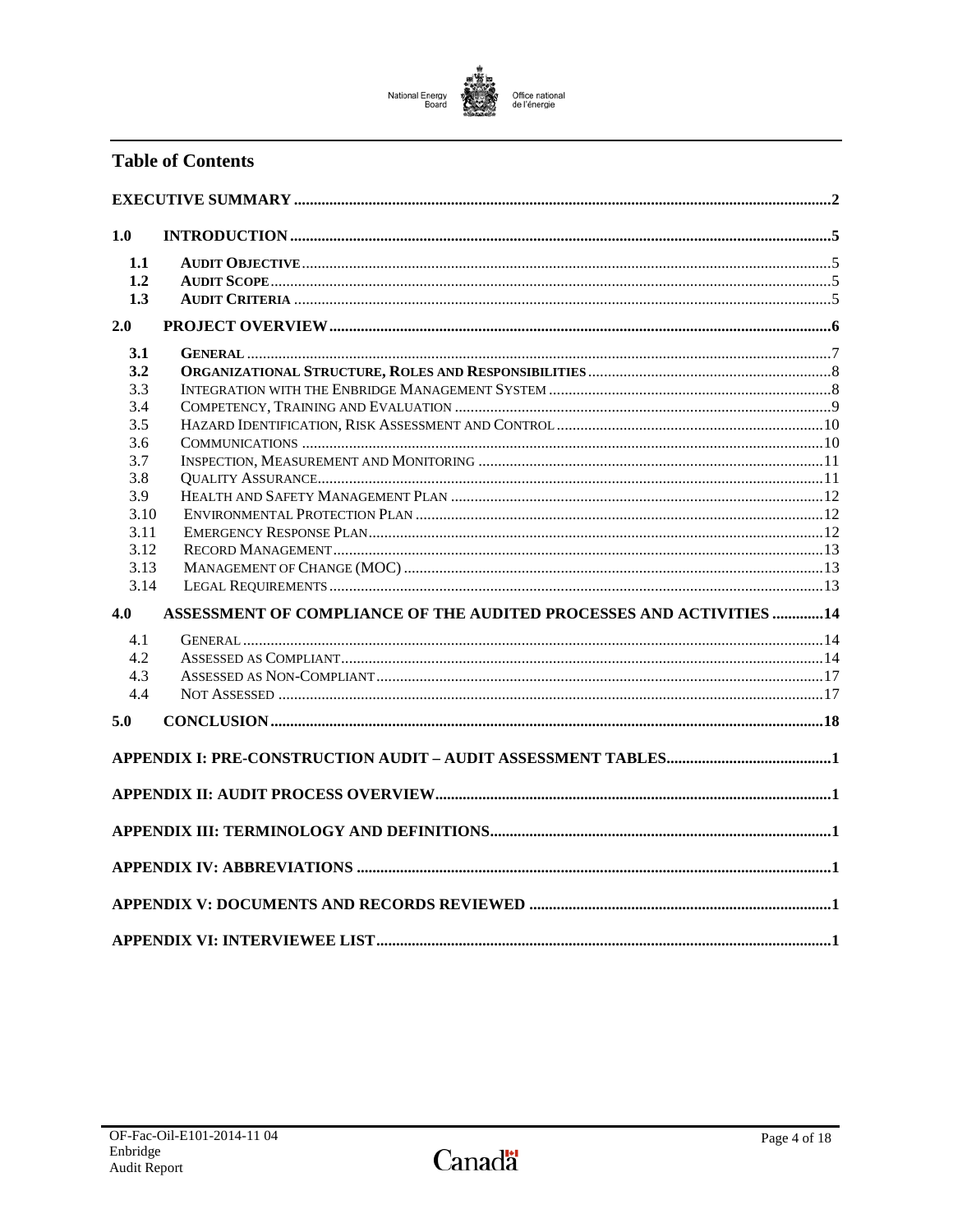

## <span id="page-6-0"></span>**1.0 Introduction**

In accordance with *Section 49(3)* of the *National Energy Board Act* (NEB Act), the National Energy Board (NEB or the Board) conducted a compliance audit of Enbridge Pipeline Inc. (Enbridge) during the period from 25 April to 07 July 2017. An overview of the audit process and an explanation of definitions and abbreviations can be found in Appendices II, III and IV.

# <span id="page-6-1"></span>**1.1 Audit Objective**

The objective of this audit was to assure that Enbridge has established the necessary oversight measures to manage construction-related safety and environmental protection considerations for its Line 3 Replacement Project (Project).

As the audit was focussed on the pre-construction phase of the Project, the Board only required Enbridge to demonstrate that it had developed the necessary processes and activities for the Project. This audit did not test implementation as the construction activities had not yet been initiated at the time of the audit. The Board reviewed relevant processes, programs, and activities of the Project including:

- Integration of the Project with Enbridge's management system;
- Organizational Structure, Roles and Responsibilities;
- Competency, Training and Evaluation;
- Hazard Identification, Risk Assessment and Control;
- Communications:
- Inspection, Measurement and Monitoring;
- Ouality Assurance;
- Management of Change Process; and
- Legal Requirements.

## <span id="page-6-2"></span>**1.2 Audit Scope**

The scope of the audit included relevant sections of the *National Energy Board Onshore Pipeline Regulations* (OPR) for safety and environmental protection as they apply to the Project during the pre-construction phase. The audit did not include Enbridge's Security Management Program as it will be reviewed by the Board through other, more appropriate, planned compliance verification activities. Protocol question 20 is related to a finding from the Boards comprehensive management system audit conducted in 2014/15 and is currently being evaluated through other Board activities. The audit scope did not include the decommissioning activities related to Enbridge's existing Line 3.

# <span id="page-6-3"></span>**1.3 Audit Criteria**

The Board assessed whether Enbridge's documentation, processes and activities complied with the legal and other requirements under the Board's authority listed below: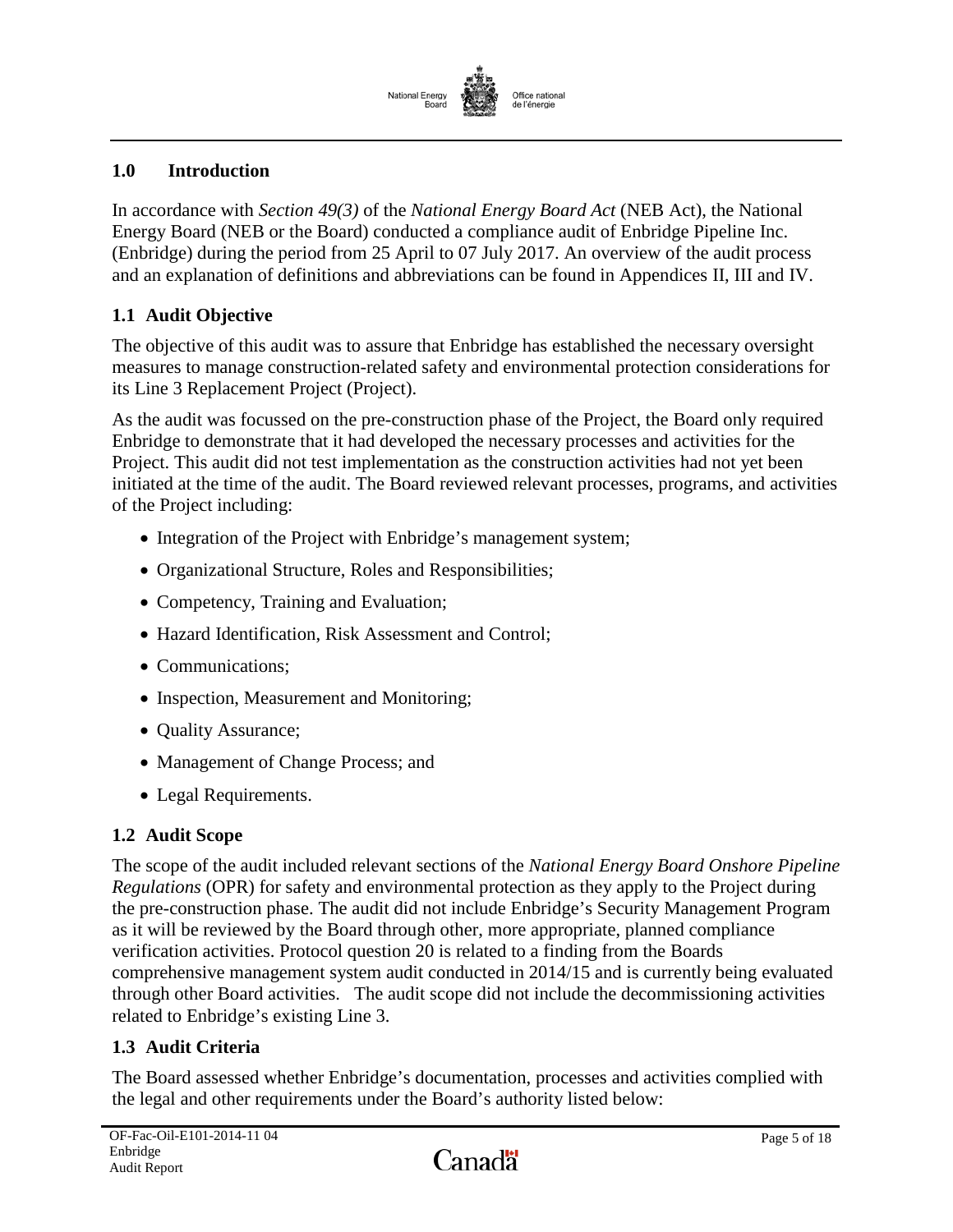

- The National Energy Board Act;
- The Onshore Pipeline Regulations;
- Any Conditions contained within applicable Certificates or Orders issued by the Board; and
- Requirements of any applicable NEB Safety Advisories.

# <span id="page-7-0"></span>**2.0 Project Overview**

On November 5, 2014, Enbridge Pipelines Inc. submitted an application for the Line 3 Replacement project. The proposed project would include:

- Replacing the existing Line 3 pipeline, 863.6 mm (outside diameter) crude oil pipeline with a new, 914.4 mm (Outside diameter) crude oil pipeline;
- the addition of 55 new remotely operated sectionalizing valves;
- the installation of 18 new pump stations and associated infrastructure and equipment;
- the addition of 3 new storage tanks at the Hardisty Terminal;
- associated interconnection work at facilities; and
- the decommissioning of the existing Line 3 pipeline.

The majority of the Project would be situated adjacent to Enbridge's existing Mainline System corridor. The targeted in-service date is early 2019.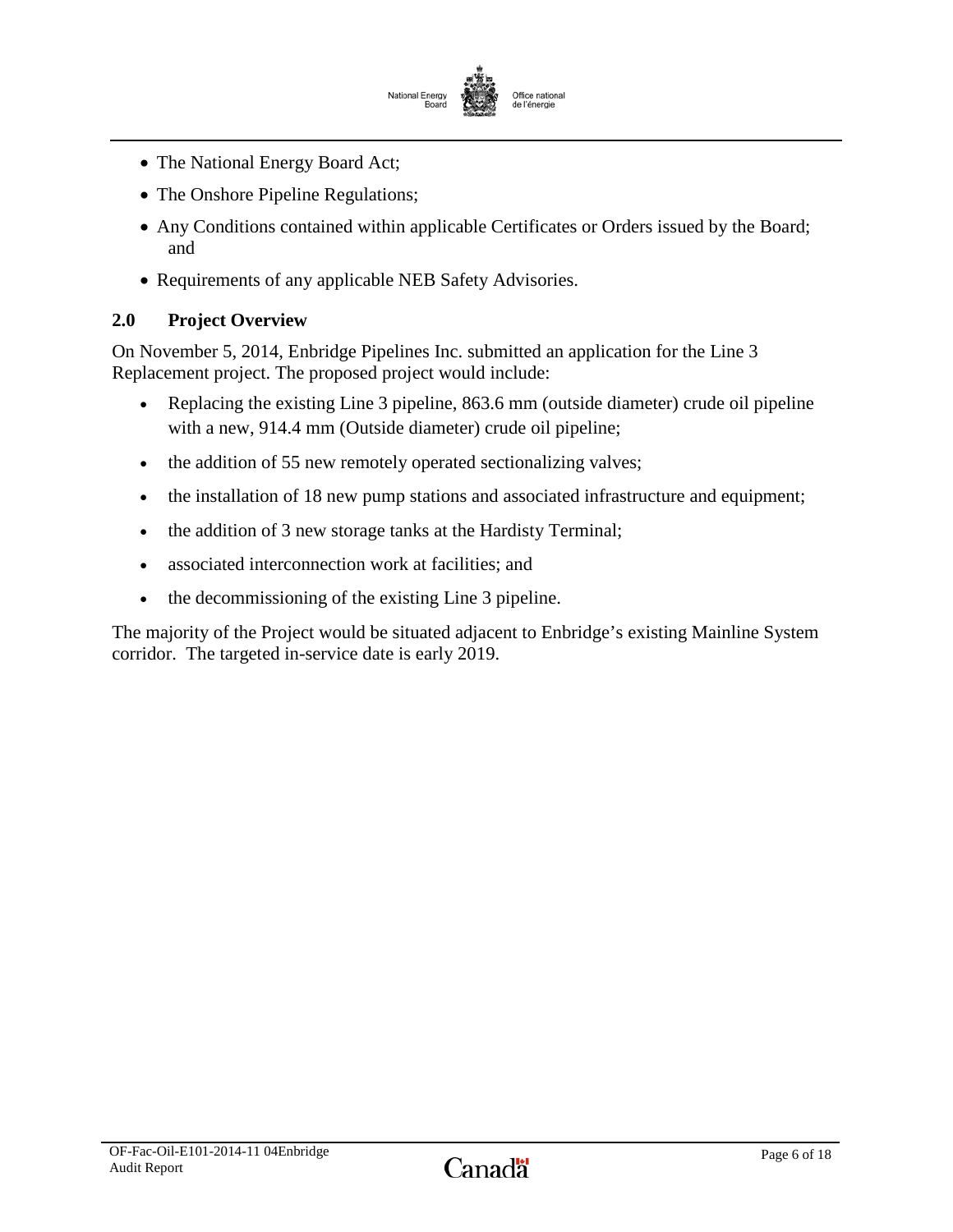

The Governor in Council approved the Project on 25 November 2016. A Certificate of Public Convenience and Necessity and other authorizations allowing the Project to proceed were issued and became effective on 1 December 2016. The Project is still subject to a number of Board Conditions being satisfied by Enbridge prior to, during, and post-construction.

# **3.0 Description of the Audited Processes and Activities**

# <span id="page-8-0"></span>**3.1 General**

In this section of the audit report, the processes and activities the Board evaluated through document review and interviews will be discussed. The Board's assessment of compliance of the processes and activities will follow in Section 4.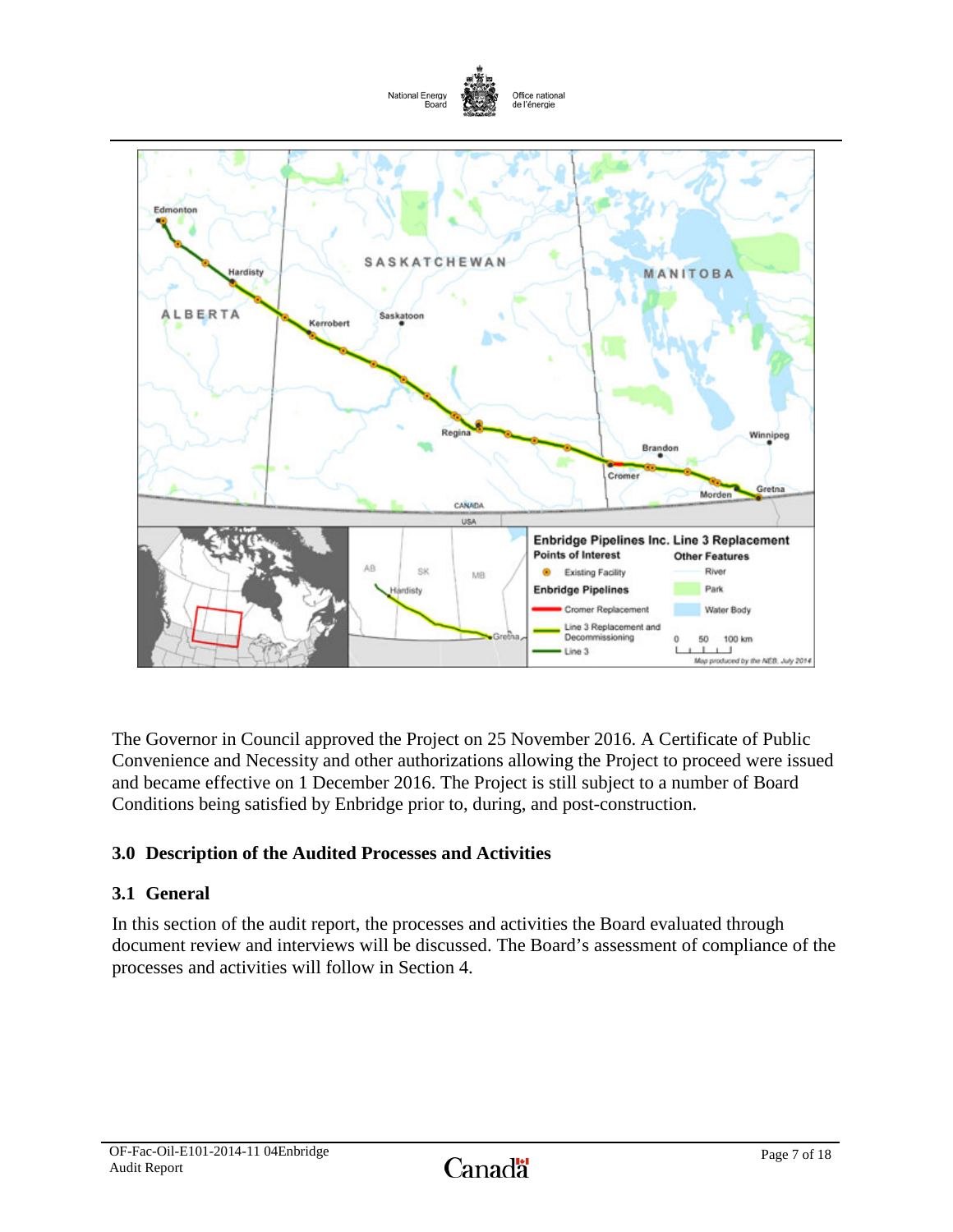

# <span id="page-9-0"></span>**3.2 Organizational Structure, Roles and Responsibilities**

The overall Line 3 replacement Project is managed by two separate Project Directors: one leads the mainline construction; and the other the facility construction. Both report to the Vice President of Canadian MP Execution. Through organizational charts the Board was able to follow the reporting structure directly from Enbridge's Accountable Officer (AO) through to the Construction Managers and their direct reports. Each Director has their own dedicated Project team to meet their goals, objectives and targets.

The following are some examples of the members of their teams:

- Manager Construction;
- Manager Engineering Terminals;
- Manager Safety Program;
- Manager Engineering; and
- Manager Quality Assurance.

At the time of the audit all of the above positions were staffed. Roles and responsibilities had been developed for all of these positions at the time of the audit.

The Board was advised that the Project had already retained the majority of their inspectors at the time of the audit. Enbridge stated that the majority of the inspectors selected for this Project had previous work experience on Enbridge construction projects. Enbridge selected inspectors who had demonstrated their competency to Enbridge. In total Enbridge will have 9 construction spreads for the Project. At the time of the audit, the general construction contractors had been hired for spreads 1, 3 & 4 which will be started this summer. Work will also commence this year at some of the facilities and carry through for the next several years.

## <span id="page-9-1"></span>**3.3 Integration with the Enbridge Management System**

For existing pipeline operations, Enbridge has developed an Integrated Management System (IMS) which is its management system as per the requirements of the OPR 6.1. During the audit, the Board did not evaluate the entirety of the IMS as it was beyond the scope for this focused audit. Instead, the Board evaluated if Enbridge met the requirements of the OPR s. 6.1(c), which states: *A company shall establish, implement and maintain a management system that (c) applies to all the company's activities involving the design, construction, {emphasis added)] operation, or abandonment of a pipeline and to the programs referred to in section 55.* Enbridge indicated that its IMS was designed and implemented to include all phases of a pipelines life cycle.

The Enbridge IMS is designed with a governance level management system, IMS-01, which sets the minimum requirements for all subordinate management systems to follow. Examples of these processes include the following:

- Hazard and Risk Management;
- Legal Requirements;
- Goals, Objectives, Targets, and Performance Measures; and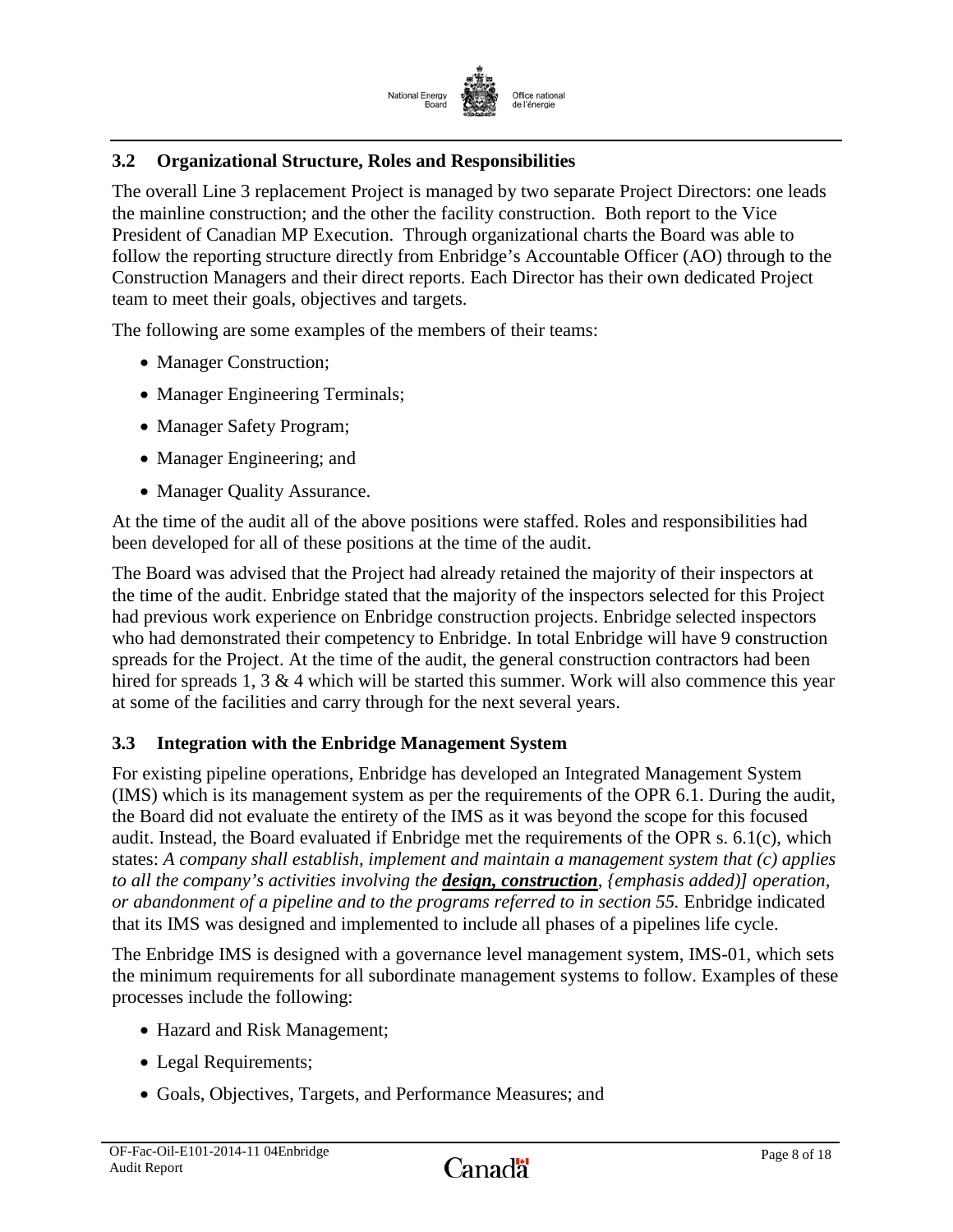

• Management of Change.

As Stated in the IMS-01 document "*The Integrated Management System Governing Policies and Processes IMS-01 provides the Policies and Processes which govern Enbridge business. The Policy expectation and Process standards and requirements are embedded in the organization's Management Systems. The IMS-01 applies to Enbridge Liquid Pipelines, Major Projects, and any entity executing activities…*" The Board notes this demonstrated how construction activities are to be integrated within Enbridge's management systems.

Due to the scope of the audit, the Board focused on the IMS-04 Occupational Health & Safety management system and IMS-06 Environmental management system. During project specific document review and interviews conducted during the audit these two management system documents were a constant reference source for the protocol questions.

# <span id="page-10-0"></span>**3.4 Competency, Training and Evaluation**

Enbridge stated that, at the time of the audit, it had contracted the services of general construction contractors for the construction of the pipeline spreads anticipated for the 2017 year, and the start of facility construction. Part of the general contractor competency evaluation process will be carried out using ISNetworld.

Enbridge, as do many other oil & gas companies globally, use ISNetWorld as a contractor management company to manage the safety compliance of potential contractors. ISNetWorld collects safety, procurement, quality and regulatory information from contractors and suppliers and verifies its accuracy and reports on its results to the companies that have contracted its services.

During interviews, Enbridge stated that the majority of the Inspectors selected for the Project have previous experience with Enbridge and were specifically selected due to their past work performance and demonstrated competence. Enbridge has also specified the amount of past work experience an Inspector requires for various roles. The past work experience also must take into account supervisory experience for certain Inspector positions. At the time the Board was conducting its interviews for this audit, Enbridge had brought all of the Project's Inspectors together for 3 days of mandatory training.

During interviews, Enbridge stated that as part of its quality assurance, oversight is done on all Activity and general Inspectors. Enbridge staff will review all inspection reports and send them to the Quality Coordinator if issues are identified.

The Project Safety management Plan states that "*The Contractor shall ensure that their employees are made aware of pertinent health and safety requirements and are suitably trained and competent in the proper work procedures pertaining to their duties. Where government certification is required, only workers properly licensed and having authority in the jurisdiction are to perform tasks. Competency must be verified and documentation records available at site*."

The Project Safety Management Plan requires all contractors to provide their orientation package and training materials to Enbridge for review to ensure it meets Enbridge's requirements. All field workers are required to attend both the contractor and Enbridge orientation training to ensure project information is consistent for everyone.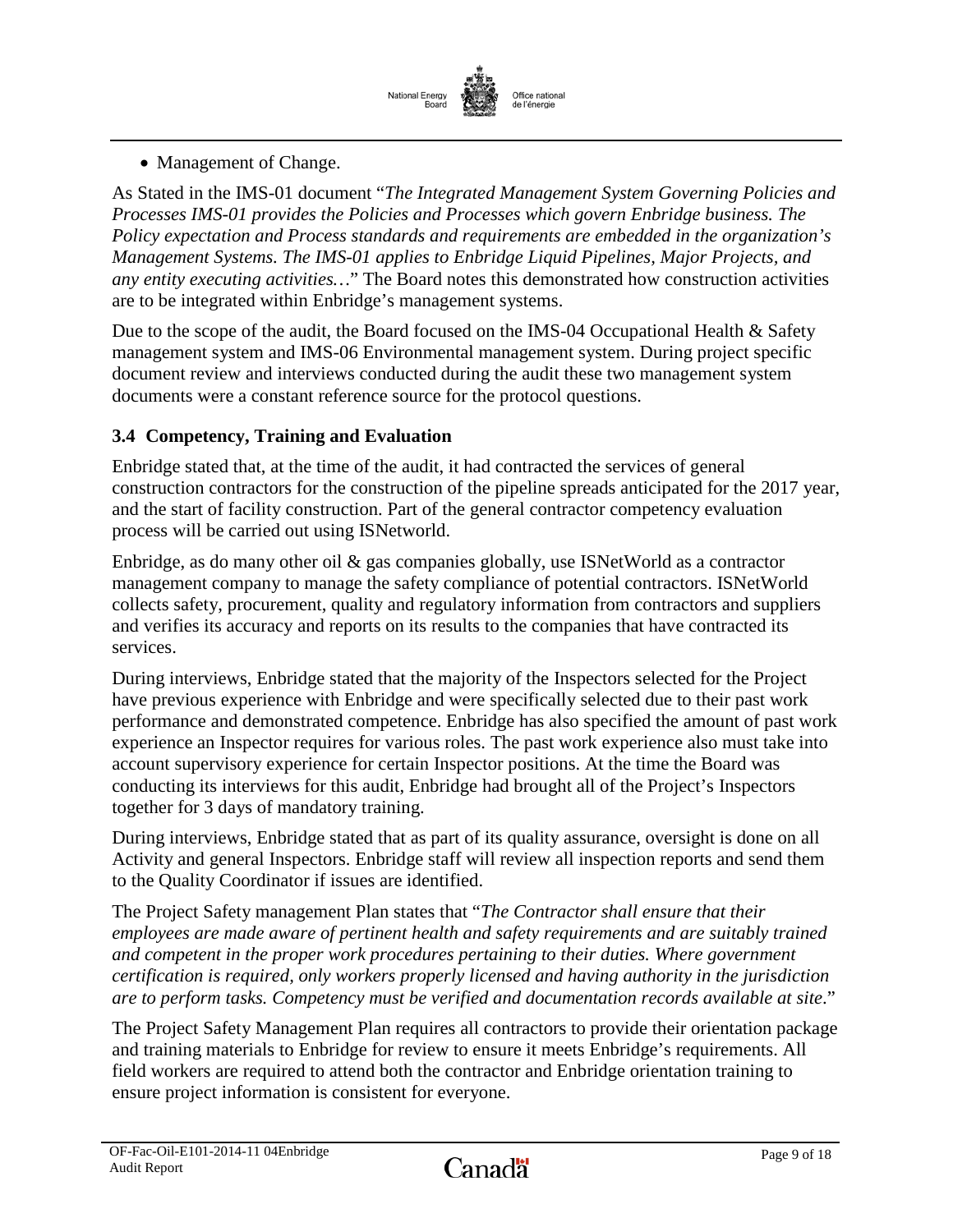

# <span id="page-11-0"></span>**3.5 Hazard Identification, Risk Assessment and Control**

During interviews Enbridge indicated they have developed an inventory of hazards, risk assessments and controls for the Project. Enbridge stated they had developed the inventory and controls from previous construction projects and had updated and revised it to fit this specific Project. During interviews with Enbridge staff they indicated when they are updating their hazard inventory and risk levels they always go back to inherent risk to determine if the residual risk after controls have been applied has changed.

Enbridge provided a series of documents from their IMS-01 management system document to demonstrate the processes it had in place to identify hazards and potential hazards. During the Project pre-construction phase, Enbridge developed a Pre-Project Hazard Analysis to look at hazards, potential consequences, control measures evaluate existing relevant Policy's, practices and procedures. From this Enbridge developed more refined hazard analysis. Enbridge also conducted process hazard analysis for facilities and the mainline construction project.

From the IMS-01 document Enbridge provided their Hazard and Risk Management Process, and the Hazard Identification Process. Enbridge indicated these process documents can be used should the Project identify new and additional hazards or potential hazards.

Enbridge provided risk registers for three main parts of the Project; the mainline construction, the terminal at Hardisty, and pump stations. Each risk register contained both the inherent risk, the residual risk and additional steps that would need to be considered to lower the risks further. Risks were broken down into various categories, some examples of which included environment, regulatory, and construction.

Enbridge stated that during pre-construction activities it conducted a Constructability Review of the Project. Information gained from this exercise was used by the construction group to work on and refine the controls for the project.

## <span id="page-11-1"></span>**3.6 Communications**

Through interviews and documentation review Enbridge stated changes regarding safety are communicated with all personnel at the daily morning meetings. Hazard Bulletins are another tool which can be used to communicate lessons learned stemming from incidents.

Enbridge's Construction Execution Plan contains information on roles and responsibilities for various field staff roles. Some examples include the various Inspector roles, Field Engineers, and Construction Managers.

During Interviews, Enbridge stated as the mainline construction project moves from one municipality or town to the next, they will meet with the local emergency services. Enbridge indicated they want to have open communications with the various communities as they move across the country.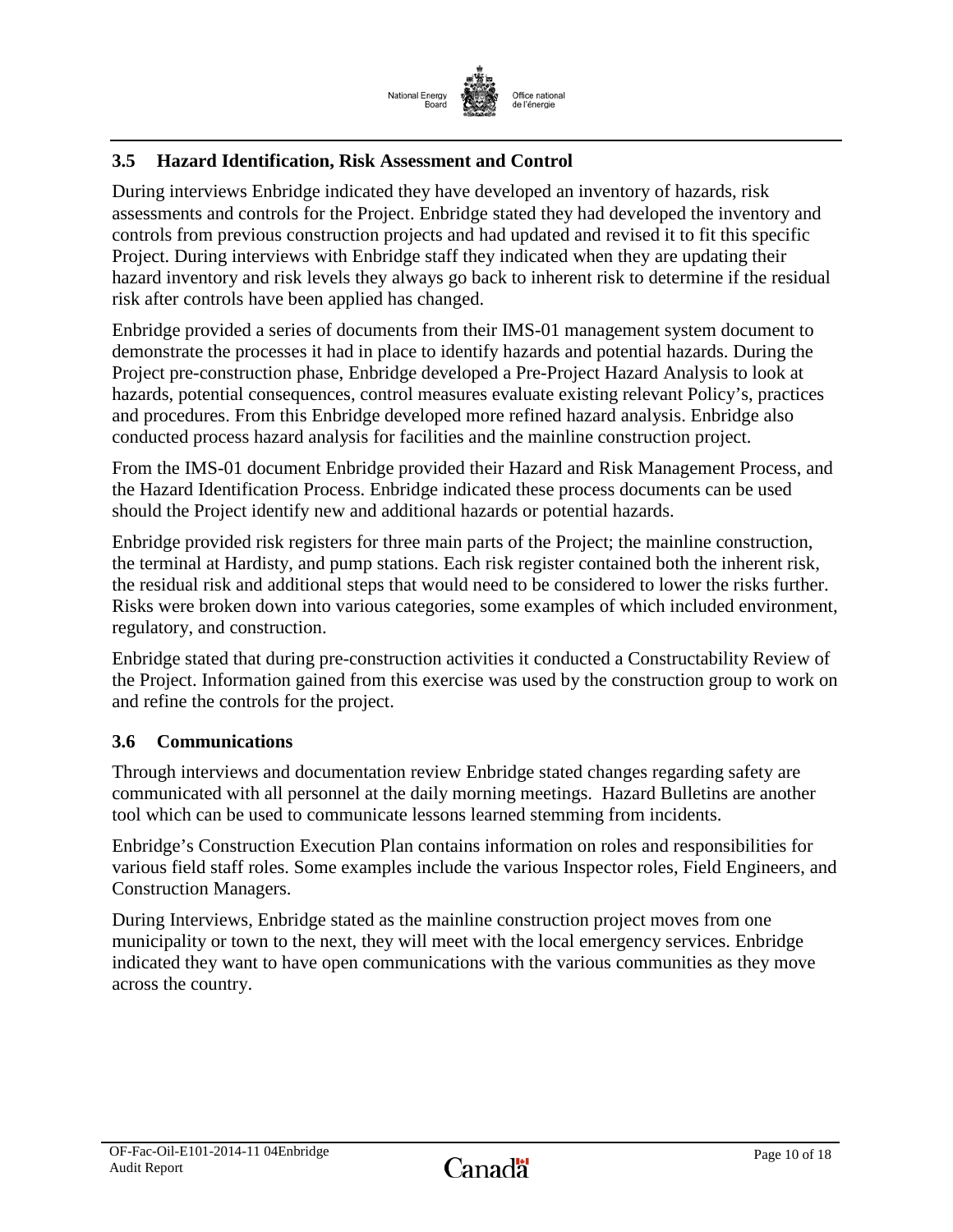

During interviews Enbridge stated the Request for Proposals (RFPs) are used in the selection and hiring of general contractors. The RFP was used to relay important information to the contractors to make them aware of special conditions associated with the Project. Enbridge indicated the RFP's contained a variety of documents for the general contractors to review while preparing their bids. Two examples, of these documents include the Project Environmental Protection Plan (EPP) and the Canadian Association of Energy and Pipeline Landowners Associations (CAEPLA) CAEPLA agreement.

# <span id="page-12-0"></span>**3.7 Inspection, Measurement and Monitoring**

Enbridge has developed a Master Compliance Register, which is Enbridge's overall legal registry to meet the OPR requirements. From the Master Compliance Register, Enbridge has created a separate list of applicable regulations and Conditions for this project. From this Enbridge developed a project specific Project Compliance Record as a sub-set of the Master Compliance Register. At the time of the audit, Enbridge had developed controls, such as standards, plans, or specifications as necessary to address each regulatory requirement or Condition. Enbridge stated that by following this process it has reduced the field staff's need to interpret the regulations and Conditions in the field. Field staff only needs to follow and implement the controls that were developed for all of the regulatory and Condition requirements.

Enbridge stated during interviews and the Board verified through document review that it is monitoring the mainline pipe from fabrication facilities through to stringing and backfill. Enbridge indicated they are monitoring the pipe directly from the manufactures site, to pipe coating facility, and travel to field storage locations. As part of this process Enbridge stated it is trying a new technology for the tracking and monitoring of the mainline pipe. Each piece of pipe at the time of manufacture receives a bar code and it is then tracked until it is placed in the ground and backfilled. Enbridge indicated it is attempting to do this for all materials that will be buried in the ground on a trial basis.

The Project Safety Management Plan requires formal safety inspections to be conducted on a weekly basis, with the Contractor discussing the results of the Inspection at the next safety or tailgate meeting. The Plan reads "*All formal inspections must be posted for review by the Contractor's workers on site and forwarded to Contractor Project Manager responsible for the Project.*" Audits will be another tool used by Enbridge for monitoring construction activities. The Plan indicates a Safety Audit will be conducted on each major contractor at least once on each construction spread. To ensure objectivity, the audits are to be completed by a third party.

## <span id="page-12-1"></span>**3.8 Quality Assurance**

In this audit, the Board reviewed the quality assurance program from the perspective of the project establishment stage and the organizational structure.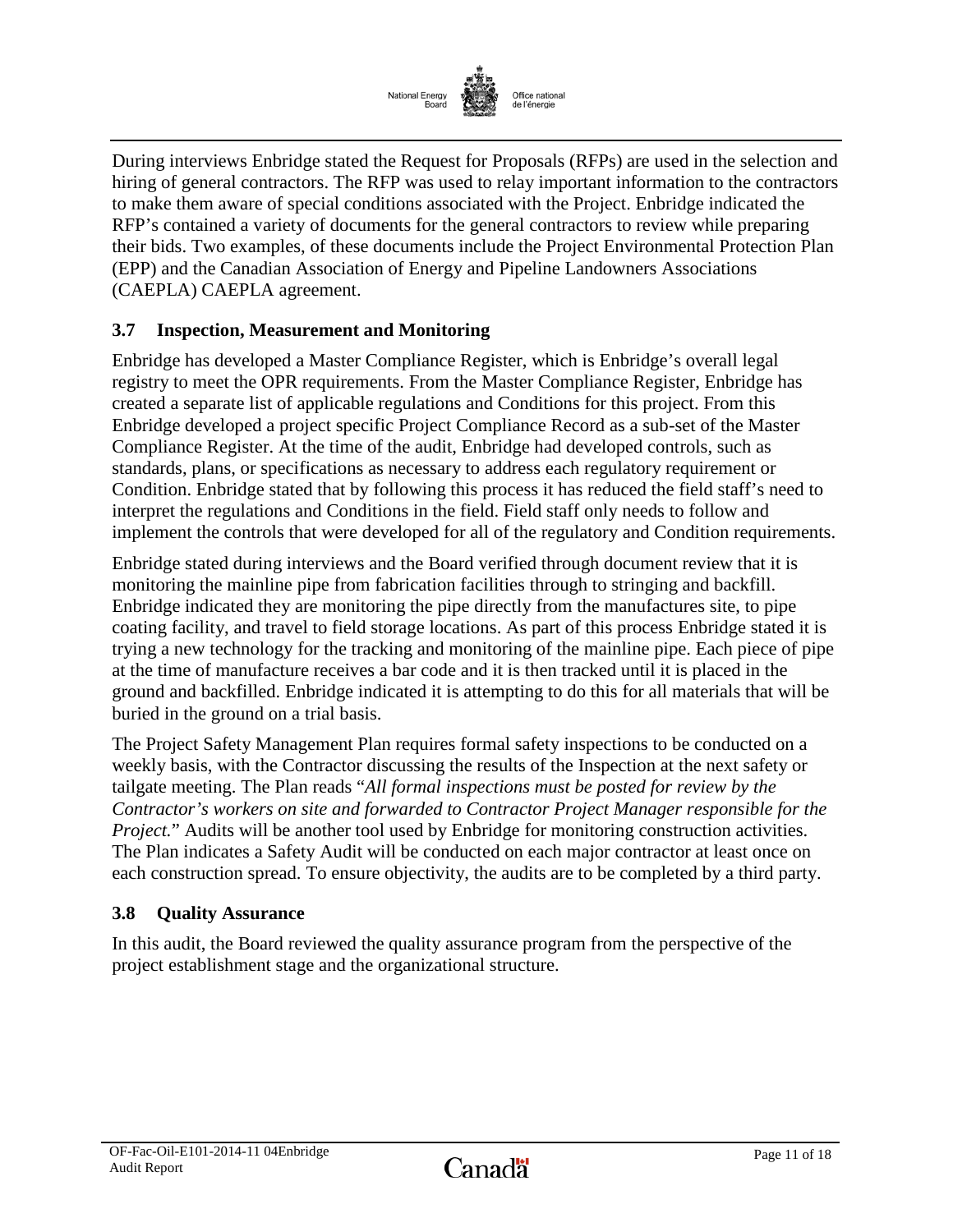

According to Enbridge's Canadian Pipeline Field Inspection Guide, under Inspector Responsibility, "*The Quality Assurance function shall take precedence over the production function form the standpoint of activity inspection. The technical performance and specified standard requirements shall not be sacrificed to accommodate productivity and/or schedule and cost.*" According to the IMS-01 document "*Enbridge is committed to sound quality performance throughout the pipeline life cycle, defined as the design, procurement, construction, commissioning, operation, maintenance, retirement, and abandonment of pipeline and facility assets. Ensuring quality in conjunction with safety and environmental protection is of critical importance to the success of our business.*"

According to the organizational charts provided by Enbridge, both the mainline pipeline construction and the facility construction aspects of this project had Quality Assurance staff in place at the time of the audit. Enbridge also stated they had various Inspectors in place to perform quality assurance activities on the pipe from the manufacturer plant, to the coating facility and eventually until the pipe was buried in the ground. According to Enbridge every quality assurance report produced by these Inspectors is reviewed and evaluated at the home office.

# <span id="page-13-0"></span>**3.9 Health and Safety Management Plan**

The Board reviewed the Project Health and Safety Management Plan HSMP) which is to be used by the construction contractors to develop their own Project Specific Plan (PSP). The general construction contractors are to develop a PSP and submit it to Enbridge for review and if it is deemed appropriate, acceptance. The Board found the Project HSMP to be ready for contractor development of their PSP. The establishment and implementation of the HSMP was one of the Project's Board Conditions being assessed through parallel compliance verification activities.

## <span id="page-13-1"></span>**3.10 Environmental Protection Plan**

The Board reviewed the environmental protection plan (EPP) for the mainline construction and facility construction. The EPP provides a number of mitigation measures to be used by Enbridge, contractors, and sub-contractors for all stages and aspects of the Project construction. The establishment and implementation of the EPP was one of the Project's Board Conditions being assessed, and was approved, through parallel compliance verification activities. The Board reviewed the EPP from the perspective of this audit only, not for Condition compliance reasons.

## <span id="page-13-2"></span>**3.11 Emergency Response Plan**

Enbridge provided one of the general construction contractor's Emergency Response Plan (ERP) along with site specific ERP for each facility where work will be undertaken.

During interviews with Enbridge staff, they indicated that as the mainline construction moves through various communities and municipalities the Enbridge Project safety staff and the general contractor will meet with the local emergency services. Enbridge also stated that it has had a significant amount of communication through town hall and open houses.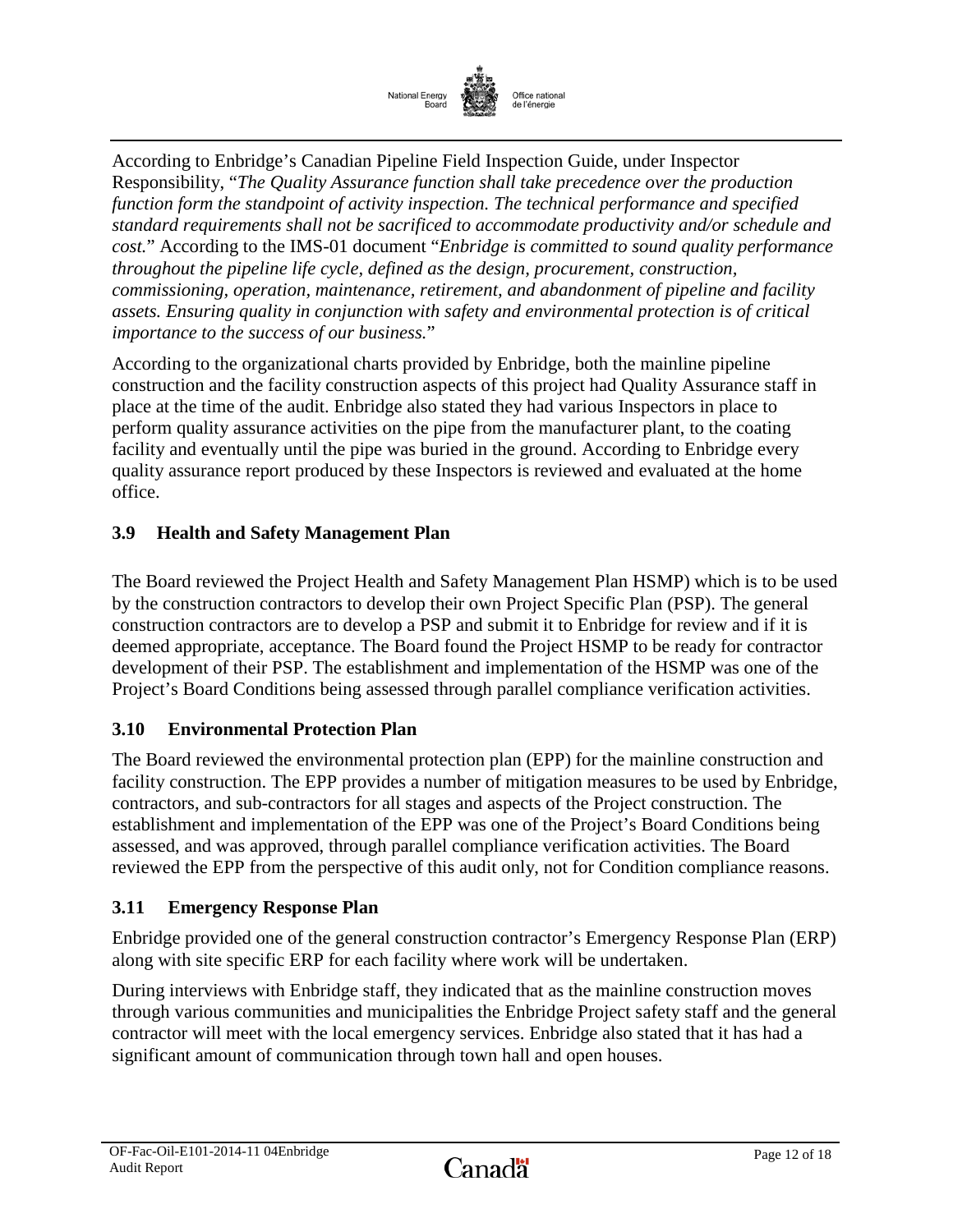

The submission of the ERP is one of the Board's approval Conditions for the Project. According to the Project specific Condition, the ERP was filed with the Board 2 months prior to the start of construction as part of Condition compliance. The Board reviewed the ERP from the perspective of this audit only, not for Condition compliance reasons.

# <span id="page-14-0"></span>**3.12 Record Management**

The Board verified through document review that the Line 3 Replacement Project Document Management Plan outlined how documents were to be managed throughout the Project life cycle. This includes both electronic and hard copy documents. The Plan "… *outlines methods to ensure that the project information is controlled, available, filed, and retained according to Enbridge's regulatory and internal requirements.*"

# <span id="page-14-1"></span>**3.13 Management of Change (MOC)**

From the IMS-01 document, Enbridge's MOC process reads "*Enbridge recognizes that changes are inevitable and initiated during the course of design, construction, operations, and maintenance and abandonment activities.*" Enbridge's MOC is organized as one process with a series of specialized sub-processes beneath it. Examples of which include:

- Deviation Requests;
- Governance Document Change;
- Legal Requirements;
- Organizational Change; and
- Process Safety Information Change.

## <span id="page-14-2"></span>**3.14 Legal Requirements**

Enbridge stated that it has developed a Project Compliance Record for this specific Project, which was a sub-set of their larger Master Compliance Register. The Master Compliance Register contains all of Enbridge's legal requirements. Enbridge used the applicable regulations, and Conditions specific to this Project to develop the Project Compliance Register. The Board reviewed the Project Compliance Record and noted that it included all other applicable legal requirements such as referenced standards as specifically included in the OPR. During a demonstration of the Project Compliance Registry, Enbridge was able to demonstrate how each item in the Registry was linked to each of its respective controls that had been developed to ensure compliance.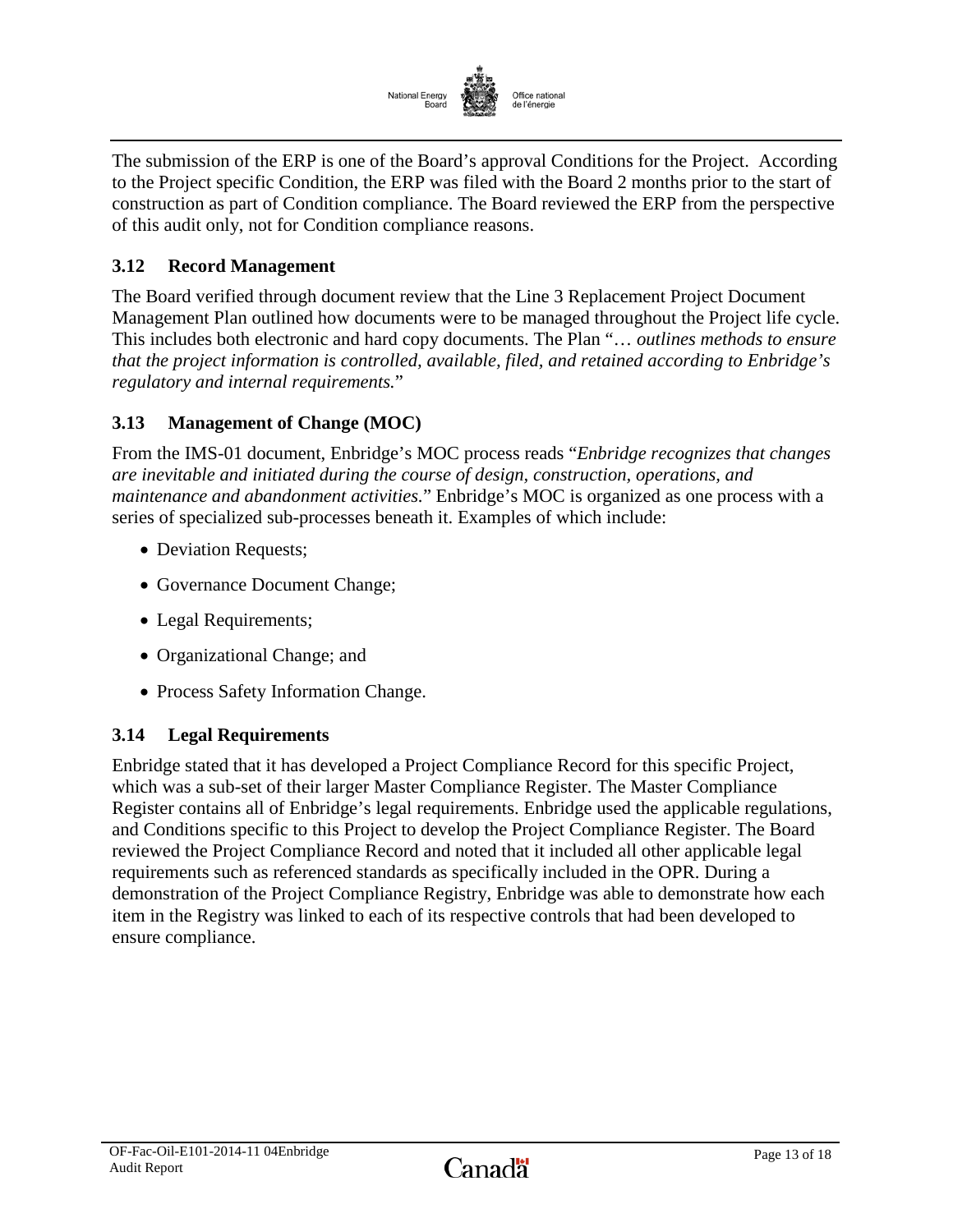

# <span id="page-15-0"></span>**4.0 Assessment of Compliance of the Audited Processes and Activities**

### <span id="page-15-1"></span>**4.1 General**

In this section of the audit report, the Board's assessment of compliance of the processes and activities reviewed as part of the audit will be made. To determine compliance, the Board evaluated Enbridge's documents and records and conducted interviews with Enbridge staff and Project personnel on issues relevant to the audit scope and criteria. The objective of the audit was to review and evaluate the state of establishment of processes and activities for the Project.

The audit did not intend to test implementation of the various processes, programs, procedures and activities of the Project as it was still in the pre-construction stage at the time of the audit. Also, given that the audit only evaluated the establishment of pre-construction activities and processes (and not operational activities and processes), the definition of 'Established' in the attached list of Terminology and Definitions (Appendix III) provides further guidance.

There are three possible assessments which were made as part of this pre-construction audit:

- Compliant (see attached list of definitions);
- Not-compliant (see attached list of definitions); and
- Not Assessed

Audit Protocol (AP) questions were assigned a numbering system from AP-ENBRIDGE-01 to AP-ENBRIDGE-37.

There were two protocol items that the Board did not assess in this audit. One will be the subject of a separate planned verification activity to be conducted by the Board. The second is related to the Boards 2014/15 Comprehensive Management System audit of Enbridge, and is subject to its own ongoing Board evaluation.

## <span id="page-15-2"></span>**4.2 Assessed as Compliant**

The Board identified 34 compliant findings during the audit. For a more detailed assessment, refer to Appendix 1 as per the reference that follows each item.

- Enbridge demonstrated it has integrated the Project's construction safety and environmental protection considerations into their management system. (Refer to Appendix 1 Protocol Item AP-ENBRIDGE-01);
- Enbridge demonstrated it has a policy for the internal reporting of hazards and it has been provided to its employees and contractors. (Refer to Appendix 1 Protocol Item AP-ENBRIDGE-02);
- Enbridge provided an organizational structure that demonstrated effective oversight of the pipeline construction project and to meet the requirements of their management system. (Refer to Appendix 1 Protocol Item AP-ENBRIDGE-03);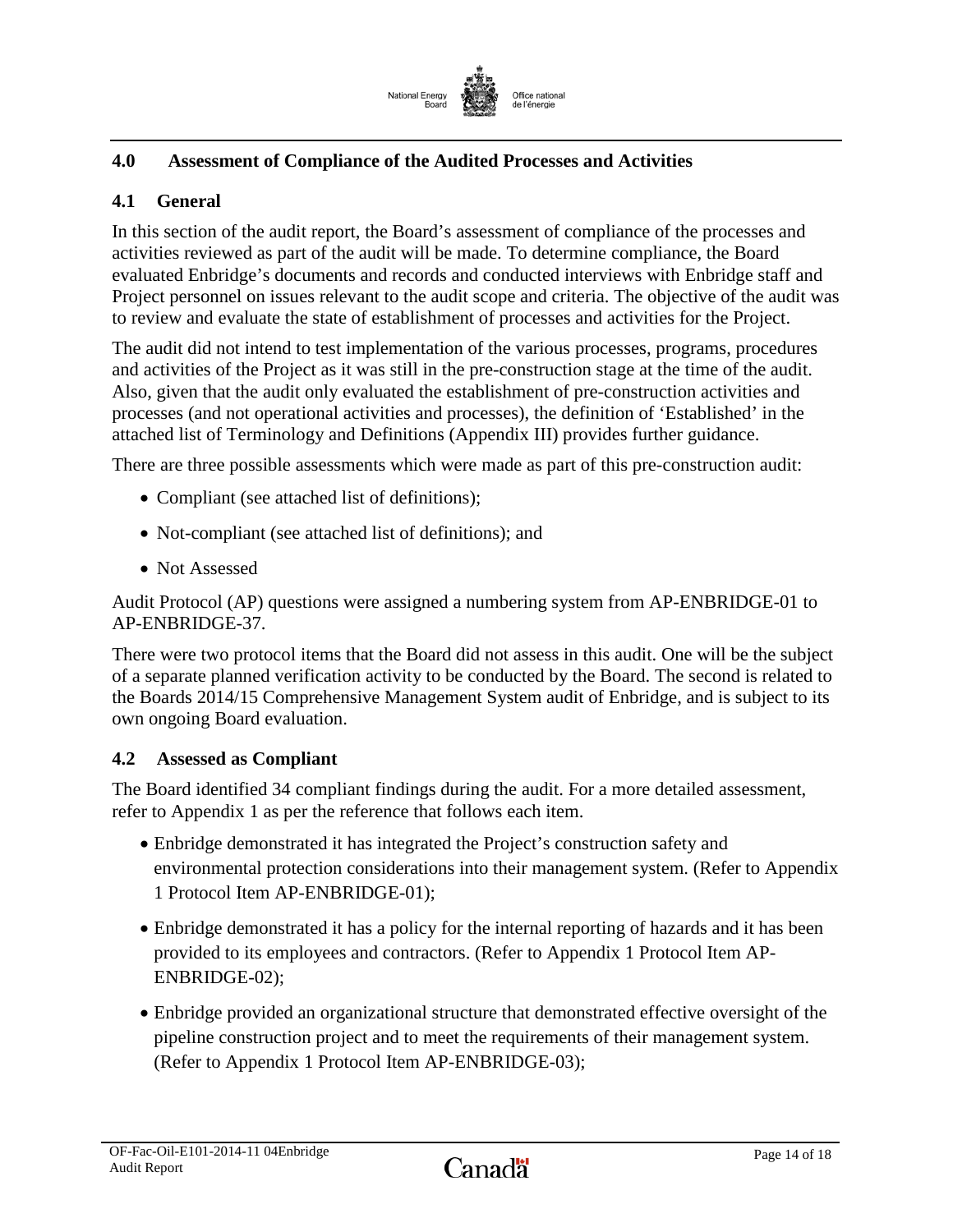

- Enbridge demonstrated a process to ensure field staff with authority on the construction spreads are aware of the legal requirements to they can take appropriate action if issues arise. (Refer to Appendix 1 Protocol Item AP-ENBRIDGE-04);
- Enbridge demonstrated it has a process to manage multiple contractors over multiple construction spreads for both normal and abnormal construction conditions. (Refer to Appendix 1 Protocol Item AP-ENBRIDGE-05);
- Enbridge demonstrated a process to ensure the workload and geographic area of responsibility assigned to employees and inspectors is manageable under normal operating conditions and a contingency plan for abnormal conditions. (Refer to Appendix 1 Protocol Item AP-ENBRIDGE-06);
- Enbridge has authorized all Activity Inspectors to halt construction at a specific construction site or specific construction activity if they encounter unsafe work practices or issues with the potential to cause harm to the environment. (Refer to Appendix 1 Protocol Item AP-ENBRIDGE-07);
- Enbridge had established an inventory of jobs, occupations, task and activities for the Project; and defined and aligned the required skills, knowledge and training for each. (Refer to Appendix 1 Protocol Item AP-ENBRIDGE-08);
- Enbridge had established a process for contractor selection (Refer to Appendix 1 Protocol Item AP-ENBRIDGE-09);
- Enbridge has established a training program to ensure employees were aware of identified hazards and controls and were knowledgeable of the process to identify and report hazards and incidents. (Refer to Appendix 1 Protocol Item AP-ENBRIDGE-10);
- Enbridge has established a process to assess and evaluate work competencies. (Refer to Appendix 1 Protocol Item AP-ENBRIDGE-11);
- Enbridge demonstrated it has identified hazards and potential hazards related to the Project. (Refer to Appendix 1 Protocol Item AP-ENBRIDGE-12);
- Enbridge demonstrated it has an inventory hazards and potential hazards for the Project. (Refer to Appendix 1 Protocol Item AP-ENBRIDGE-13);
- Enbridge demonstrated it has assessed the risks associated with the identified hazards. (Refer to Appendix 1 Protocol Item AP-ENBRIDGE-14);
- Enbridge has a process for management review of the Project's performance measures, hazards, risk and incident investigation results and lessons learned (Refer to Appendix 1 Protocol Item AP-ENBRIDGE-15);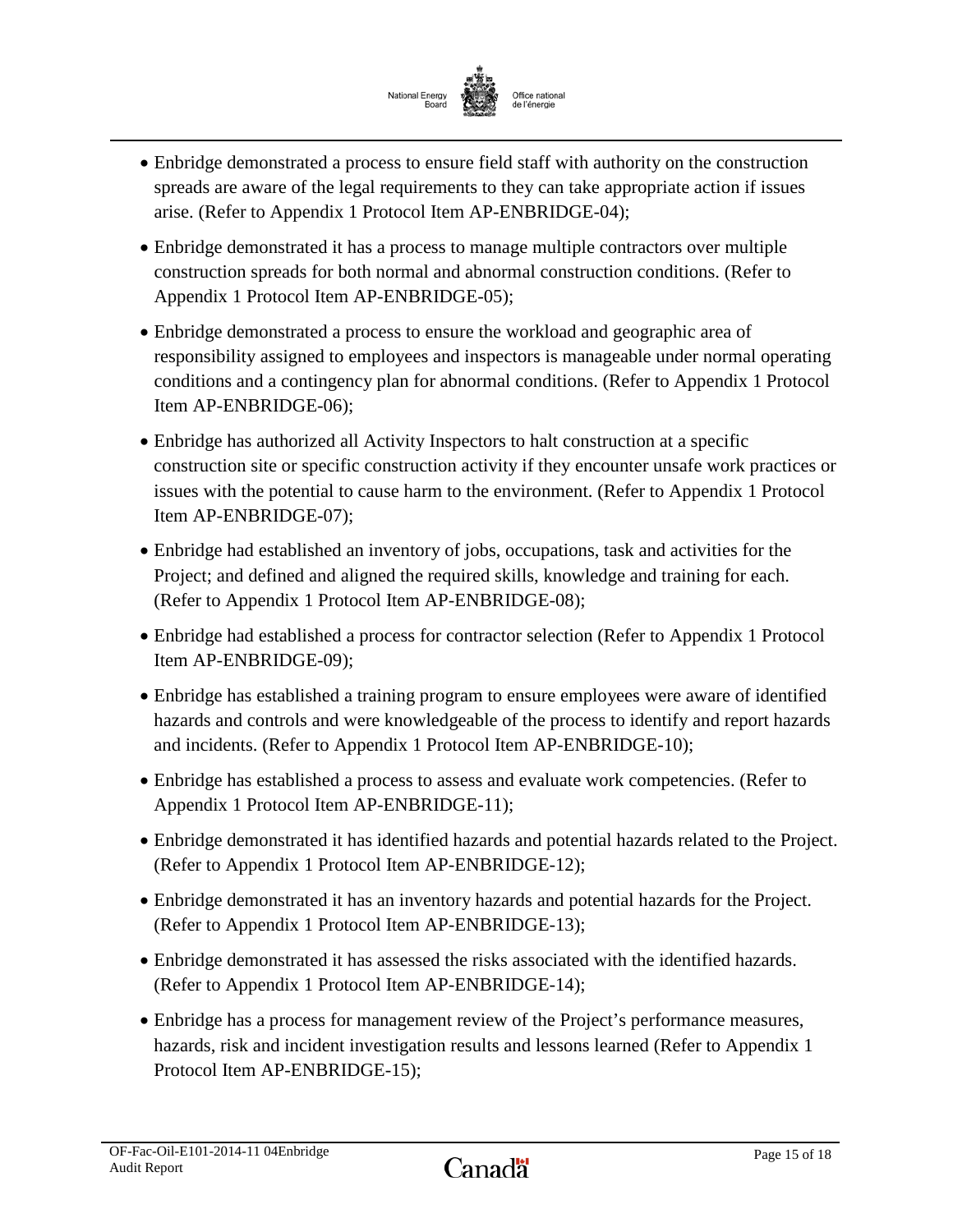

- Enbridge's process to ensure the general contractors hazard assessments, once created, are reviewed on a regular basis and updated as required. (Refer to Appendix 1 Protocol Item AP-ENBRIDGE-16);
- Enbridge demonstrated it has a process to develop and implement controls to prevent, manage, and mitigate the identified hazards and risks. (Refer to Appendix 1 Protocol Item AP-ENBRIDGE-17);
- Enbridge demonstrated their intended process to ensure construction activities do not create a hazard to the public or environment. (Refer to Appendix 1 Protocol Item AP-ENBRIDGE-18);
- Enbridge has established a process to communicate roles, responsibilities and authorities for worker safety and environmental protection to employees at all levels of the company and to others working on behalf of the company. (Refer to Appendix 1 Protocol Item AP-ENBRIDGE-21);
- Enbridge has established a process to communicate management of change related items such as regulatory requirements, implementation of corrective and preventative actions stemming from incident investigations. (Refer to Appendix 1 Protocol Item AP-ENBRIDGE-22);
- Enbridge has established a process to inform those who may access the construction sites but are not involved in the construction work to ensure their safety. (Refer to Appendix 1 Protocol Item AP-ENBRIDGE-24);
- Enbridge has established a process to ensure employees and others who work on behalf of the company are aware of what constitutes a reportable incident both internally and to the Board. (Refer to Appendix 1 Protocol Item AP-ENBRIDGE-25);
- Enbridge has established a process to communicate all special conditions associated with the construction project; all special safety practices and procedures necessitated by the Conditions to the contractor. (Refer to Appendix 1 Protocol Item AP-ENBRIDGE-26);
- Enbridge demonstrated their intended process to communicate its emergency response practices and procedures to everyone who may be impacted by the construction activities. (Refer to Appendix 1 Protocol Item AP-ENBRIDGE-27);
- Enbridge provided its intended process to test its emergency response communication plan. (Refer to Appendix 1 Protocol Item AP-ENBRIDGE-28);
- Enbridge provided its intended activity to ensure alternative communication is available along the ROW where cell phone coverage is limited or intermittent. (Refer to Protocol Item AP-ENBRIDGE-29);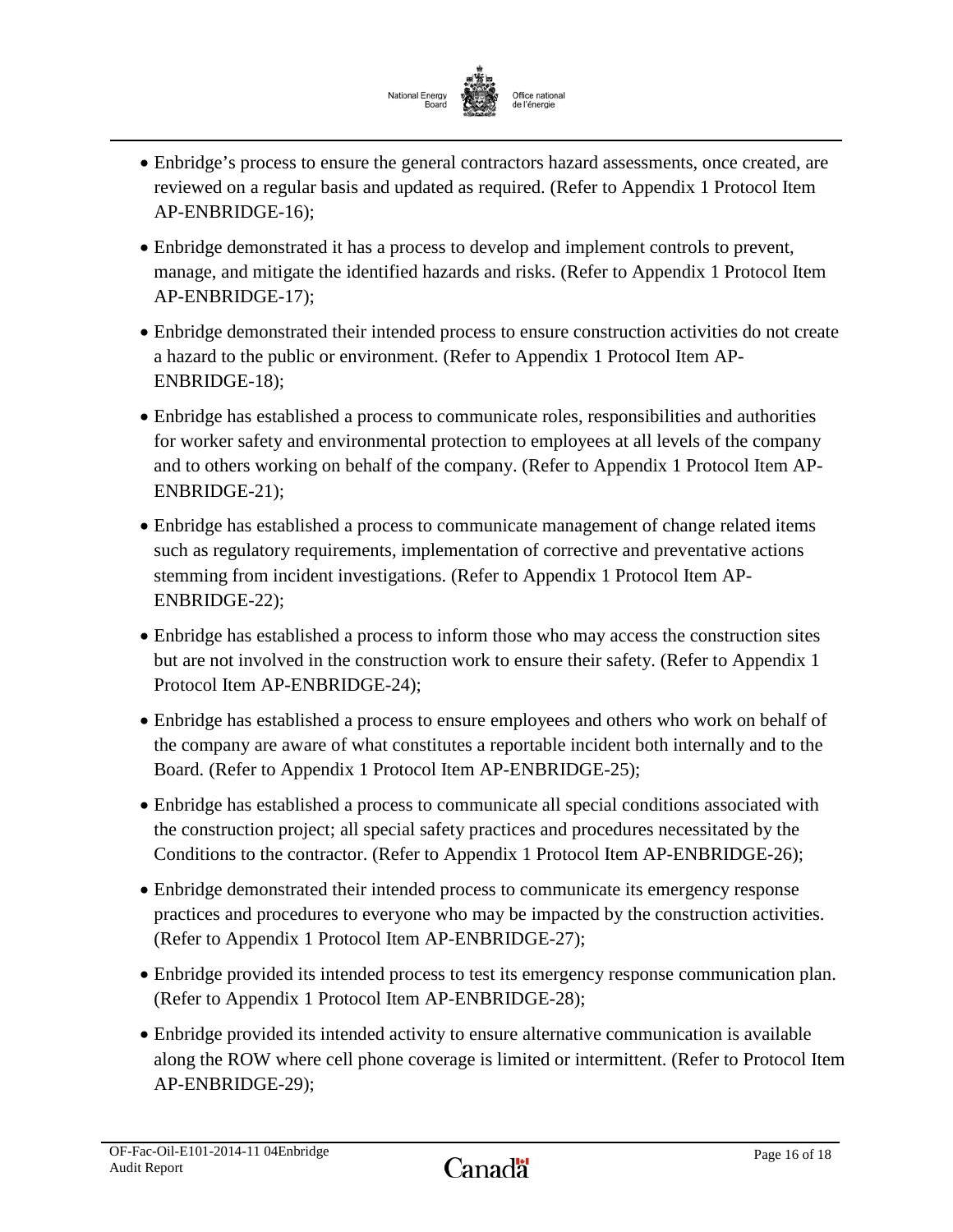

- Enbridge has identified what monitoring activities will be carried out, the method, and their frequency for the Project. (Refer to Appendix 1 Protocol Item AP-ENBRIDGE-30);
- Enbridge has identified a process to ensure issues of concern identified during the monitoring activities are properly addressed in a timely manner. (Refer to Appendix 1 Protocol Item AP-ENBRIDGE-31);
- Enbridge has established a process for addressing deficiencies which require immediate attention. (Refer to Appendix 1 Protocol Item AP-ENBRIDGE-32);
- Enbridge demonstrated a process to ensure appropriate corrective and preventative actions are put in place and followed up on (Refer to Appendix 1 Protocol Item AP-ENBRIDGE-33);
- Enbridge has established a process to monitor construction activities for all legal requirements, applicable Board Orders, Conditions and Safety Advisories. (Refer to Appendix 1 Protocol Item AP-ENBRIDGE-34);
- Enbridge has established a process to manage changes that may occur during the Project. (Refer to Appendix 1 Protocol Item AP-ENBRIDGE-35);
- Enbridge provided a Project Compliance Record to demonstrate how it is monitoring compliance for the Project. (Refer to Appendix 1 Protocol Item AP-ENBRIDGE-36); and
- Enbridge provided its intended process to integrate compliance monitoring into the company's oversight model to ensure ongoing communication of requirements and resolution of non-compliances. (Refer to Appendix 1 Protocol Item AP-ENBRIDGE- 37).

# <span id="page-18-0"></span>**4.3 Assessed as Non-Compliant**

The Board identified 1 finding as non-compliant (NC) during the audit. For a more detailed assessment, refer to Appendix 1 as per the reference that follows the item.

**NC Finding 1:** Enbridge has a clearly established communication process to communicate corrective actions and learnings for safety related items; however this process was not clearly documented for environmental corrective action and learnings. This does not meet the requirements of the OPR s.  $6.5(1)(r)$  and (u). (Refer to Appendix 1 Protocol Item AP-ENBRIDGE-23)

## <span id="page-18-1"></span>**4.4 Not Assessed**

The following protocol items were not assessed as they will be evaluated through other compliance verification activities outside of this audit:

**AP-ENBRIDGE-19:** Has the company established a security management program that anticipates, prevents, manages and mitigates conditions that could adversely affect people, property or the environment?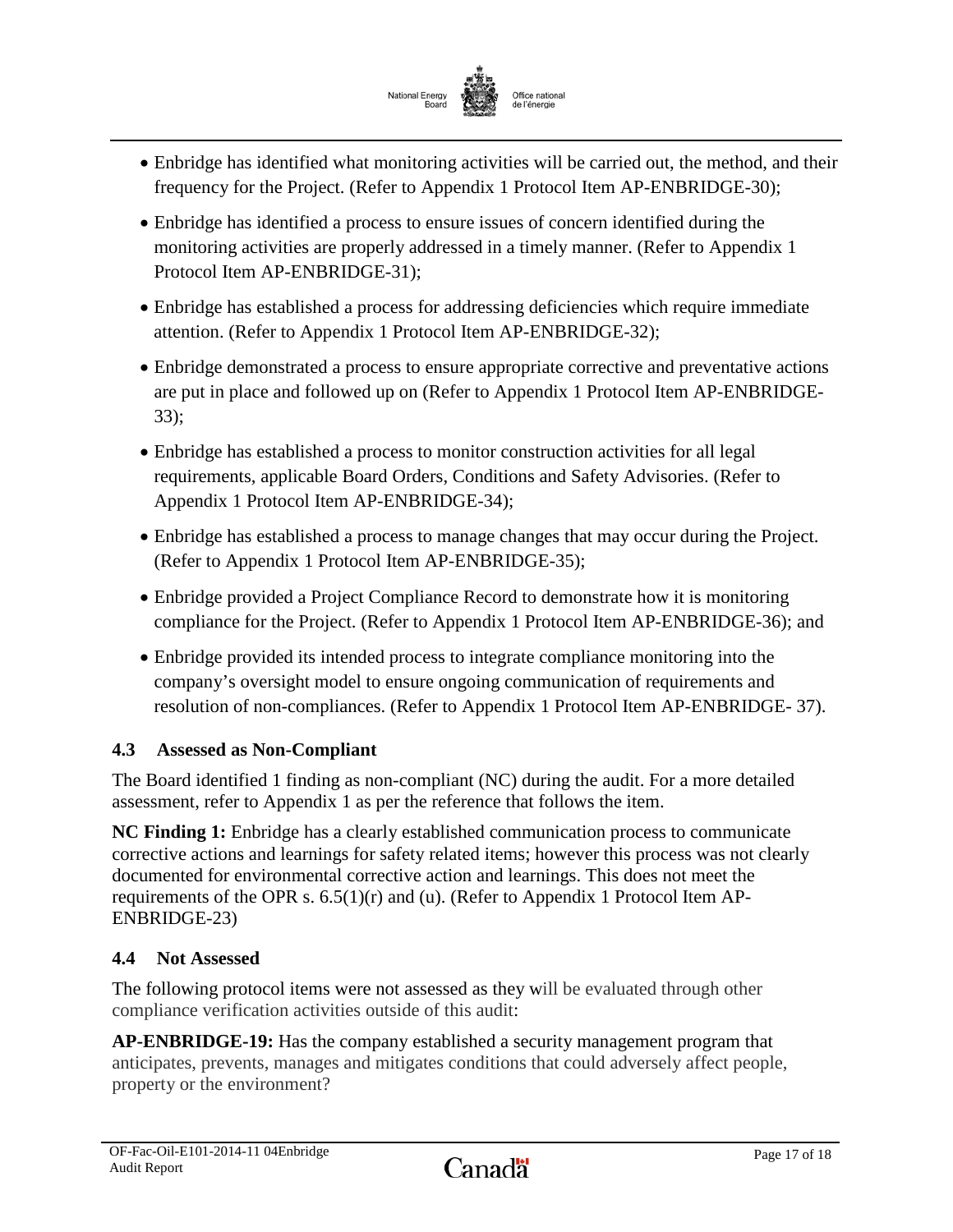

**AP-ENBRIDGE-20:** Has the company established a two-way communication process for information exchange between company management and employees, contractors and consultants, stakeholders and land managers and the NEB?

# <span id="page-19-0"></span>**5.0 Conclusion**

In consideration of the findings, the Board concludes that, at the time of the audit, Enbridge has established all of the necessary oversight measures to manage construction-related safety and environmental protection for the Project.

Throughout the audit, the Board noted that Enbridge had integrated the Project into its overall management system in accordance with the requirements of Section 6 of the OPR. The OPR explicitly requires a company to have a management system that "*applies to all the company's activities involving the design, construction, operation or abandonment of a pipeline and to the programs referred to in section 55*"(emphasis added). Through document review and interviews, the Board found evidence demonstrating that Enbridge had integrated this Project into their existing management system.

The scope of this audit focused on establishment of the required oversight of the Project, it did not look at the next stage which is implementation. The Board notes that Enbridge was able to demonstrate that it has developed and established plans, processes and activities for the Project. Now Enbridge must demonstrate that it can implement them appropriately for the entire construction phase of the Project's life cycle. The Board will continue to monitor the implementation of Enbridge's oversight of the Project to ensure what was described and demonstrated in this audit is fully implemented.

#### **6.0 Corrective Action Plan Submission**

The Board concludes that, at the time of the audit, Enbridge has established oversight measures to manage construction-related safety and environmental protection for the construction Project.

Enbridge will be required to file with the Board for approval, a Corrective Action Plan (CAP) that describes the methods and timing for addressing the non-compliance identified through this audit. The CAP shall be filed within 30 days of the Final Audit Report being issued by the Board.

The Board will continue to monitor the implementation and effectiveness of Enbridge's management system and programs through targeted compliance verification activities as a part of its on-going regulatory mandate.

The Board will post this Final Audit Report and the corrective actions taken to address the audit finding on its website.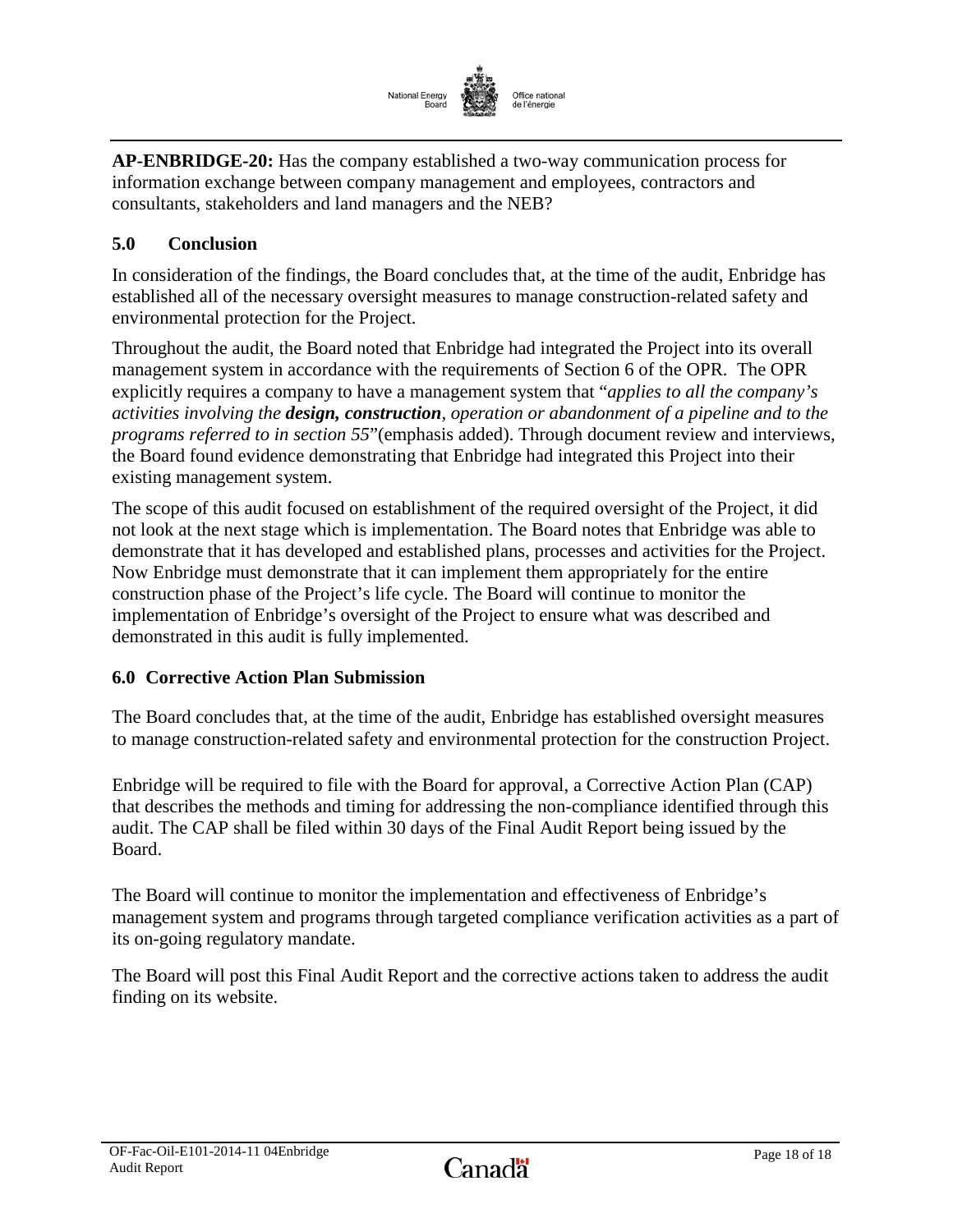

# **Appendix I: Pre-Construction Audit – Audit Assessment Tables**

#### **Topic: Integration within the Management System**

**Regulatory Requirement: OPR s. 6.1:** The company shall establish, implement and maintain a management system that (a) is systematic, explicit, comprehensive and proactive; (b) integrates the company's operational activities and technical systems with its management of human and financial resources to meet its obligations under section 6;

Criteria Element 1: The company is to have a management system that is systematic, explicit, comprehensive and proactive and integrates the company's operational activities and technical systems with its management of human and financial resources to meet its obligations under section 6.

**Assessed Area:** The Process is Established

<span id="page-20-0"></span>

| <b>Item Number</b>            | <b>Indicators of Compliance</b>                                                                                                                                                | Assessment*   | <b>Assessment Notes</b>                                                                                                                                                                                                                                                                                                                                                                                                                                                                                                                                                                                                                                                                                                                                                                                                                                                                                                                                                                                                                                                         |
|-------------------------------|--------------------------------------------------------------------------------------------------------------------------------------------------------------------------------|---------------|---------------------------------------------------------------------------------------------------------------------------------------------------------------------------------------------------------------------------------------------------------------------------------------------------------------------------------------------------------------------------------------------------------------------------------------------------------------------------------------------------------------------------------------------------------------------------------------------------------------------------------------------------------------------------------------------------------------------------------------------------------------------------------------------------------------------------------------------------------------------------------------------------------------------------------------------------------------------------------------------------------------------------------------------------------------------------------|
| AP-<br><b>ENBRIDGE-</b><br>01 | Can the company demonstrate they have integrated<br>the pipeline construction project's safety and<br>environmental protection considerations into their<br>management system? | $\mathcal{C}$ | Enbridge has a governance level management system which controls all program level<br>management systems. The Integrated Management System (IMS) is the governance<br>framework that describes how Enbridge conducts its business through a set of core<br>processes. According to the IMS-01 - Governing Policies & Process Management<br>System "applies to Enbridge Liquids Pipelines, Major Projects and any entity executing<br>activities on behalf of Liquids Pipelines." In addition, the IMS-01 document sets the<br>minimum requirements for all subordinate management systems developed and<br>implemented by Enbridge.<br>In addition, the IMS-01 documentation "sets out a number of governing processes in<br>IMS-01 that set the high level processes that govern our various programs and<br>processes. IMS-01, Governing Policies and Processes, establishes the expectations,<br>broad responsibilities, key actions, accountabilities and minimum standards to support<br>sustained and continuously improved performance across Liquid Pipelines and Major |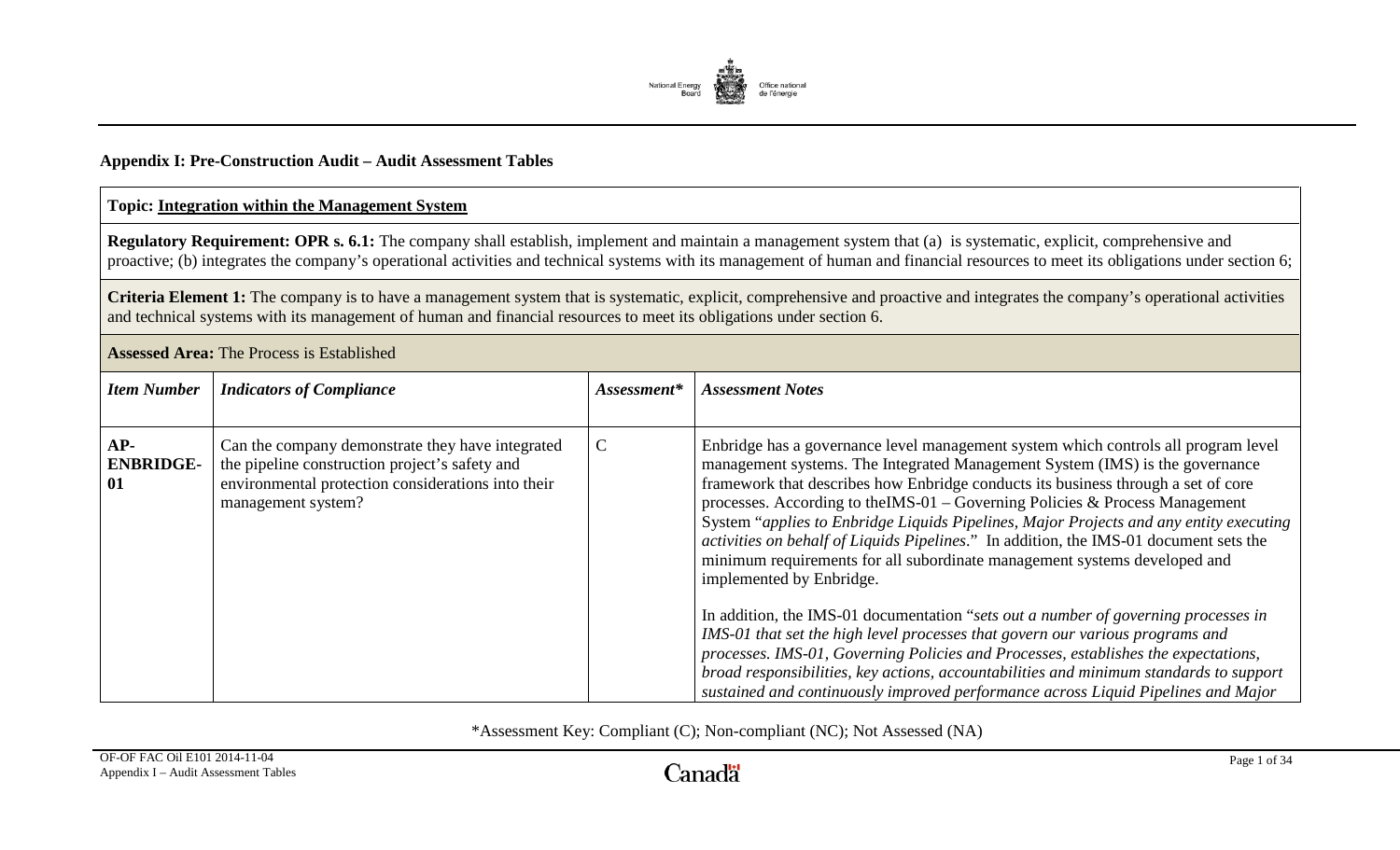

| Projects. All of our management systems must adhere to these governing processes."<br>For this audit, the Board focused on two management system programs, IMS-04<br>Occupational Health & Safety and IMS-06, Environmental Management System.<br>The purpose of the Occupational Health & Safety Management System is stated as<br>follows "establishes responsibilities and accountabilities for managing Enbridge health<br>and safety functions and provides the direction and governance for achieving Safety<br>Excellence."<br>Enbridge's Environmental Management System states that "the processes described"<br>herein are intended to build upon Enbridge's IMS-01 and define the approach specific |
|----------------------------------------------------------------------------------------------------------------------------------------------------------------------------------------------------------------------------------------------------------------------------------------------------------------------------------------------------------------------------------------------------------------------------------------------------------------------------------------------------------------------------------------------------------------------------------------------------------------------------------------------------------------------------------------------------------------|
| to managing environmental risk".<br>Through review of these management system documents the Board identified the<br>requirements of a management system as described in the Onshore Pipeline Regulations<br>(OPR) has been met. These management system documents were used by Enbridge to<br>develop project specific documents, such as the Project Safety Management Plan – Line<br>3 Full Replacement Project Mainline, the Construction Execution Plan, and the                                                                                                                                                                                                                                           |
| Environmental Guidelines for Construction. These project specific documents reference<br>the processes, programs and activities as outlined in the management system<br>documentation.<br>Based on the scope of the audit, the Board did not identify any issues of non-compliance<br>for this item at the time of the audit.                                                                                                                                                                                                                                                                                                                                                                                  |

**Regulatory Requirement: OPR s. 6.3 (1):** The company shall establish documented policies and goals for meeting its obligations under section 6, including **(a)** a policy for the internal reporting of hazards, potential hazards, incidents and near-misses that includes the conditions under which a person who makes a report will be granted immunity from disciplinary action;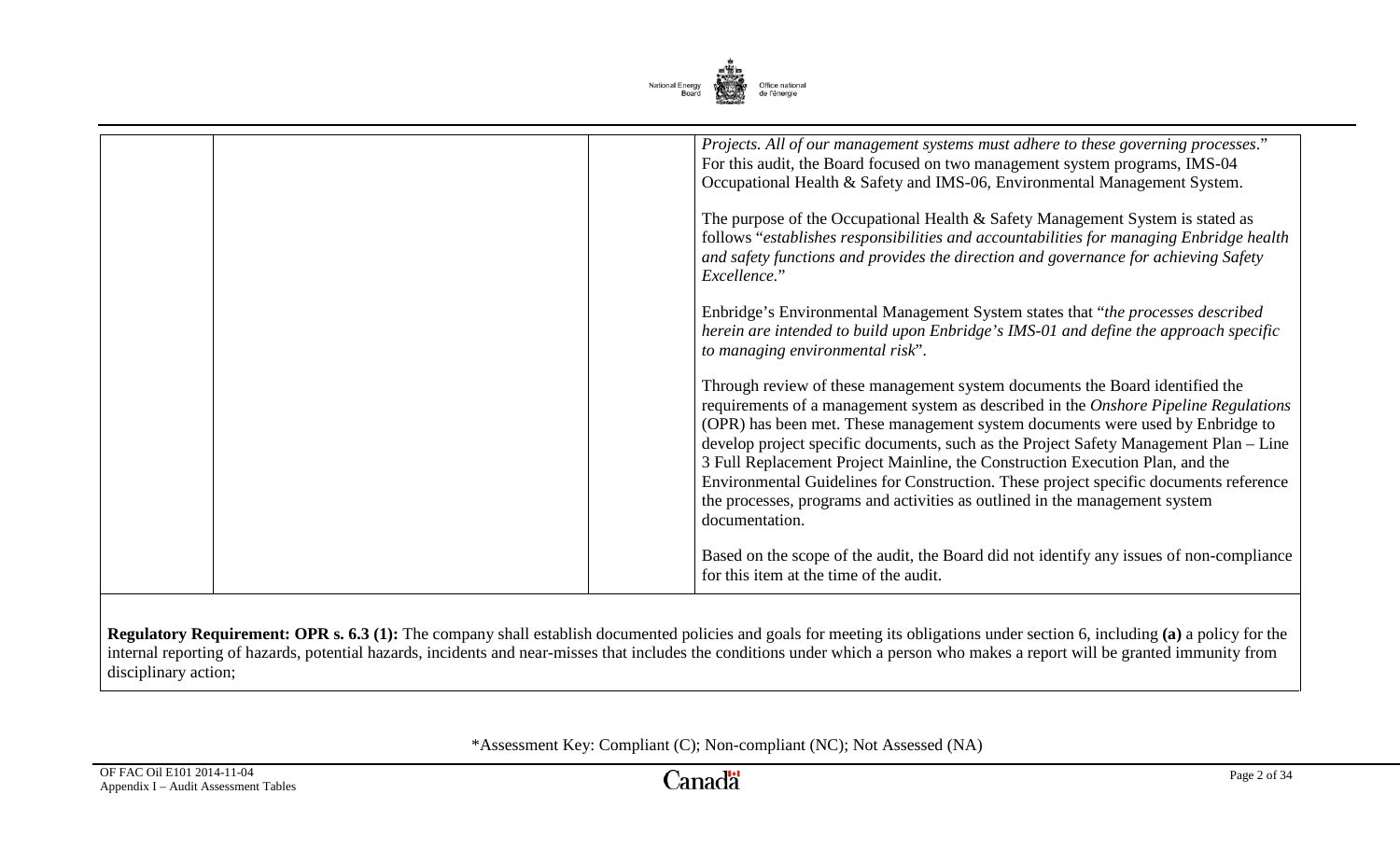

|                                                  | <b>Criteria Element 1:</b> The company is to have a policy in place during construction to allow for the internal reporting of hazards. |  |                                                                                                                                                                                                                                                                                                                                                                                                                                                                                                                                                                                                                       |  |
|--------------------------------------------------|-----------------------------------------------------------------------------------------------------------------------------------------|--|-----------------------------------------------------------------------------------------------------------------------------------------------------------------------------------------------------------------------------------------------------------------------------------------------------------------------------------------------------------------------------------------------------------------------------------------------------------------------------------------------------------------------------------------------------------------------------------------------------------------------|--|
| <b>Assessed Area: The Process is Established</b> |                                                                                                                                         |  |                                                                                                                                                                                                                                                                                                                                                                                                                                                                                                                                                                                                                       |  |
| $AP-$<br><b>ENBRIDGE-</b><br>02                  | Does the company have a policy for the internal<br>reporting of hazards and has it been provided to its<br>employees and contractors?   |  | Enbridge's Integrated Management Policy is found in the IMS-01 document. The policy<br>outlines Enbridge's commitment to an integrated management system approach applied<br>for the lifecycle of its facilities and pipelines. In addition, the policy encourages the<br>reporting and investigation of compliance issues, potential hazards, incidents and near<br>misses and defines good faith reporting and how it will apply to any member of the<br>Enbridge workforce.<br>Based on the scope of the audit, the Board did not identify any issues of non-compliance<br>for this item at the time of the audit. |  |

# **Topic: Organizational Structure, Roles and Responsibilities**

**Regulatory Requirement - OPR 6.4:** The company must have a documented organizational structure that enables it to: (a) meet the requirements of the management system and meet its obligations under section 6 (of the OPR); (b) determine and communicate the roles, responsibilities and authority of the officers and employees at all levels of the company;

#### **Additional applicable requirements:**

- National Standard of Canada, CAN/CSA-Z662-15, Oil and gas pipeline systems, Clauses 3.1.2 (b),(c)

**Criteria Element 1:** The company shall have a documented organizational structure that enables it to meet the requirements of the management system and meet its obligations under section 6 (of the OPR).

| <b>Assessed Area:</b> The Process is Established |                                 |             |                         |
|--------------------------------------------------|---------------------------------|-------------|-------------------------|
| <b>Item Number</b>                               | <i>Indicators of Compliance</i> | Assessment* | <b>Assessment Notes</b> |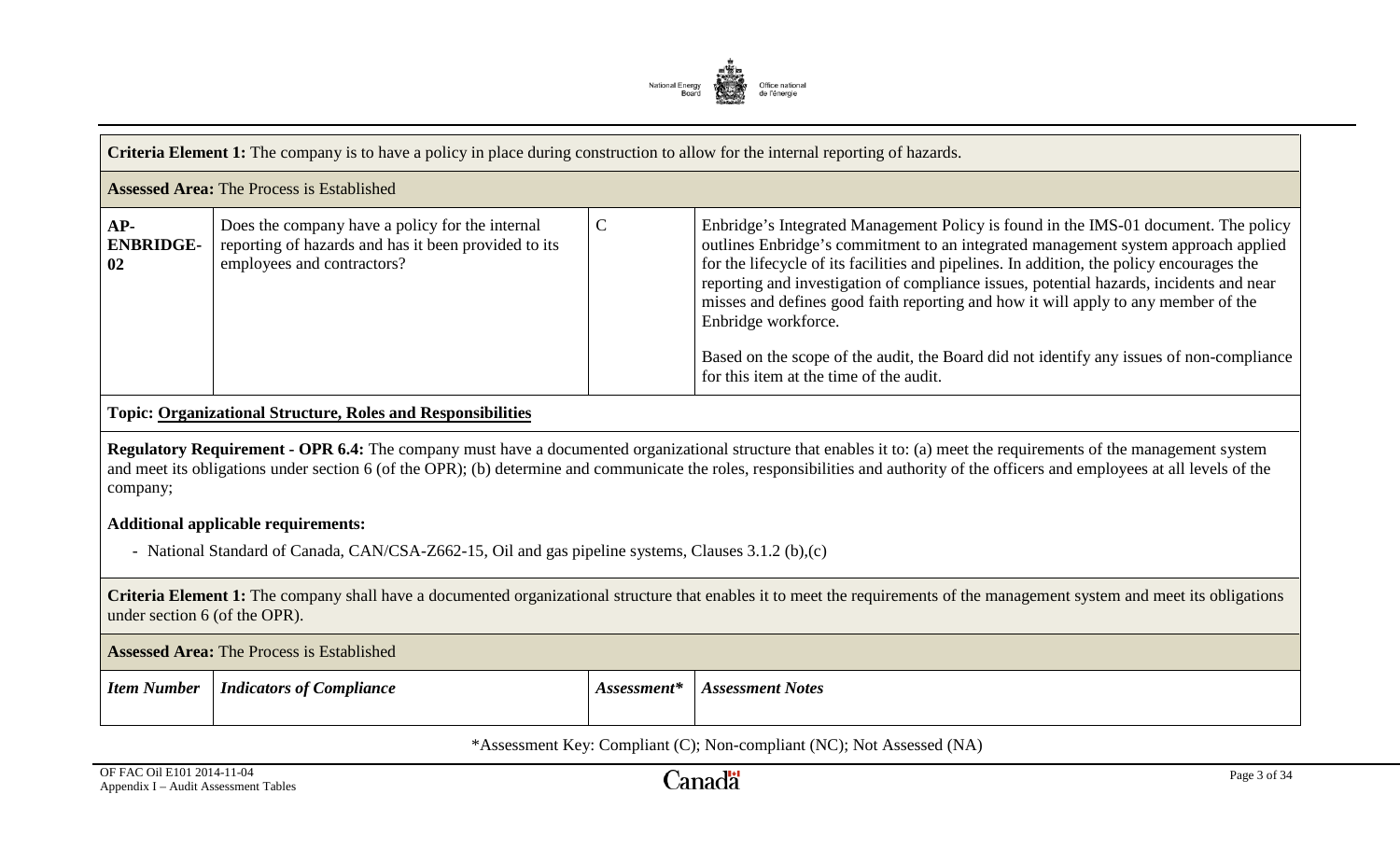

| AP-<br><b>ENBRIDGE-</b><br>03 | Has the company created an organizational structure<br>to provide effective oversight of the pipeline<br>construction project and to meet the requirements of<br>the management system and meet its obligations<br>under section 6 (of the OPR)? | $\mathbf C$ | Enbridge provided organizational charts which demonstrated the line of site from the<br>Accountable Officer to both the Director Canadian MP Execution for the mainline<br>construction part of the Project and the Director Facilities & Terminals for the facility<br>construction portion of the Project.<br>Additional organizational charts demonstrated Project oversight and control from the<br>Project Directors down through Construction Managers and other field staff for the<br>mainline construction work. Functional groups report to the Construction Managers.<br>These organizational groups at the field level include the following:<br>• Inspection Group;<br>• Environment Group;<br>• Quality Assurance Group;<br>• Safety Group; and<br>• Engineering and Construction group.<br>Within the functional groups listed above, Enbridge has outlined the roles and<br>responsibilities for staff involved in both the mainline construction work, the facilities,<br>and terminal construction. According to the documentation provided, Enbridge will<br>have the following positions established to maintain oversight and communication<br>during the project,: Some examples include the following:<br>• Construction Site Inspector;<br>• Quality Coordinator; |
|-------------------------------|--------------------------------------------------------------------------------------------------------------------------------------------------------------------------------------------------------------------------------------------------|-------------|-------------------------------------------------------------------------------------------------------------------------------------------------------------------------------------------------------------------------------------------------------------------------------------------------------------------------------------------------------------------------------------------------------------------------------------------------------------------------------------------------------------------------------------------------------------------------------------------------------------------------------------------------------------------------------------------------------------------------------------------------------------------------------------------------------------------------------------------------------------------------------------------------------------------------------------------------------------------------------------------------------------------------------------------------------------------------------------------------------------------------------------------------------------------------------------------------------------------------------------------------------------------------------------------|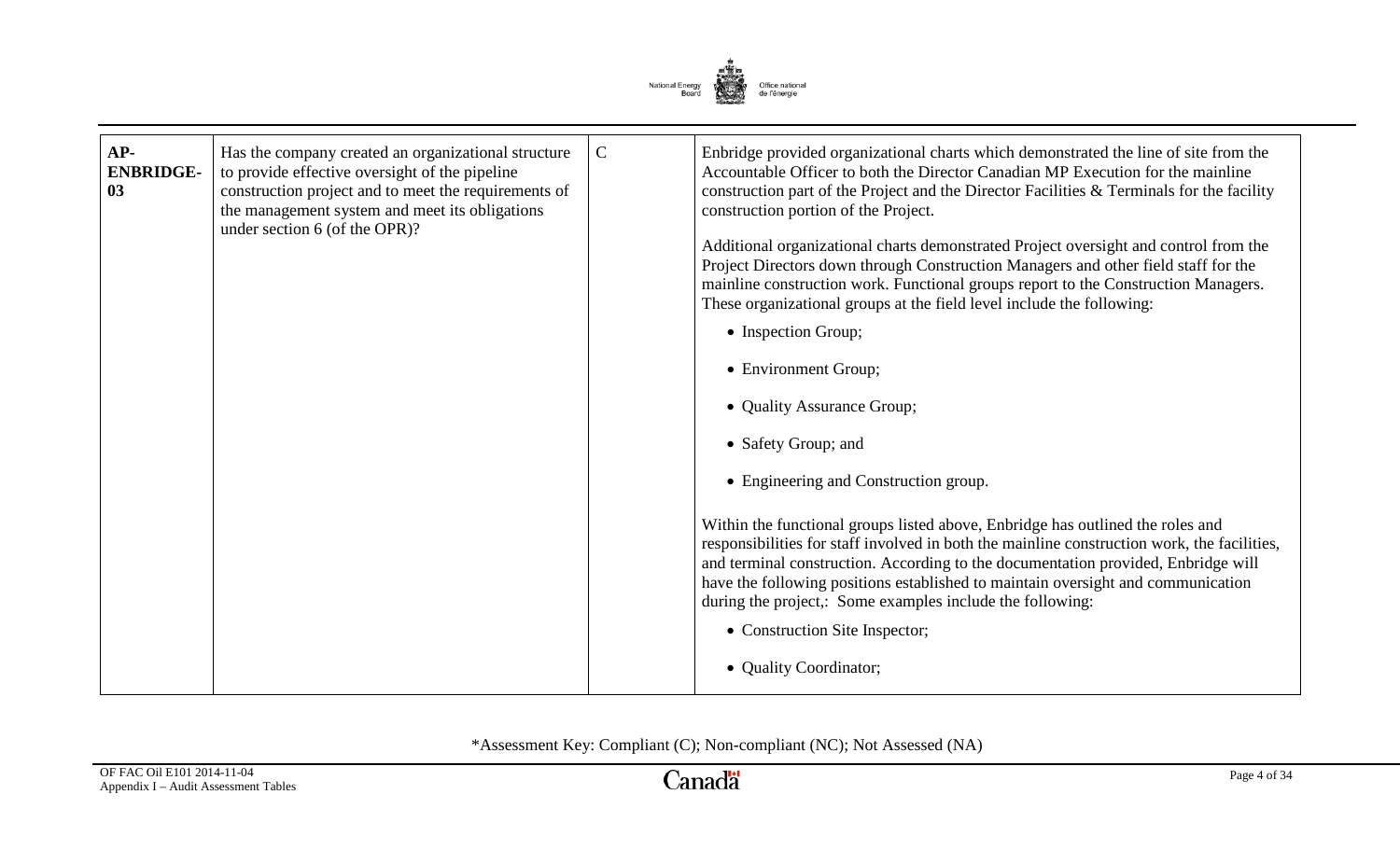

|                                 |                                                                                                                                                                                                    |               | • Manager, Program Safety;<br>• Quality Inspection Coordinator;<br>• Lead Environmental Inspector Or EI Coordinator;<br>• Compliance Manager, Environment; and<br>• Sr. Community Engagement Advisor.                                                                                                                                                                                                                                                                                                                                                                                                                                                                                                                                                                                                                                          |
|---------------------------------|----------------------------------------------------------------------------------------------------------------------------------------------------------------------------------------------------|---------------|------------------------------------------------------------------------------------------------------------------------------------------------------------------------------------------------------------------------------------------------------------------------------------------------------------------------------------------------------------------------------------------------------------------------------------------------------------------------------------------------------------------------------------------------------------------------------------------------------------------------------------------------------------------------------------------------------------------------------------------------------------------------------------------------------------------------------------------------|
|                                 |                                                                                                                                                                                                    |               | Each of these position descriptions include responsibilities and reporting requirements<br>for the project.<br>Based on the scope of the audit, the Board did not identify any issues of non-compliance<br>for this item at the time of the audit.                                                                                                                                                                                                                                                                                                                                                                                                                                                                                                                                                                                             |
| $AP-$<br><b>ENBRIDGE-</b><br>04 | Has the company established a process to ensure field<br>staff with authority on the construction spread is<br>aware of legal requirements so they can take<br>appropriate action if issues arise? | $\mathcal{C}$ | In order to manage and communicate its legal requirements at the field level Enbridge<br>has developed a Project Compliance Record for this Project. Enbridge used the<br>applicable regulations, and Project specific Conditions to develop this document. Then<br>Enbridge stated it developed controls, such as standards, plans, or specifications as<br>necessary to address each regulatory requirement or Condition.<br>During interviews, Enbridge stated that its process has reduced the field staff's need to<br>interpret the regulations and Conditions in the field. Instead, field staff follow the<br>controls that were developed to address each regulatory or Condition requirement.<br>Based on the scope of the audit, the Board did not identify any issues of non-compliance<br>for this item at the time of the audit. |
| AP-<br><b>ENBRIDGE-</b>         | Has the company established a process to manage<br>multiple contractors over multiple construction                                                                                                 | $\mathsf{C}$  | During interviews, Enbridge stated that its process dictates that a Safe Work permit is<br>required prior the start of any work, regardless of what the general contractors may                                                                                                                                                                                                                                                                                                                                                                                                                                                                                                                                                                                                                                                                |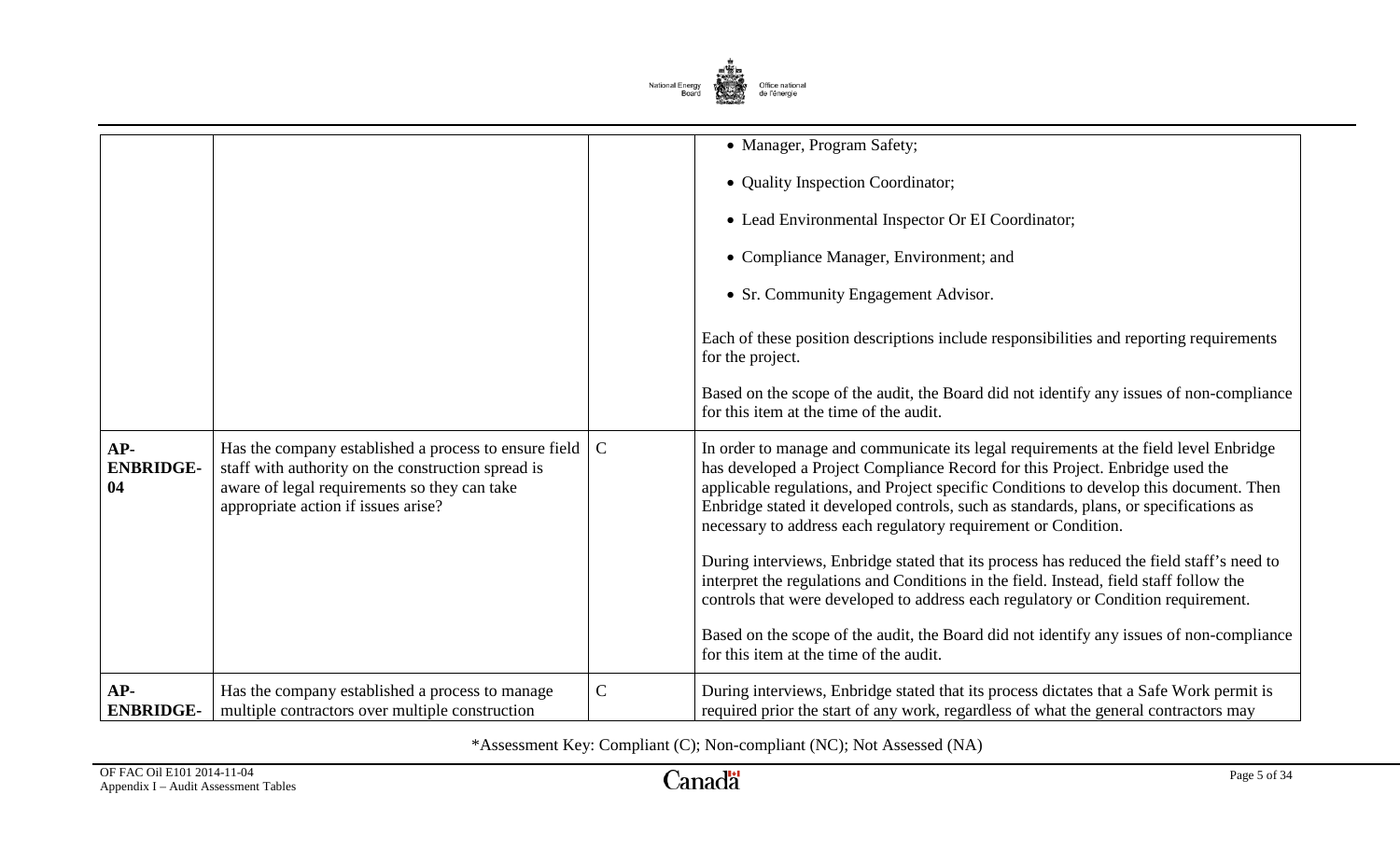

| $\overline{05}$               | spreads for both normal and abnormal construction<br>conditions?                                                                                                                                                                                                          |             | require for its own internal processes. Without the Safe Work permit no construction<br>activities are allowed to proceed. Should an incident take place with a work crew, the<br>Safe Work permit is invalid and one will be re-issued before work can begin again.<br>According to interviews and process documentation provided, Enbridge will have its<br>Inspectors in place with each contractor work crew. The Inspectors are assigned based<br>on expertise and the type of work to be done. Enbridge stated that they will have 2<br>Safety Inspectors, 3 Environment Inspectors and one Environmental Coordinator on site<br>for each active construction spread during construction. Activity Inspectors will also be<br>present in accordance with their expertise to ensure quality of work. The Construction<br>Execution Plan states "Field organization emphasizes the links between the<br>Environmental Inspectors and Safety Inspectors with the Chief Inspector. The<br>Environmental Inspectors, Safety Inspectors and the Chief Inspector will communicate<br>daily to report and resolve any potential safety and or environmental problems."<br>Based on the scope of the audit, the Board did not identify any issues of non-compliance<br>for this item at the time of the audit. |
|-------------------------------|---------------------------------------------------------------------------------------------------------------------------------------------------------------------------------------------------------------------------------------------------------------------------|-------------|-------------------------------------------------------------------------------------------------------------------------------------------------------------------------------------------------------------------------------------------------------------------------------------------------------------------------------------------------------------------------------------------------------------------------------------------------------------------------------------------------------------------------------------------------------------------------------------------------------------------------------------------------------------------------------------------------------------------------------------------------------------------------------------------------------------------------------------------------------------------------------------------------------------------------------------------------------------------------------------------------------------------------------------------------------------------------------------------------------------------------------------------------------------------------------------------------------------------------------------------------------------------------------------------------------------|
| AP-<br><b>ENBRIDGE-</b><br>06 | Has the company established a process to ensure the<br>workload and geographic area of responsibility<br>assigned to employees and inspectors are manageable<br>under normal operating conditions and a contingency<br>plan established to deal with abnormal conditions? | $\mathbf C$ | In the LP/MP Safety Manual Liquids Pipelines and Major Projects Appendices, it reads<br>"The degree of Contractor safety representation required for each project will be<br>determined in advance of construction prior to award and identified in the bid<br>documents. Each project is analyzed to determine the appropriate level of safety<br>representation which is required to provide adequate field presence. The following<br>factors shall be considered when making this decision:<br>• Scope, complexity, and length of the Work<br>• The geographical location of the Work<br>• Total number of Contractor and Subcontractor workers on site                                                                                                                                                                                                                                                                                                                                                                                                                                                                                                                                                                                                                                                 |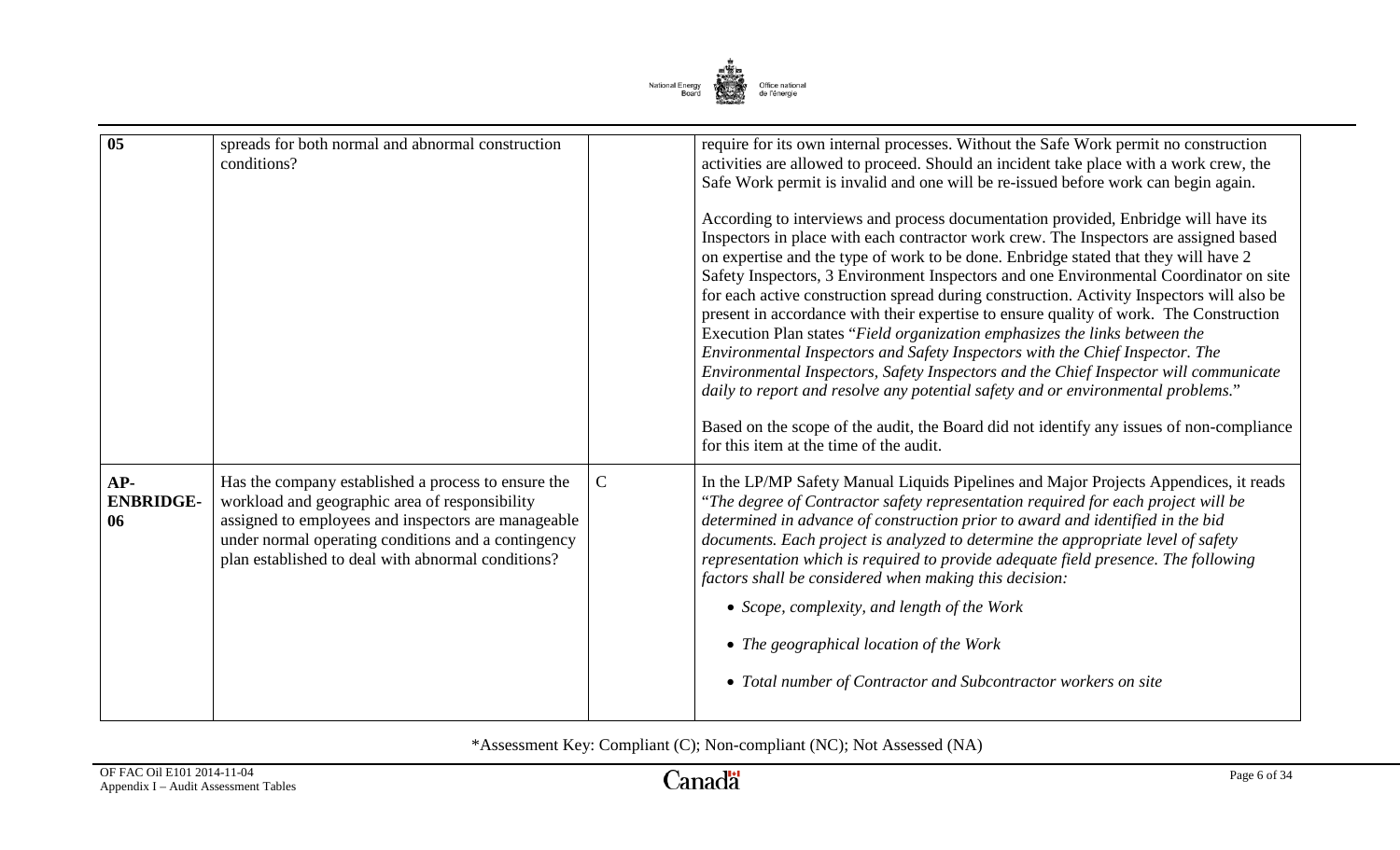

| • The number of crews and how they are spread out                                                                                                                                                                                                                                                                                                                                                                                                                                                                                                                             |
|-------------------------------------------------------------------------------------------------------------------------------------------------------------------------------------------------------------------------------------------------------------------------------------------------------------------------------------------------------------------------------------------------------------------------------------------------------------------------------------------------------------------------------------------------------------------------------|
| • The risks/hazards associated with the Work.                                                                                                                                                                                                                                                                                                                                                                                                                                                                                                                                 |
| • The type and nature of work activities being performed"                                                                                                                                                                                                                                                                                                                                                                                                                                                                                                                     |
| In the Project Safety management Plan, Enbridge has outlined its requirements and<br>circumstances for additional contract staff and increasing its own staff "Additional<br>Contractor Safety Representatives for Pipeline Projects will be determined by a<br>Hazard/Risk Assessment every time the Contractor's manpower is increased or where<br>an increased hazard level is identified and agreed upon by Enbridge." "Enbridge<br>reserves the right based on a Hazard/Risk Assessment to increase the required Safety<br><b>Representation for Pipeline Projects."</b> |
| During interviews, Enbridge stated the number of Environmental Inspectors required is<br>calculated based on the lengths of the construction spreads. The knowledge acquired<br>from past construction projects as well as lessons learned and continual improvement<br>are also factors considered.                                                                                                                                                                                                                                                                          |
| Based on the scope of the audit, the Board did not identify any issues of non-compliance<br>for this item at the time of the audit.                                                                                                                                                                                                                                                                                                                                                                                                                                           |

**Regulatory Requirement - OPR 18(1)(d):** The company shall authorize a person to halt a construction activity in circumstances where, in the person's judgement, the construction activity is not being conducted in accordance with the manual developed under section 20 or is creating a hazard to anyone at the construction site.

**Criteria Element 1:** The company is to authorize a person to halt construction activity in circumstances where, in the person's judgement, the construction activity is not being conducted in accordance with the company's construction safety manual or is creating a hazard to anyone at the construction site.

**Assessed Area:** The Process is Established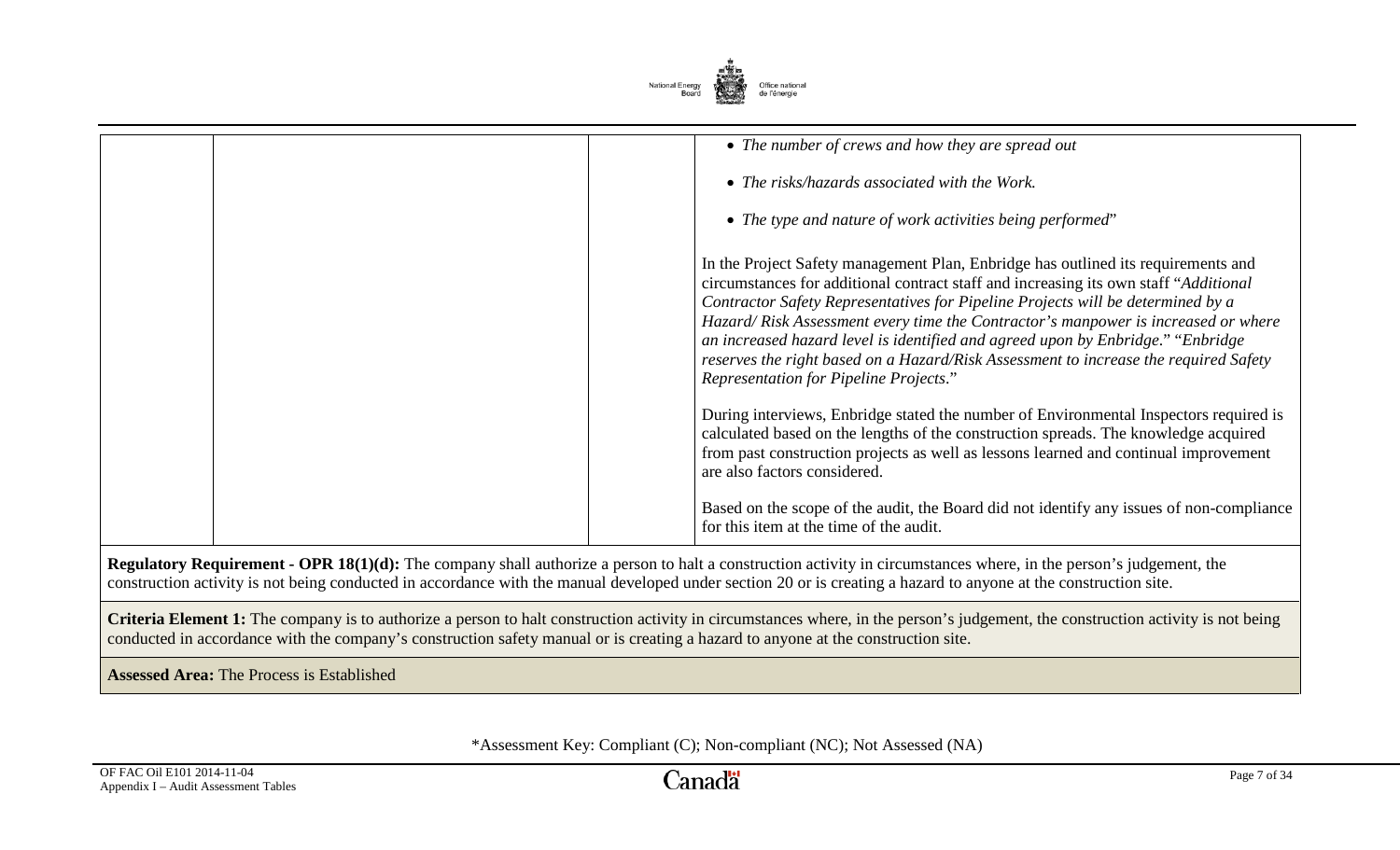

| <b>Item Number</b>              | <b>Indicators of Compliance</b>                                                                                                                                                                                                                                                                                            | Assessment* | <b>Assessment Notes</b>                                                                                                                                                                                                                                                                                                                                                                                                                                                                                                                                                                                                                                                                             |
|---------------------------------|----------------------------------------------------------------------------------------------------------------------------------------------------------------------------------------------------------------------------------------------------------------------------------------------------------------------------|-------------|-----------------------------------------------------------------------------------------------------------------------------------------------------------------------------------------------------------------------------------------------------------------------------------------------------------------------------------------------------------------------------------------------------------------------------------------------------------------------------------------------------------------------------------------------------------------------------------------------------------------------------------------------------------------------------------------------------|
| $AP-$<br><b>EMBRIDGE-</b><br>07 | Has the company designated an authorized person to<br>halt a construction activity in circumstances where, in<br>the person's judgement, the construction activity is<br>not being conducted in accordance with the<br>company's construction safety manual or is creating a<br>hazard to anyone at the construction site? | C           | During document review, the Board noted that Enbridge had documentation to clarify<br>workers have the right, responsibility and authority to refuse any work if they believe it<br>is unsafe or dangerous. The Construction Execution Plan states "All Activity Inspectors"<br>will have the authority to prevent work from continuing when a significant non-<br>compliance has occurred. If the non-compliance is not life threatening, contact the<br>Chief Inspector or the Assistance Chief Inspector immediately to confirm the course of<br>action."<br>Based on the scope of the audit, the Board did not identify any issues of non-compliance<br>for this item at the time of the audit. |

# **Topic: Competency, Training and Evaluation**

**Regulatory Requirement - OPR s. 6.5(1)(j):** establish and implement a process for developing competency requirements and training programs that provide employees and other persons working with or on behalf of the company with the training that will enable them to perform their duties in a manner that is safe, ensures the security of the pipeline and protects the environment;

#### **Additional applicable requirements:**

- National Standard of Canada, CAN/CSA-Z662-15, Oil and gas pipeline systems, Clauses 3.1.2 (b),(c)
- Canada Labour Code Part II, Sections 124, 125. (1)(q),(z)

**Criteria Element 1:** The company shall establish competency requirements and training programs that provide employees and other persons working with or on behalf of the company with the training that will enable them to perform their duties in a manner that is safe, ensures the security of the pipeline and protects the environment

**Assessed Area:** The Process is Established.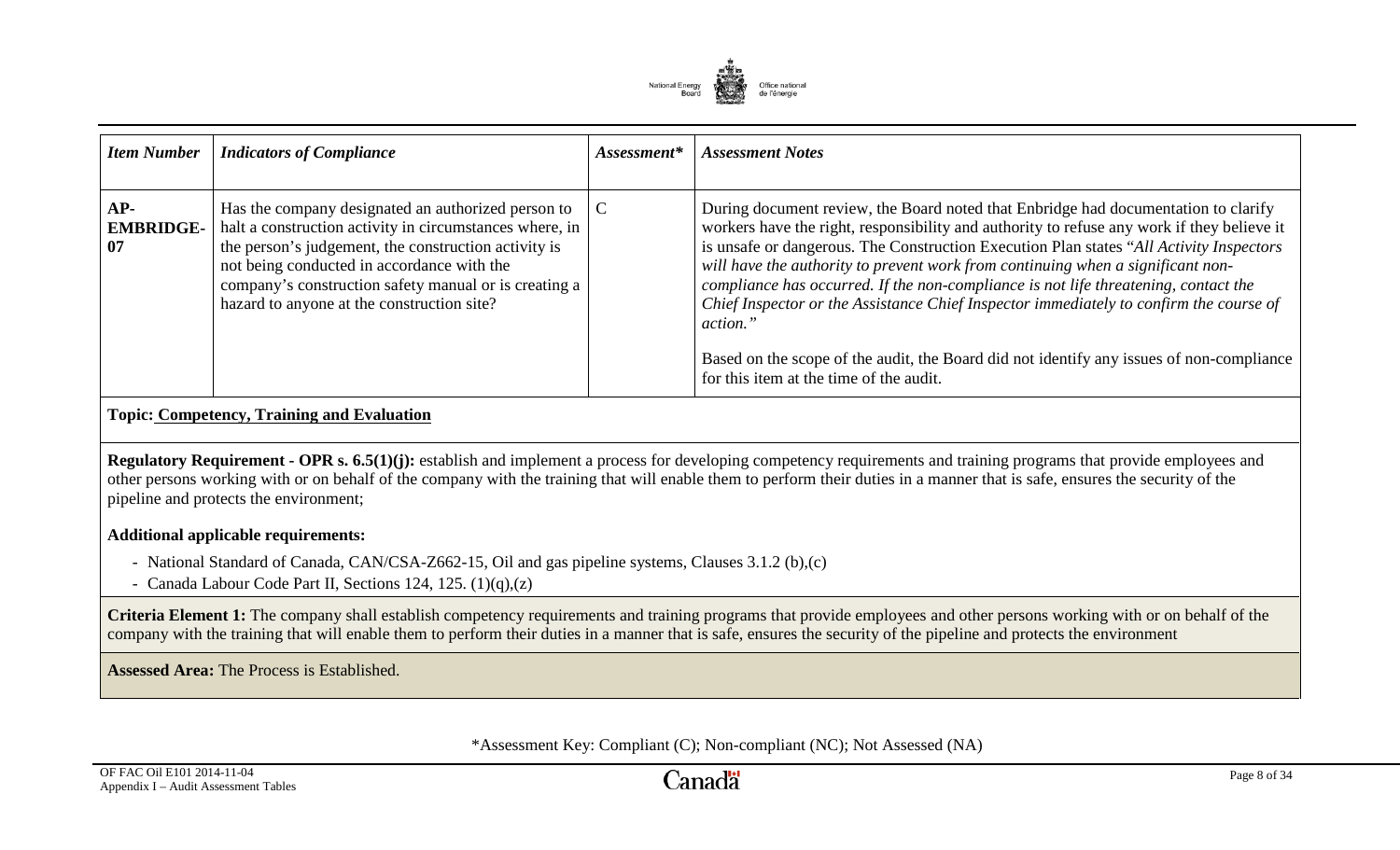

| <b>Item Number</b>            | <b>Indicators of Compliance</b>                                                                                                                                                                                                      | Assessment* | <b>Assessment Notes</b>                                                                                                                                                                                                                                                                                                                                                                                                                                                                                                                                                                                                                                                                                                                                                                                                                                                                                                                                                                                                                                                                                                                                                                                                                                                                        |
|-------------------------------|--------------------------------------------------------------------------------------------------------------------------------------------------------------------------------------------------------------------------------------|-------------|------------------------------------------------------------------------------------------------------------------------------------------------------------------------------------------------------------------------------------------------------------------------------------------------------------------------------------------------------------------------------------------------------------------------------------------------------------------------------------------------------------------------------------------------------------------------------------------------------------------------------------------------------------------------------------------------------------------------------------------------------------------------------------------------------------------------------------------------------------------------------------------------------------------------------------------------------------------------------------------------------------------------------------------------------------------------------------------------------------------------------------------------------------------------------------------------------------------------------------------------------------------------------------------------|
| AP-<br><b>ENBRIDGE-</b><br>08 | Has the company established an inventory of jobs,<br>occupations, tasks and activities for the construction<br>project and established a process that defines and<br>aligns the required skills, knowledge and training for<br>each? | $\mathbf C$ | During the document review, the Board identified several documents related to the<br>various job, occupations, and roles and responsibilities for the Project. Some of the<br>documents were more specific to Enbridge staff jobs or occupations and other<br>documents were focused on Inspectors and staff of general contractors. At the time of<br>the audit, Enbridge provided roles and responsibilities along with some of the activities<br>these positions would be responsible for.<br>Some examples of Enbridge specific jobs or occupations where the required skills and<br>knowledge are defined are as follows:<br>- Director, Facilities and Terminals;<br>- Manager/Supervisor, Facilities Engineering;<br>- Project Engineer;<br>- Manager, Quality Assurance; and<br>- Manager, Program Safety.<br>Within the MP Pipeline Construction Inspector Pre-Qualification document, Enbridge<br>lists the minimum qualifications for a variety of Inspector positions. This includes the<br>minimum number of years of experience in the pipeline industry, construction industry<br>and years of pipeline inspection experience. The document also provides a list of<br>approved safety training providers that it will accept for various mandatory safety<br>training courses. |
|                               |                                                                                                                                                                                                                                      |             | Enbridge's Canadian Pipeline Field Inspection document outlines the accountabilities,                                                                                                                                                                                                                                                                                                                                                                                                                                                                                                                                                                                                                                                                                                                                                                                                                                                                                                                                                                                                                                                                                                                                                                                                          |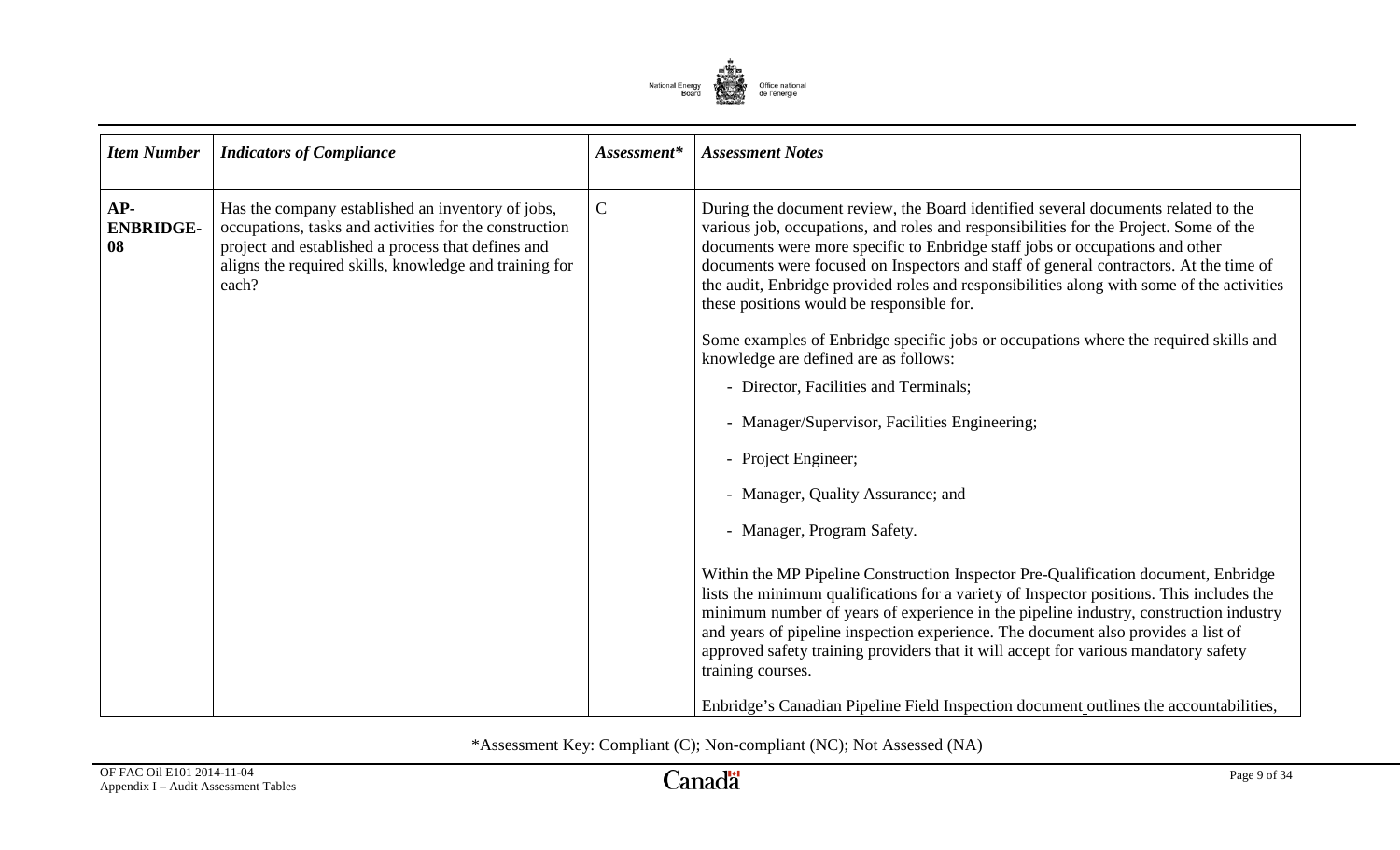

|  | roles, responsibilities and competencies required for various project-related Inspector<br>positions. In addition, this document also outlines the job tasks for each of the following<br>type of inspectors: |
|--|---------------------------------------------------------------------------------------------------------------------------------------------------------------------------------------------------------------|
|  | • Chief Inspector;                                                                                                                                                                                            |
|  | • Senior Welding Inspector;                                                                                                                                                                                   |
|  | • HDD or HD Bore Inspector; and                                                                                                                                                                               |
|  | • Reclamation Inspector.                                                                                                                                                                                      |
|  | Based on the scope of the audit, the Board did not identify any issues of non-compliance<br>for this item at the time of the audit.                                                                           |

**Regulatory Requirement - OPR s. 6.5(1)(k):** establish and implement a process for verifying that employees and other persons working with or on behalf of the company are trained and competent and for supervising them to ensure that they perform their duties in a manner that is safe, ensures the security of the pipeline and protects the environment.

# **Additional applicable requirements:**

- National Standard of Canada, CAN/CSA-Z662-15, Oil and gas pipeline systems, Clauses 3.1.2 (b),(c)
- Canada Labour Code Part II, Sections 124, 125. (1)(s),(z)

**Criteria Element 1:** The company shall verify employees and other persons working with or on behalf of the company are trained and competent.

| <b>Assessed Area:</b> The Process is Established |                                                                                                                   |               |                                                                                                                                                                        |
|--------------------------------------------------|-------------------------------------------------------------------------------------------------------------------|---------------|------------------------------------------------------------------------------------------------------------------------------------------------------------------------|
| Item Number                                      | <b>Indicators of Compliance</b>                                                                                   | $Assessment*$ | <b>Assessment Notes</b>                                                                                                                                                |
| $AP-$<br><b>ENBRIDGE-</b>                        | Has the company established a process for contractor  <br>selection to ensure they select and retain the services |               | Prior to contractor selection, Enbridge follows a pre-qualification process to ensure<br>potential contractors meet the minimum Enbridge quality, technical and safety |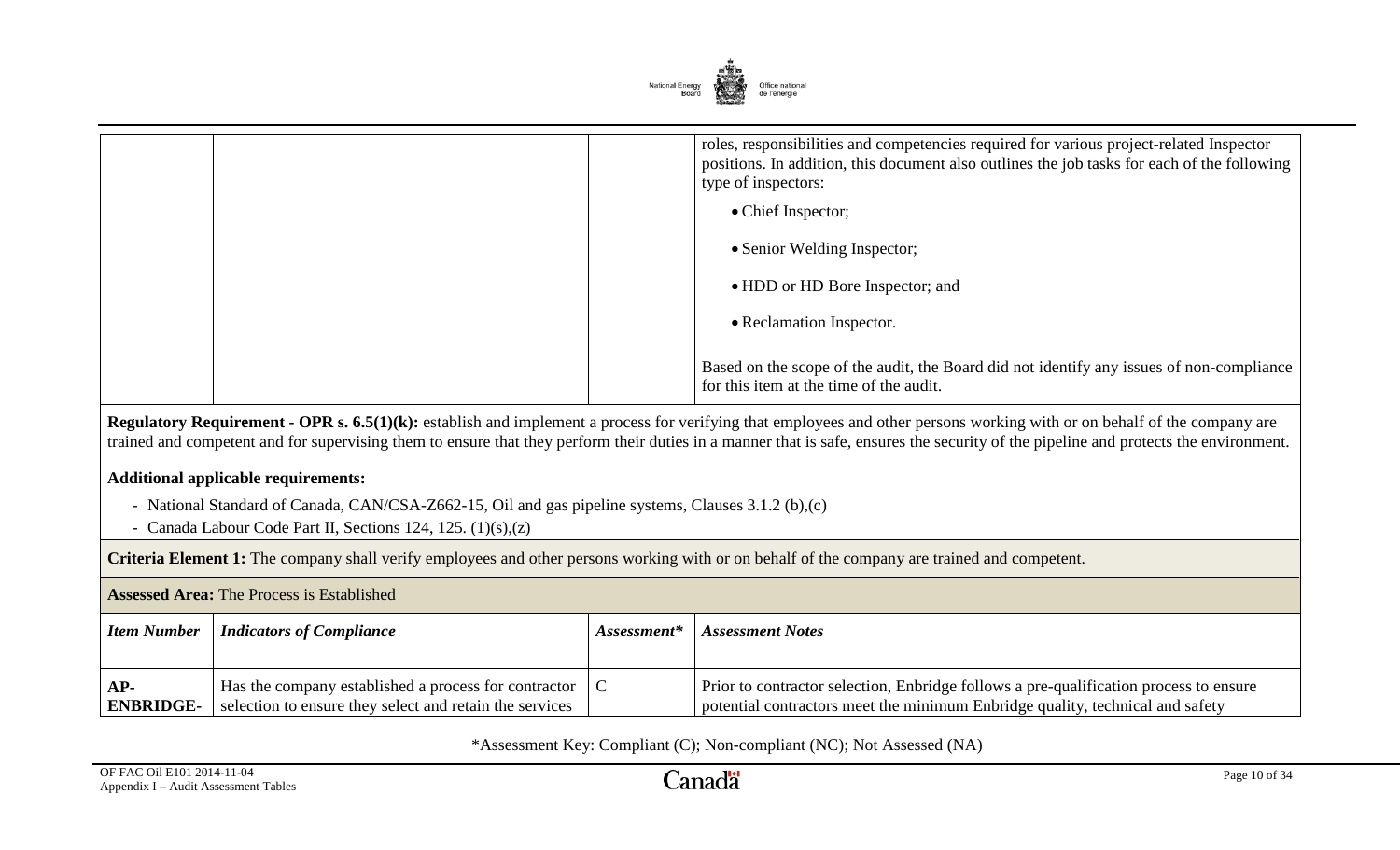

| $\overline{09}$               | of contractors with safe practices?                                                                                                                                                                         |              | requirements. This process requires potential contractors to provide a series of<br>documentation to ISNetworld where it can be reviewed. ISNetWorld is a contractor<br>management company that manages the safety compliance for many oil $\&$ gas<br>companies globally. ISNetWorld collects safety, procurement, quality and regulatory<br>information from contractors and suppliers and verifies the accuracy and reports on its<br>results.                                                                    |
|-------------------------------|-------------------------------------------------------------------------------------------------------------------------------------------------------------------------------------------------------------|--------------|----------------------------------------------------------------------------------------------------------------------------------------------------------------------------------------------------------------------------------------------------------------------------------------------------------------------------------------------------------------------------------------------------------------------------------------------------------------------------------------------------------------------|
|                               |                                                                                                                                                                                                             |              | During the contractor selection process, meetings are held with potential contractors<br>prior to contract award to explain safety requirements to the bidders to ensure there is<br>no misinterpretation of expectations.                                                                                                                                                                                                                                                                                           |
|                               |                                                                                                                                                                                                             |              | A multi-disciplined team completes a blind technical evaluation of the bids. Part of the<br>bid packages is the listing of key contractor personnel who are also reviewed by<br>Enbridge. During interviews Enbridge stated this process was used for both the mainline<br>construction work and the facilities and terminal construction work.                                                                                                                                                                      |
|                               |                                                                                                                                                                                                             |              | Based on the scope of the audit, the Board did not identify any issues of non-compliance<br>for this item at the time of the audit.                                                                                                                                                                                                                                                                                                                                                                                  |
| AP-<br><b>ENBRIDGE-</b><br>10 | Has the company established a training program to<br>ensure employees are aware of the identified hazards<br>and controls and knowledgeable of the process to<br>identify and report hazards and incidents? | $\mathsf{C}$ | The Line 3 Replacement Project Safety Management Plan requires all contractors to<br>provide its orientation package and training materials to Enbridge for review to ensure<br>that they reflect Enbridge's requirements. Prior to beginning work, all field workers are<br>required to attend both the contractor and Enbridge orientation training to ensure project<br>information is consistent for everyone.                                                                                                   |
|                               |                                                                                                                                                                                                             |              | The LP/MP Safety Manual states "Regional, Department, Project and Contractor"<br>Management is responsible for ensuring: Workers are trained to assess potential and<br>existing hazards specific to their work activities including hazard identification,<br>assessment and control." A Safe Work Permit or Work Authorization is used to<br>document hazards and risks for a specific work area. To ensure this is completed<br>appropriately, the Manual states "Safe Work Permit training is made available and |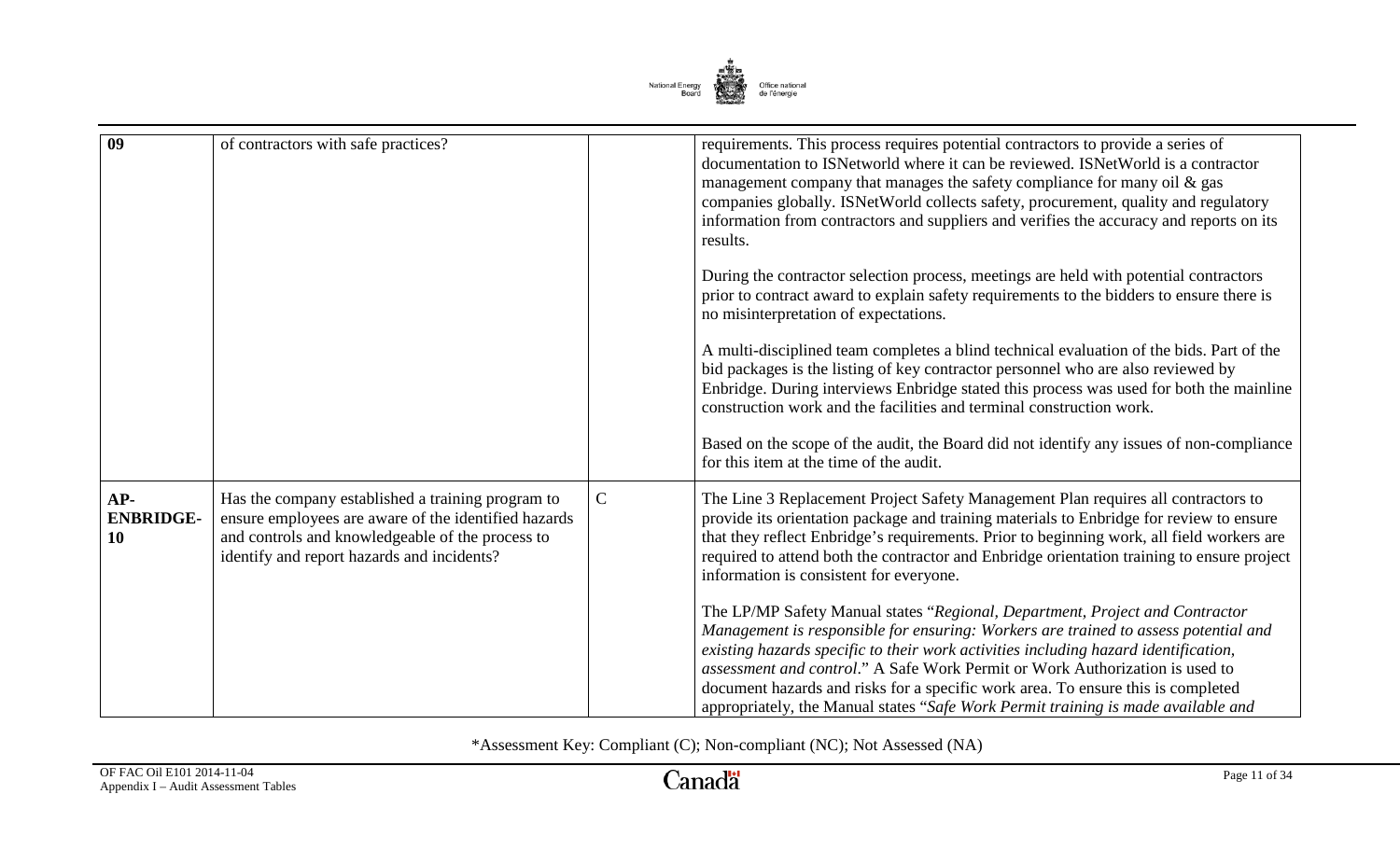

|                               |                                                                                                                                        |             | completed by workers who will be issuing Work Authorizations or Safe Work Permits."<br>The LP/MP Safety Manual provides the necessary steps for Incident Reporting, both as<br>an Enbridge employee and as a contractor. The document also provides guidance on the<br>steps to follow for investigations and incident classifications.                                                                                                                                                         |  |  |
|-------------------------------|----------------------------------------------------------------------------------------------------------------------------------------|-------------|-------------------------------------------------------------------------------------------------------------------------------------------------------------------------------------------------------------------------------------------------------------------------------------------------------------------------------------------------------------------------------------------------------------------------------------------------------------------------------------------------|--|--|
|                               |                                                                                                                                        |             | Based on the scope of the audit, the Board did not identify any issues of non-compliance<br>for this item at the time of the audit.                                                                                                                                                                                                                                                                                                                                                             |  |  |
| AP-<br><b>ENBRIDGE-</b><br>11 | Has the company established a process to assess and<br>evaluate worker competencies?                                                   | $\mathbf C$ | During interviews, Enbridge stated that the majority of the Inspectors were selected for<br>the Project based on previous experience with Enbridge and demonstrated competence<br>on past construction work.                                                                                                                                                                                                                                                                                    |  |  |
|                               |                                                                                                                                        |             | Enbridge stated that as part of its quality assurance, oversight is done on all Activity and<br>general Inspectors. Enbridge staff will review all inspection reports and send them to the<br>Quality Coordinator if issues are identified.                                                                                                                                                                                                                                                     |  |  |
|                               |                                                                                                                                        |             | The Project Safety Management Plan states that "The Contractor shall ensure that their<br>employees are made aware of pertinent health and safety requirements and are suitably<br>trained and competent in the proper work procedures pertaining to their duties. Where<br>government certification is required, only workers properly licenses and having<br>authority in the jurisdiction are to perform tasks. Competency must be verified and<br>documentation records available at site." |  |  |
|                               |                                                                                                                                        |             | Based on the scope of the audit, the Board did not identify any issues of non-compliance<br>for this item at the time of the audit.                                                                                                                                                                                                                                                                                                                                                             |  |  |
|                               | <b>Topic: Hazard Identification, Risk Assessment and Control</b>                                                                       |             |                                                                                                                                                                                                                                                                                                                                                                                                                                                                                                 |  |  |
|                               | <b>Regulatory Requirement - OPR s. 6.5(1)(c):</b> establish and implement a process for identifying all hazards and potential hazards; |             |                                                                                                                                                                                                                                                                                                                                                                                                                                                                                                 |  |  |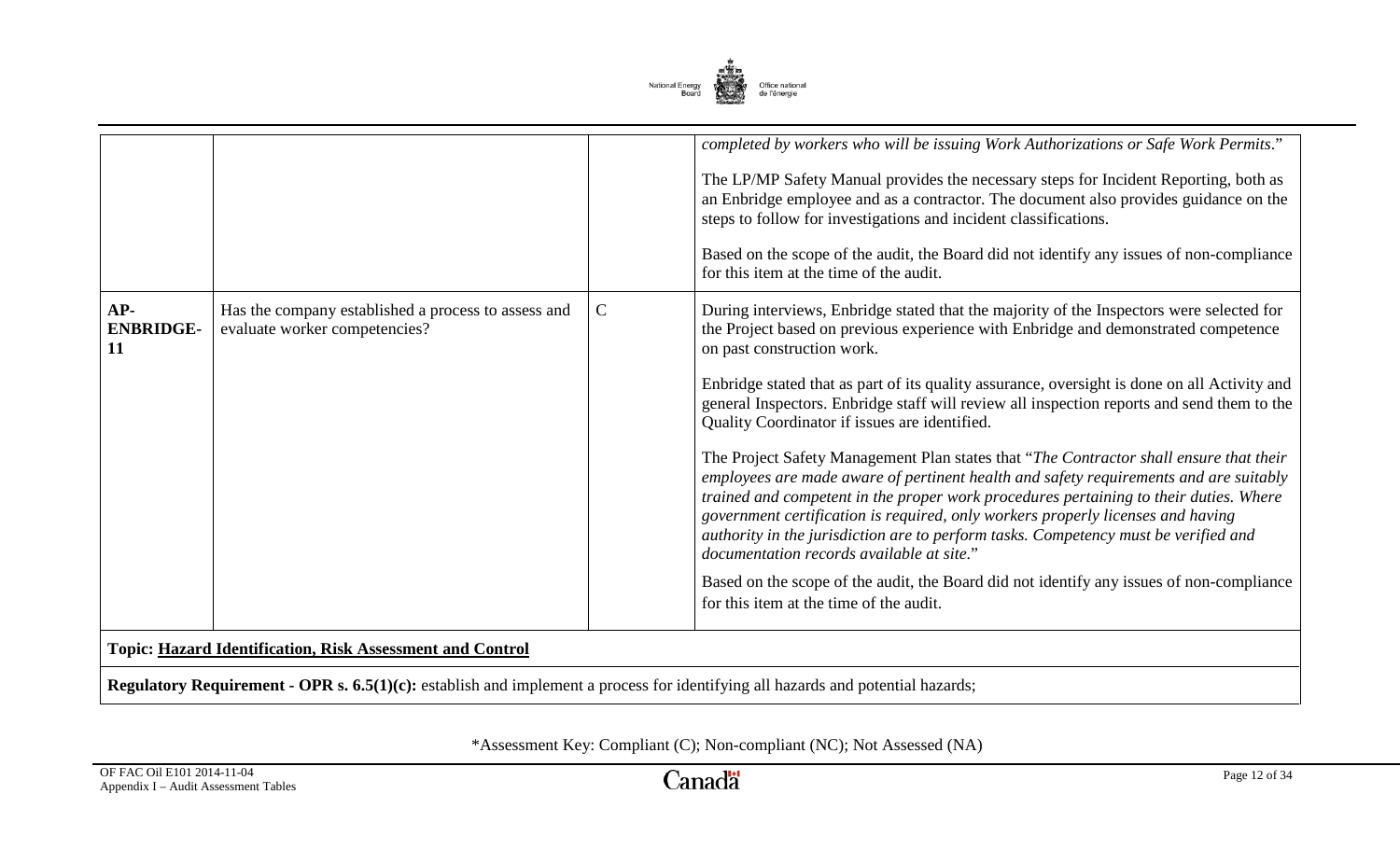

|                                 | Criteria Element 1: The company shall establish and implement a process for identifying all hazards and potential hazards.          |               |                                                                                                                                                                                                                                                                                                                                                                                                                                                                                                                                                                                                                                                                                                                                                                                                                                                                                                                              |  |
|---------------------------------|-------------------------------------------------------------------------------------------------------------------------------------|---------------|------------------------------------------------------------------------------------------------------------------------------------------------------------------------------------------------------------------------------------------------------------------------------------------------------------------------------------------------------------------------------------------------------------------------------------------------------------------------------------------------------------------------------------------------------------------------------------------------------------------------------------------------------------------------------------------------------------------------------------------------------------------------------------------------------------------------------------------------------------------------------------------------------------------------------|--|
|                                 | <b>Assessed Area: The Process is Established</b>                                                                                    |               |                                                                                                                                                                                                                                                                                                                                                                                                                                                                                                                                                                                                                                                                                                                                                                                                                                                                                                                              |  |
| <b>Item Number</b>              | <b>Indicators of Compliance</b>                                                                                                     | Assessment*   | <b>Assessment Notes</b>                                                                                                                                                                                                                                                                                                                                                                                                                                                                                                                                                                                                                                                                                                                                                                                                                                                                                                      |  |
| $AP-$<br><b>ENBRIDGE-</b><br>12 | Has the company identified hazards and potential<br>hazards related to the Enbbridge pipeline construction<br>project?              | $\mathcal{C}$ | Enbridge provided a series of documents to demonstrate its hazards and the processes in<br>place to continue to identify hazards and potential hazards. As part of the Project pre-<br>construction phase, Enbridge developed a Pre-Project Hazard Analysis to look at<br>hazards, potential consequences, control measures and evaluate existing relevant<br>Policy's, practices and procedures. Enbridge also conducted process hazard analysis for<br>facilities and the mainline construction project.<br>From the IMS-01 document Enbridge provided its Hazard and Risk Management<br>Process, and the Hazard Identification Process. Enbridge indicated these process<br>documents will be used should the Project identify new and additional hazards or<br>potential hazards.<br>Based on the scope of the audit, the Board did not identify any issues of non-compliance<br>for this item at the time of the audit. |  |
|                                 | Regulatory Requirement - OPR s. $6.5(1)(d)$ : establish and maintain an inventory of the identified hazards and potential hazards;  |               |                                                                                                                                                                                                                                                                                                                                                                                                                                                                                                                                                                                                                                                                                                                                                                                                                                                                                                                              |  |
|                                 | Criteria Element 1: The company shall establish and maintain an inventory of hazards and potential hazards specific to the project. |               |                                                                                                                                                                                                                                                                                                                                                                                                                                                                                                                                                                                                                                                                                                                                                                                                                                                                                                                              |  |
|                                 | Assessed Area: The process is established.                                                                                          |               |                                                                                                                                                                                                                                                                                                                                                                                                                                                                                                                                                                                                                                                                                                                                                                                                                                                                                                                              |  |
| <b>Item Number</b>              | <b>Indicators of Compliance</b>                                                                                                     | Assessment*   | <b>Assessment Notes</b>                                                                                                                                                                                                                                                                                                                                                                                                                                                                                                                                                                                                                                                                                                                                                                                                                                                                                                      |  |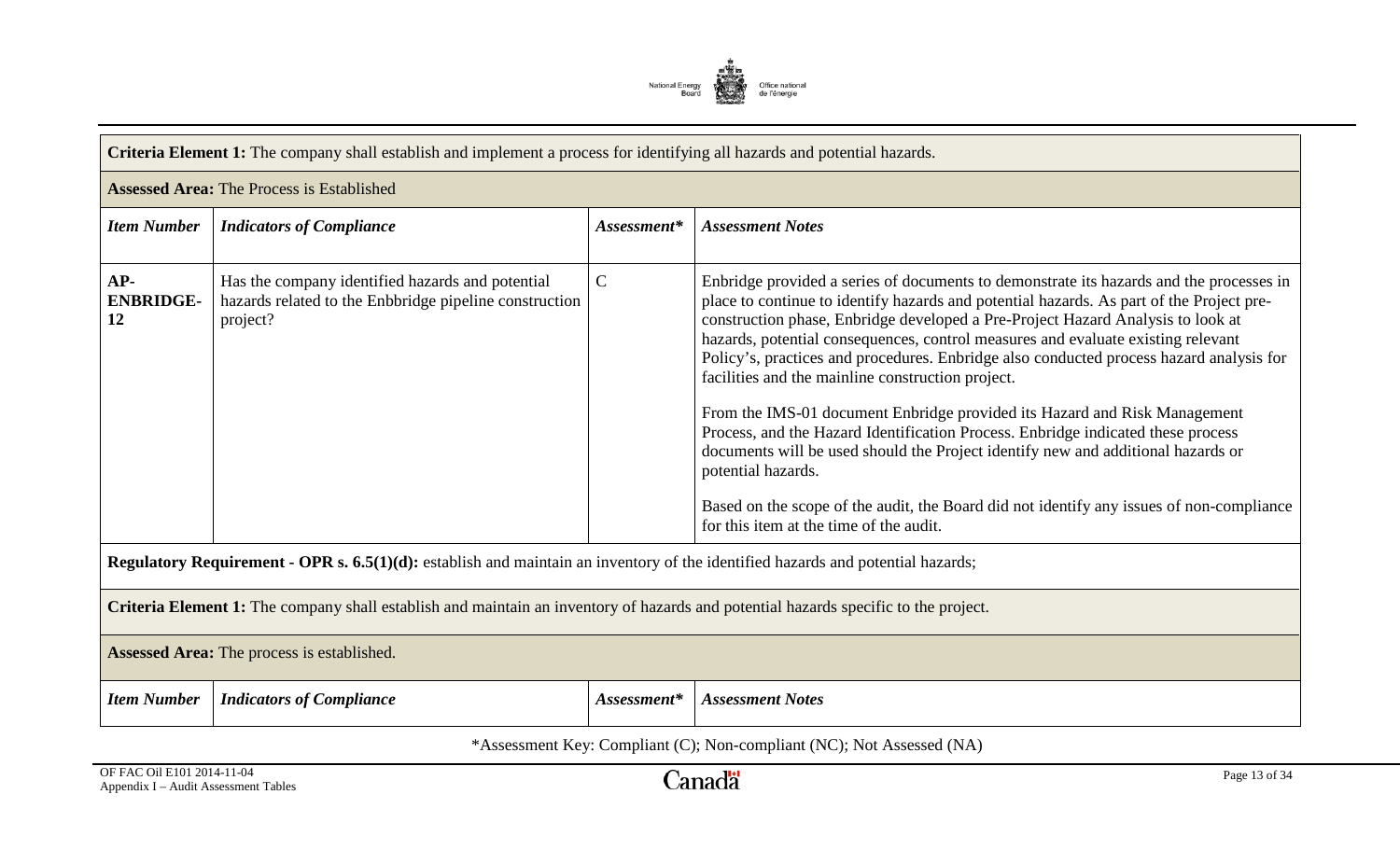

| AP-<br><b>ENBRIDGE-</b> | Does the company have an inventory of hazards and<br>potential hazards related to the pipeline construction<br>project? | C | At the time of the audit, Enbridge provided its Hazard Inventory for review. Enbridge<br>stated that the Inventory covers both operational and construction related phases of a<br>pipelines life cycle.<br>Based on the scope of the audit, the Board did not identify any issues of non-compliance |
|-------------------------|-------------------------------------------------------------------------------------------------------------------------|---|------------------------------------------------------------------------------------------------------------------------------------------------------------------------------------------------------------------------------------------------------------------------------------------------------|
|                         |                                                                                                                         |   | for this item at the time of the audit.                                                                                                                                                                                                                                                              |

**Regulatory Requirement - OPR s. 6.5(1)(e):** establish and implement a process for evaluating and managing risks associated with the identified hazards including the risks related to normal and abnormal operating conditions;

## **Additional applicable requirements:**

- National Standard of Canada, CAN/CSA-Z662-15, Oil and gas pipeline systems, Clauses 3.1.2 (f),(h)(vii)

**Criteria Element 1:** The company shall establish and implement a process for evaluating and managing risks associated with the identified hazards.

|                               | <b>Assessed Area: The Process is Established</b>                              |               |                                                                                                                                                                                                                                                                                                                                                                                                                                                                                                                                                                                                                               |  |  |
|-------------------------------|-------------------------------------------------------------------------------|---------------|-------------------------------------------------------------------------------------------------------------------------------------------------------------------------------------------------------------------------------------------------------------------------------------------------------------------------------------------------------------------------------------------------------------------------------------------------------------------------------------------------------------------------------------------------------------------------------------------------------------------------------|--|--|
| <b>Item Number</b>            | <b>Indicators of Compliance</b>                                               | $Assessment*$ | <b>Assessment Notes</b>                                                                                                                                                                                                                                                                                                                                                                                                                                                                                                                                                                                                       |  |  |
| AP-<br><b>ENBRIDGE-</b><br>14 | Has the company assessed the risks associated with<br>the identified hazards? | $\mathsf{C}$  | Enbridge provided risk registers for three main parts of the Project; the mainline<br>construction, the terminal at Hardisty, and pump stations. Each risk register contained<br>both the inherent risk, the residual risk, and additional steps that would need to be<br>considered to lower the risks further. Risks were broken down into various categories,<br>some examples of which included environment, regulatory, and construction.<br>Enbridge staff will be reviewing and evaluating the daily reports from the construction<br>sites to look for lessons learned, process improvements and to ensure continuous |  |  |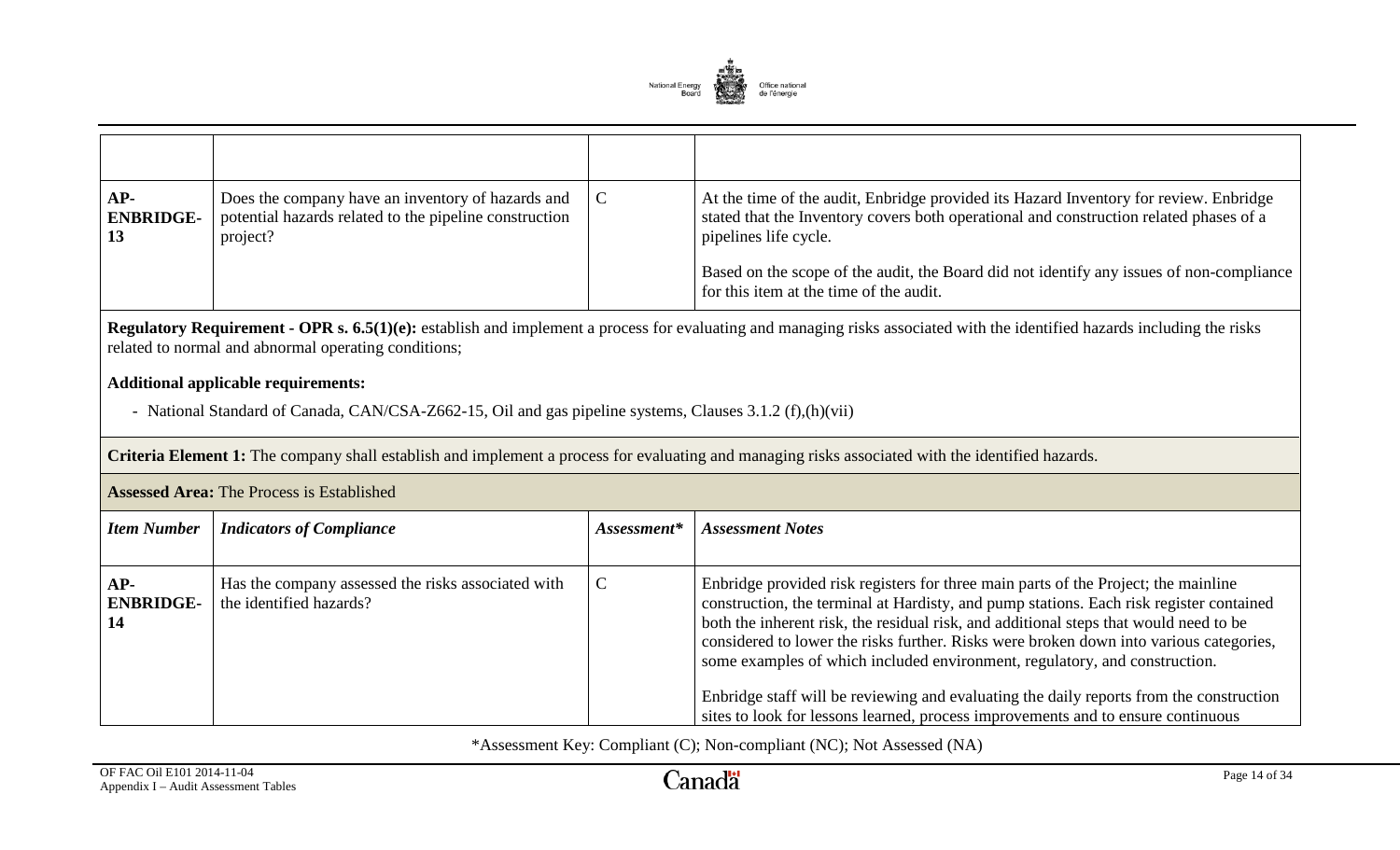

|                               |                                                                                                                                                                                                            |              | improvement feedback is communicated internally.                                                                                                                                                                                                                                                                                                                                                                                                                                                                                                                                                                                                                                           |
|-------------------------------|------------------------------------------------------------------------------------------------------------------------------------------------------------------------------------------------------------|--------------|--------------------------------------------------------------------------------------------------------------------------------------------------------------------------------------------------------------------------------------------------------------------------------------------------------------------------------------------------------------------------------------------------------------------------------------------------------------------------------------------------------------------------------------------------------------------------------------------------------------------------------------------------------------------------------------------|
|                               |                                                                                                                                                                                                            |              | Based on the scope of the audit, the Board did not identify any issues of non-compliance<br>for this item at the time of the audit.                                                                                                                                                                                                                                                                                                                                                                                                                                                                                                                                                        |
| AP-<br><b>ENBRIDGE-</b><br>15 | Has the company established a process for its<br>construction activities where performance measures,<br>hazards, risk and incident investigation results and<br>lessons learned receive management review? | $\mathsf{C}$ | Enbridge provided its MP Major Project Report Guidelines document. The document<br>has requirements for performance measures, metrics, and project safety updates.<br>Enbridge provides management with a monthly Project update. Enbridge provide an<br>example of a past Project update, however as construction had yet to start the amount of<br>information within it was limited. In the Line 3 Environmental Plan, the document<br>indicates that Enbridge will develop a Project scorecard with both leading and lagging<br>criteria as part of the reporting.                                                                                                                     |
|                               |                                                                                                                                                                                                            |              | The Enbridge LP/MP Safety Manual provides direction on investigations and lessons<br>learned. The manual states "All Incidents and Near Misses shall be investigated to<br>determine basic and root causes as well as system needs. The depth of investigation<br>shall be dependent on the classification and severity of the Incident as well as the<br>potential for loss. Learnings from investigations shall be used to determine corrective<br>and preventative actions aimed at prevent recurrence."                                                                                                                                                                                |
|                               |                                                                                                                                                                                                            |              | Enbridge's Quality Incident Response Procedure document states "has been established<br>to facilitate efficient and effective processes for quality incident notification,<br>$investigative steps to contain and correct the issue(s), detailed analysis to determine$<br>corrective and preventative actions and sharing of investigation outcomes to drive<br>continual improvement." Dependent on the level of concern identified with the incident,<br>management will conduct a review of the issue. The document also provides several<br>different methods of providing lessons learned ranging from issuing bulletins to the<br>preparation of a formal Lessons Learned document. |
|                               |                                                                                                                                                                                                            |              | During field work, Enbridge stated that the daily logs, which includes all incidents that<br>meet its reporting criteria are reviewed and studied for trends.                                                                                                                                                                                                                                                                                                                                                                                                                                                                                                                              |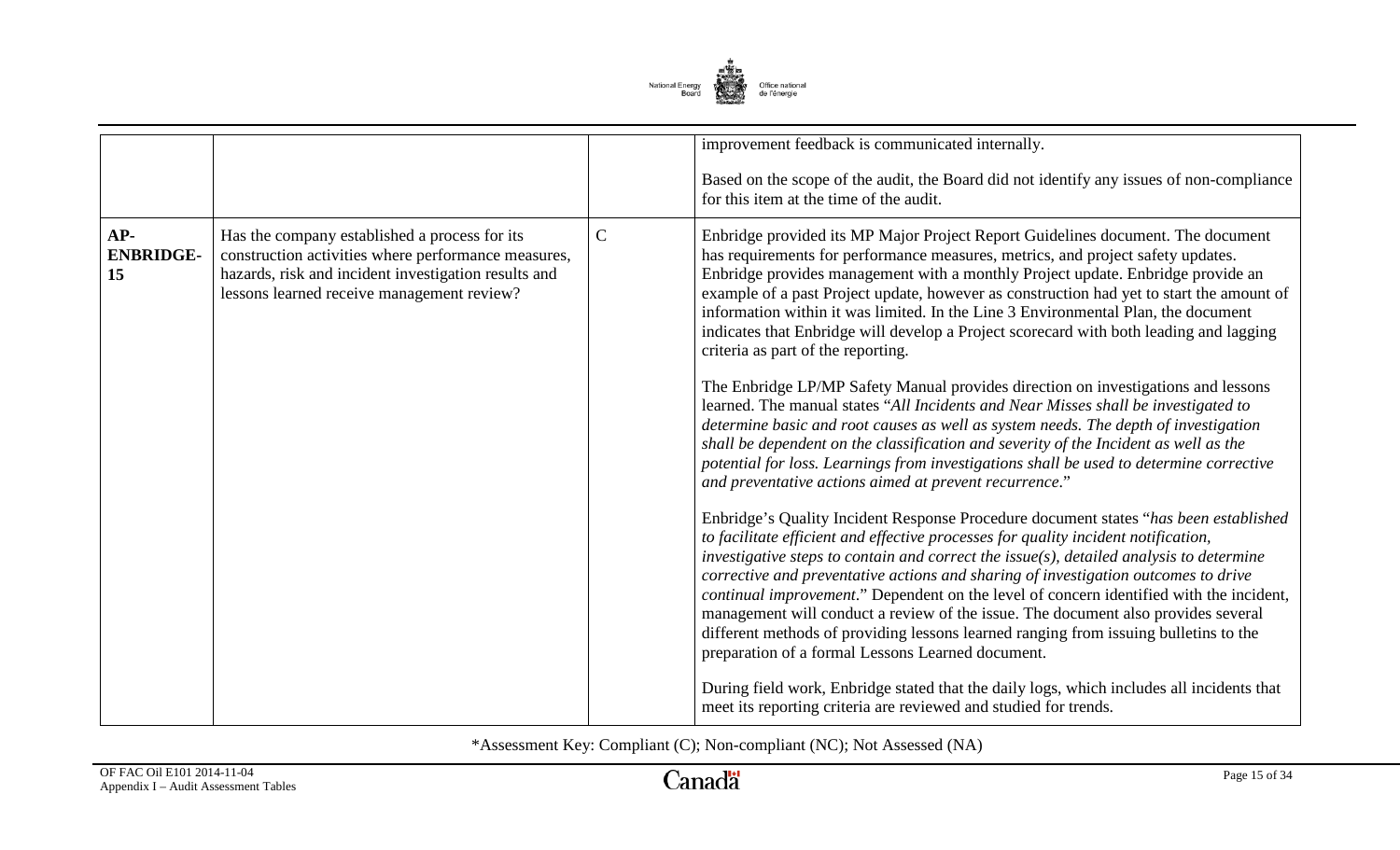

|                               |                                                                                                                                                                                                                                                                                           |              | At the field level, Enbridge stated that an incident will stop the field work and the<br>Project Director will be immediately called. Investigations will be done in parallel<br>between both the responsible contractor and Enbridge. The severity of incidents has<br>been classified by Enbridge on a scale from P0 to P4. Any incident deemed to be a P2<br>will require an Incident Review Meeting. Any incident classified as a P3 will involve<br>the Vice President.                                                                                                                                                                                                                                                                                                                                                                                                                                                                                                                                                                                                                                                                                                                                                                                 |
|-------------------------------|-------------------------------------------------------------------------------------------------------------------------------------------------------------------------------------------------------------------------------------------------------------------------------------------|--------------|--------------------------------------------------------------------------------------------------------------------------------------------------------------------------------------------------------------------------------------------------------------------------------------------------------------------------------------------------------------------------------------------------------------------------------------------------------------------------------------------------------------------------------------------------------------------------------------------------------------------------------------------------------------------------------------------------------------------------------------------------------------------------------------------------------------------------------------------------------------------------------------------------------------------------------------------------------------------------------------------------------------------------------------------------------------------------------------------------------------------------------------------------------------------------------------------------------------------------------------------------------------|
| AP-<br><b>ENBRIDGE-</b><br>16 | Has the company established a process that ensures<br>that hazard assessments are reviewed and updated as<br>required when there is a change in work scope or<br>work conditions such as changes in lighting, changes<br>in crew members, temperature, or encroaching work<br>activities? | $\mathsf{C}$ | The Enbridge LP/MP Safety Manual requires workers to complete a Field Level Hazard<br>Assessment (FLHA) prior to the start of work and it may need to be reviewed and<br>updated during the shift if the scope of work changes. All workers involved in the same<br>task are to sign off on the FLHA once it has been completed and any new workers who<br>show up at the site are required to review the document and sign off on it. According to<br>the LP/MP Safety Manual, the FLHA is to "identify and control the field based hazards<br>of the work being performed, and the site or environmental conditions that may<br>adversely affect the work."<br>The Project Safety Management Plan requires the contractor to complete three types of<br>hazard assessment:<br>• Project hazard Assessments<br>• Task hazard assessments<br>• Field level hazard assessments<br>For this protocol question, FLHA hazard assessment is applicable. The FLHA's are<br>completed prior to the start of work or when there is a change in the scope of the work.<br>The FLHA must be reviewed and signed off by all employees involved in the scope of<br>the work.<br>Based on the scope of the audit, the Board did not identify any issues of non-compliance |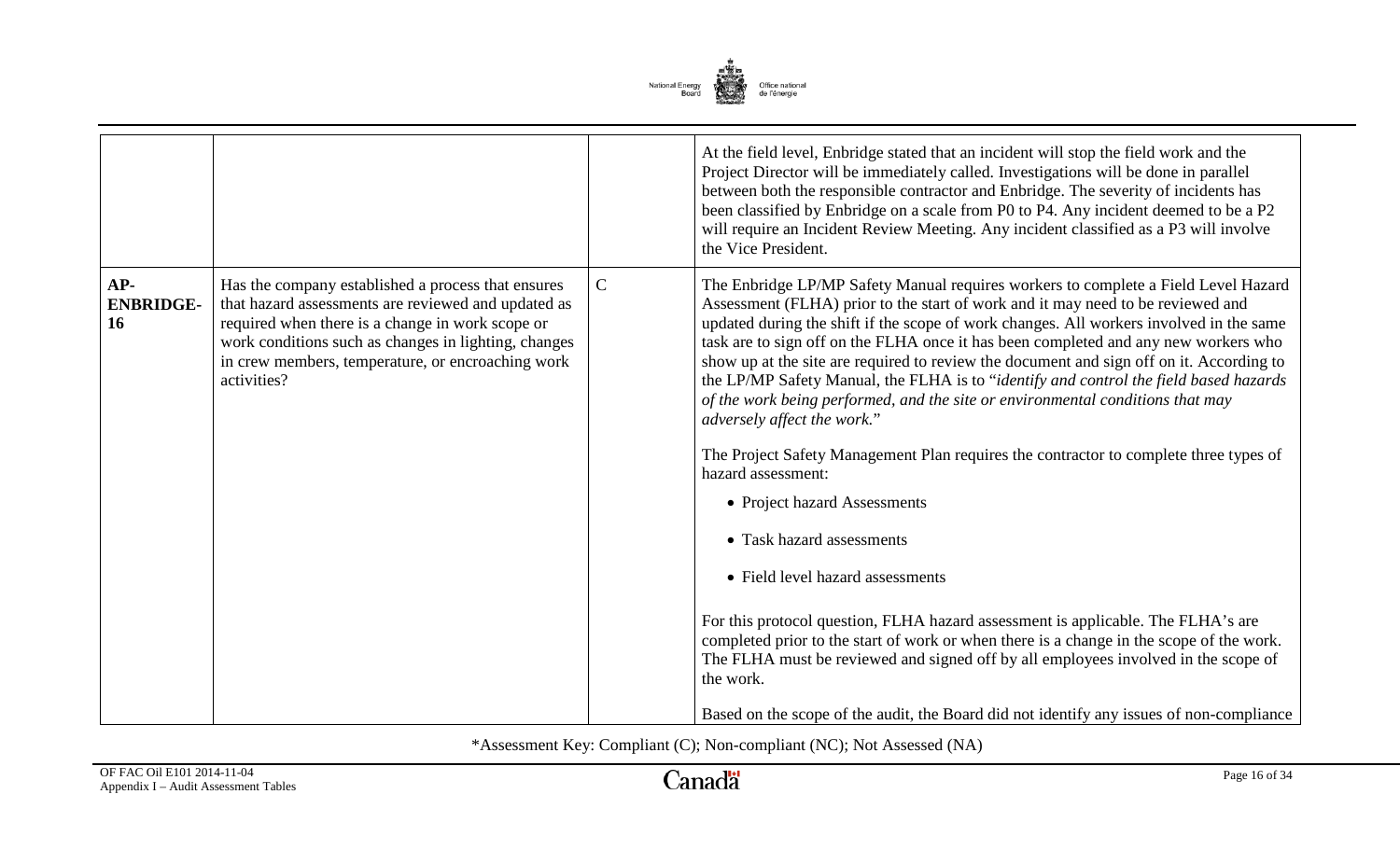

|                                 |                                                                                                                                                                                                                                                                                                                                                                                                                                  |              | for this item at the time of the audit.                                                                                                                                                                                                                                                                                                                                                                                                                                                                                                                                                                                                                                                                                                                                                                                       |  |  |
|---------------------------------|----------------------------------------------------------------------------------------------------------------------------------------------------------------------------------------------------------------------------------------------------------------------------------------------------------------------------------------------------------------------------------------------------------------------------------|--------------|-------------------------------------------------------------------------------------------------------------------------------------------------------------------------------------------------------------------------------------------------------------------------------------------------------------------------------------------------------------------------------------------------------------------------------------------------------------------------------------------------------------------------------------------------------------------------------------------------------------------------------------------------------------------------------------------------------------------------------------------------------------------------------------------------------------------------------|--|--|
|                                 | <b>Regulatory requirement – OPR s. 6.5(1)(f):</b> establish and implement a process for developing and implementing controls to prevent, manage and mitigate the identified<br>hazards and the risks and for communicating those controls to anyone who is exposed to the risks;<br><b>Additional applicable requirements:</b><br>- National Standard of Canada, CAN/CSA-Z662-15, Oil and gas pipeline systems, Clause 3.1.2 (f) |              |                                                                                                                                                                                                                                                                                                                                                                                                                                                                                                                                                                                                                                                                                                                                                                                                                               |  |  |
|                                 | those controls to anyone who is exposed to the risks.                                                                                                                                                                                                                                                                                                                                                                            |              | Criteria Element 1: The company has established a process to develop controls to prevent, manage and mitigate the identified hazards and the risks and for communicating                                                                                                                                                                                                                                                                                                                                                                                                                                                                                                                                                                                                                                                      |  |  |
|                                 | <b>Assessed Area: Process is established.</b>                                                                                                                                                                                                                                                                                                                                                                                    |              |                                                                                                                                                                                                                                                                                                                                                                                                                                                                                                                                                                                                                                                                                                                                                                                                                               |  |  |
| <b>Item Number</b>              | <b>Indicators of Compliance</b>                                                                                                                                                                                                                                                                                                                                                                                                  | Assessment*  | <b>Assessment Notes</b>                                                                                                                                                                                                                                                                                                                                                                                                                                                                                                                                                                                                                                                                                                                                                                                                       |  |  |
| $AP-$<br><b>ENBRIDGE-</b><br>17 | Has the company established a process for<br>developing and implementing controls to prevent,<br>manage and mitigate the identified hazards and the<br>risks?                                                                                                                                                                                                                                                                    | $\mathsf{C}$ | Enbridge stated during the pre-construction activities it conducted a Constructability<br>Review of the Project. Information gained from this exercise was used by the<br>construction group to work on and refine the controls.<br>The Project EPP documents along with the Project Safety documents provide a<br>significant number of controls for various situations and work requirements. These<br>documents were provided to the contractors during the bidding process to make them<br>aware of contents and what controls are available. The LP/MP Safety Manual provides<br>additional information on critical tasks such as confined space entry and ground<br>disturbance.<br>Based on the scope of the audit, the Board did not identify any issues of non-compliance<br>for this item at the time of the audit. |  |  |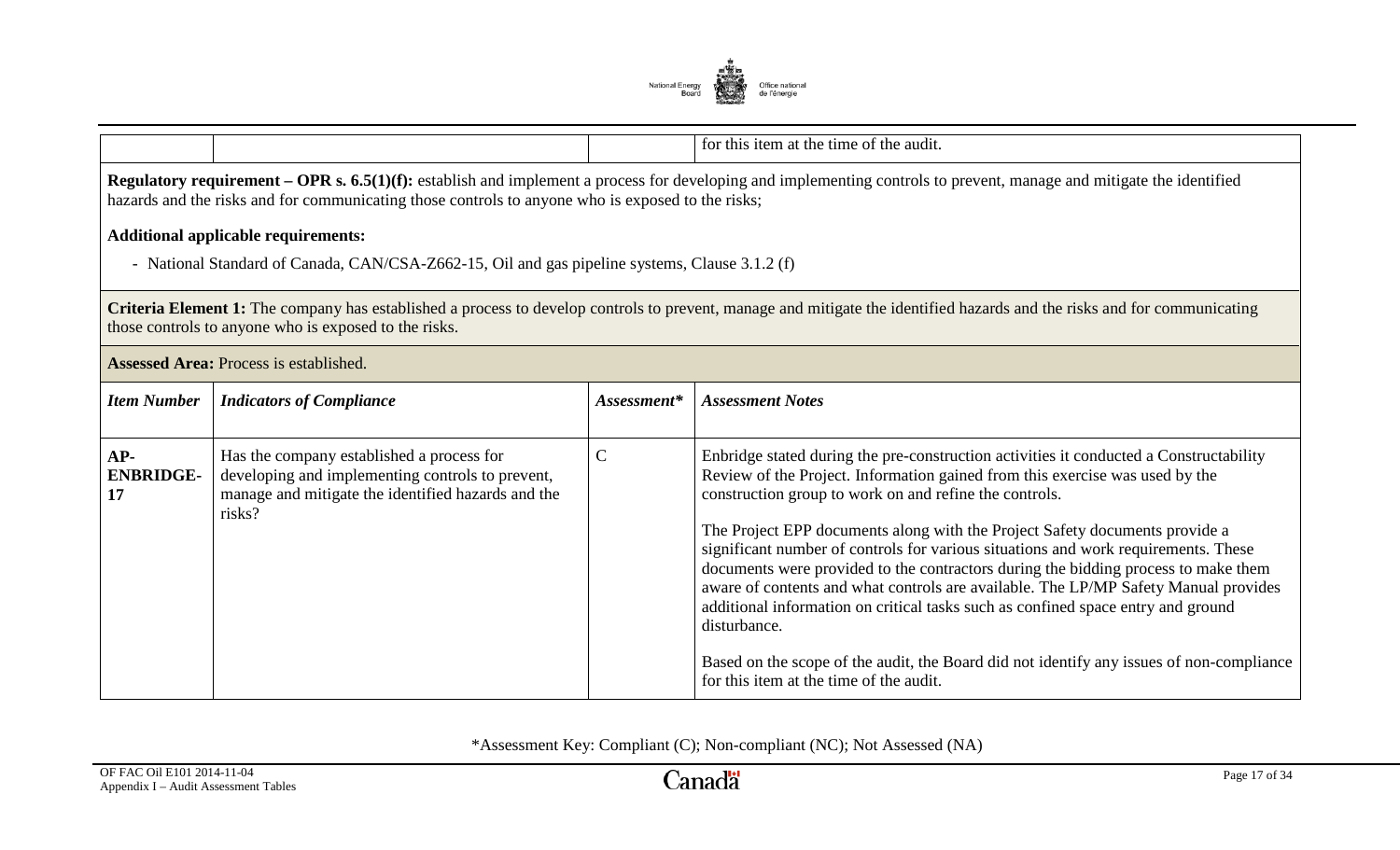

**Regulatory requirement: OPR s. 19**: A company shall, during the construction of a pipeline, take all reasonable steps to ensure that (a) the construction activities do not create a hazard to the public or the environment.

**Criteria Element 1:** The company is to take all reasonable steps to ensure the pipeline construction activities do not create a hazard to the public or the environment.

|                               | <b>Assessed Area: The Process is Established</b>                                                                                   |              |                                                                                                                                                                                                                                                                                                                                                                                                                                                                        |
|-------------------------------|------------------------------------------------------------------------------------------------------------------------------------|--------------|------------------------------------------------------------------------------------------------------------------------------------------------------------------------------------------------------------------------------------------------------------------------------------------------------------------------------------------------------------------------------------------------------------------------------------------------------------------------|
| <b>Item Number</b>            | <b>Indicators of Compliance</b>                                                                                                    | Assessment*  | <b>Assessment Notes</b>                                                                                                                                                                                                                                                                                                                                                                                                                                                |
| AP-<br><b>ENBRIDGE-</b><br>18 | Has the company established a process to ensure<br>construction activities do not create a hazard to the<br>public or environment? | $\mathsf{C}$ | The Canadian Pipeline Field Inspection Guide requires each person working on the<br>Project to assure they are aware of all of the applicable Enbridge Policies and<br>expectations. The document reads "As a condition of employment for an Inspector<br>working for Enbridge, every individual is expected to adopt and uphold the Company's<br>Policies on Safety, Environment, Quality and Business Conduct." Some of these<br>expectations include the following: |
|                               |                                                                                                                                    |              | • Zero incidents, inclusive of formal Regulatory Audit non-compliances related to<br>lack of enforcement or lack of familiarity with the Contract Documents or Safety<br>and Environmental Policies, Practices and Procedures; and                                                                                                                                                                                                                                     |
|                               |                                                                                                                                    |              | • Ensure the Contractor performs and maintains Hazard Assessments for all work<br>activities.                                                                                                                                                                                                                                                                                                                                                                          |
|                               |                                                                                                                                    |              | During the audit, the Board reviewed a number of documents such as programs and<br>plans that demonstrated Enbridge is taking steps prevent hazards to the public or the<br>environment. Some examples of these documents include:                                                                                                                                                                                                                                     |
|                               |                                                                                                                                    |              | • Project Safety Management Plan;                                                                                                                                                                                                                                                                                                                                                                                                                                      |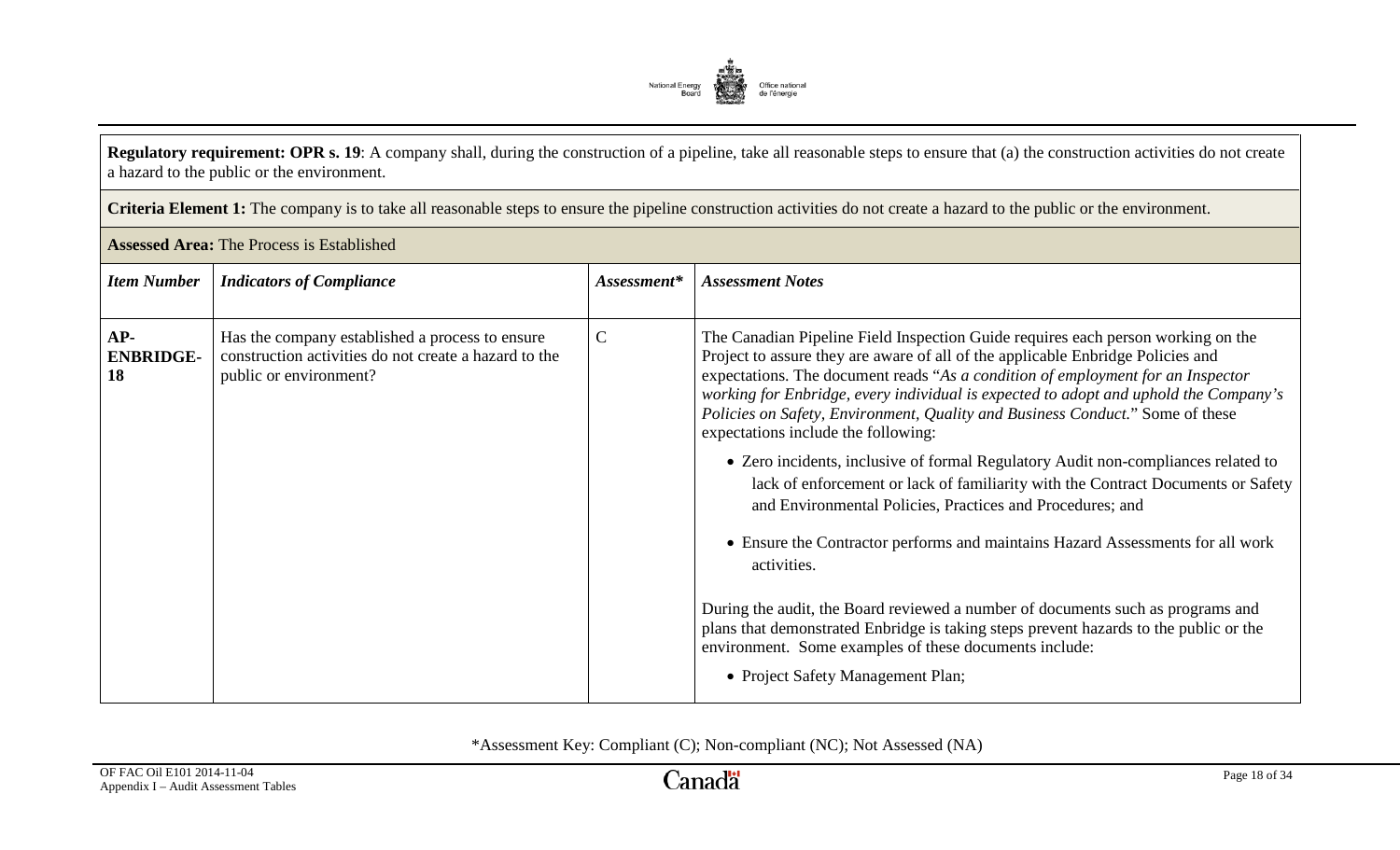

| • Traffic Management Plans; and                                                                                                     |
|-------------------------------------------------------------------------------------------------------------------------------------|
| • Canadian Pipeline Construction Specification.                                                                                     |
| Based on the scope of the audit, the Board did not identify any issues of non-compliance<br>for this item at the time of the audit. |

**Regulatory Requirement: OPR s. 47.1:** A company shall develop, implement and maintain a security management program that anticipates, prevents, manages and mitigates conditions that could adversely affect people, property or the environment.

**Criteria Element 1:** The company is to have a security management program that anticipates, prevents, manages and mitigates conditions that could adversely affect people, property or the environment.

#### **Area Assessed:** The process is established.

| Item Number                     | <b>Indicators of Compliance</b>                                                                                                                                                                  | Assessment* | <b>Assessment Notes</b>                                                                  |
|---------------------------------|--------------------------------------------------------------------------------------------------------------------------------------------------------------------------------------------------|-------------|------------------------------------------------------------------------------------------|
| $AP-$<br><b>ENBRIDGE-</b><br>19 | Has the company established a security management<br>program that anticipates, prevents, manages and<br>mitigates conditions that could adversely affect<br>people, property or the environment? | <b>NA</b>   | This protocol question will be assessed by other NEB compliance verification activities. |

#### **Topic: Communications**

**Regulatory Requirement - OPR s. 6.5(1)(m):** establish and implement a process for the internal and external communication of information related to safety, security and protection of the environment;

#### **Additional applicable requirements:**

- National Standard of Canada, CAN/CSA-Z662-15, Oil and gas pipeline systems, Clauses 3.1.2 (d),(g)(v)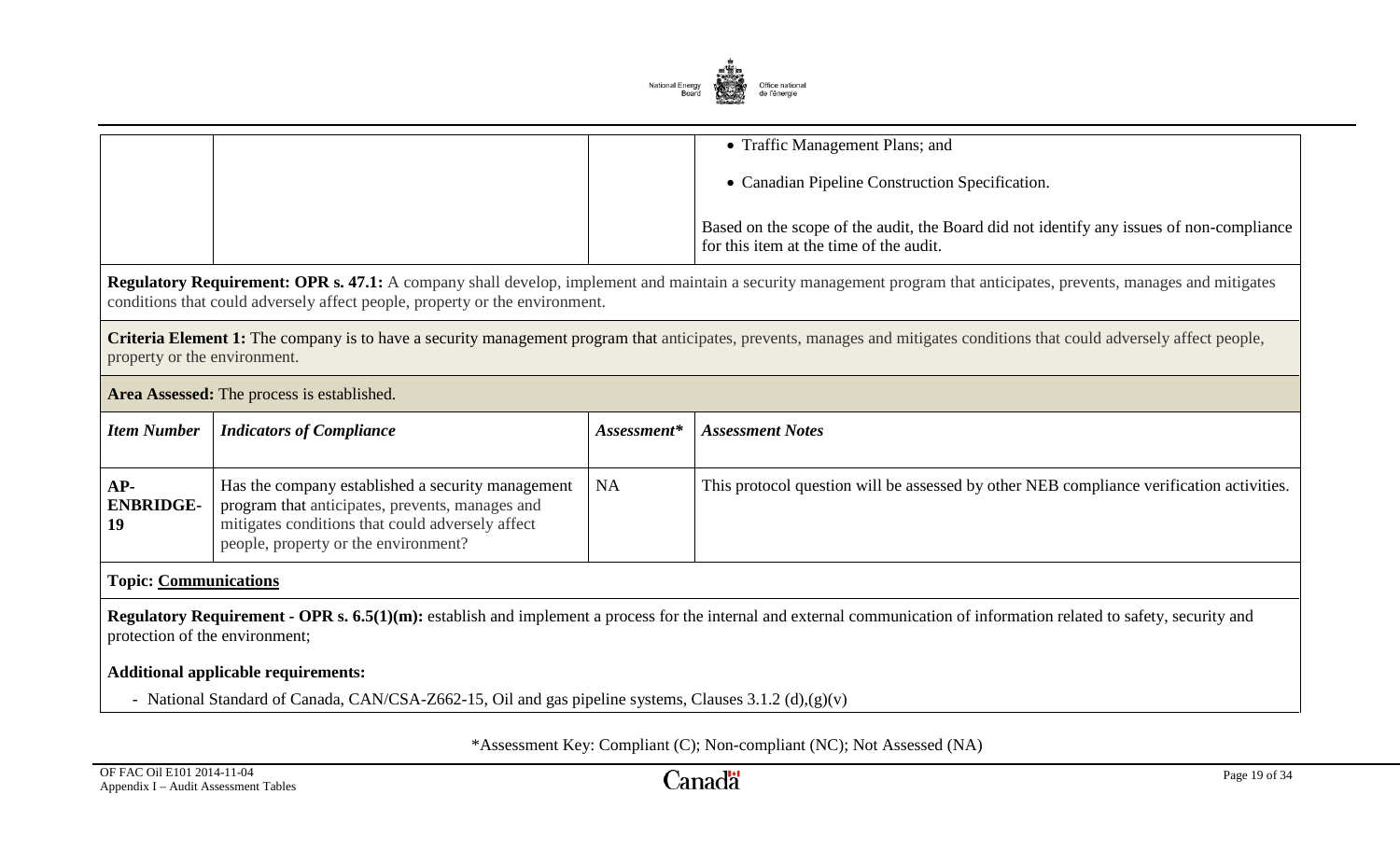

# - Canada Labour Code Part II, Sections 124, 125. (1)(q),(s),(w)

**Criteria Element 1:** The company shall establish a process for the internal and external communication of information related to safety, security and protection of the environment.

| <b>Item Number</b>              | <b>Indicators of Compliance</b>                                                                                                                                                                                                                                                 | Assessment*   | <b>Assessment Notes</b>                                                                                                                                                                                                                                                                                                                                                                                                                                                                                                                                                                                                                                                                                                                        |
|---------------------------------|---------------------------------------------------------------------------------------------------------------------------------------------------------------------------------------------------------------------------------------------------------------------------------|---------------|------------------------------------------------------------------------------------------------------------------------------------------------------------------------------------------------------------------------------------------------------------------------------------------------------------------------------------------------------------------------------------------------------------------------------------------------------------------------------------------------------------------------------------------------------------------------------------------------------------------------------------------------------------------------------------------------------------------------------------------------|
| $AP-$<br><b>ENBRIDGE-</b><br>20 | Has the company established a two-way<br>communication process for information exchange<br>between company management and employees,<br>contractors and consultants, stakeholders and land<br>managers and the NEB?                                                             | <b>NA</b>     | As part of the Boards 2014/15 comprehensive management system audit of Enbridge,<br>one of the findings was related to OPR $6.5(1)(m)$ . Enbridge has submitted a Corrective<br>Action Plan (CAP) along with responses to formal Information Requests related to this<br>finding. However, the Board is still reviewing the information and has not made a final<br>decision. As this finding is very similar to this protocol question, the Board will address<br>it in the ongoing CAP review, which addresses Enbridge's entire management system.                                                                                                                                                                                          |
| $AP-$<br><b>ENBRIDGE-</b><br>21 | Has the company established a process to<br>communicate roles, responsibilities and authorities<br>for worker safety and environmental protection to<br>officers and employees and employees at all levels of<br>the company and to others working on behalf of the<br>company? | $\mathcal{C}$ | The Construction Execution Plan for the Project provides field level information to<br>contractors and Enbridge staff during construction. The document contains information<br>on roles and responsibilities for various field staff with some examples including<br>various Inspector roles, Field Engineers, and Construction Managers. The document<br>includes a Safety Management Plan with safety orientation and training. The<br>Construction Execution Plan also has an Environmental Management Plan which<br>describes the environmental protection measures to be used during the Project.<br>Based on the scope of the audit, the Board did not identify any issues of non-compliance<br>for this item at the time of the audit. |
| $AP-$<br><b>ENBRIDGE-</b><br>22 | Has the company established a process to<br>communicate management-of-change related items<br>such as changing regulatory requirements or the                                                                                                                                   | $\mathbf C$   | Through interviews and documentation review Enbridge stated changes regarding safety<br>are communicated with all personnel at the daily morning meeting and Hazard Bulletins<br>which can be used to communicate lessons learned stemming from incidents                                                                                                                                                                                                                                                                                                                                                                                                                                                                                      |

**Assessed Area:** The Process is Established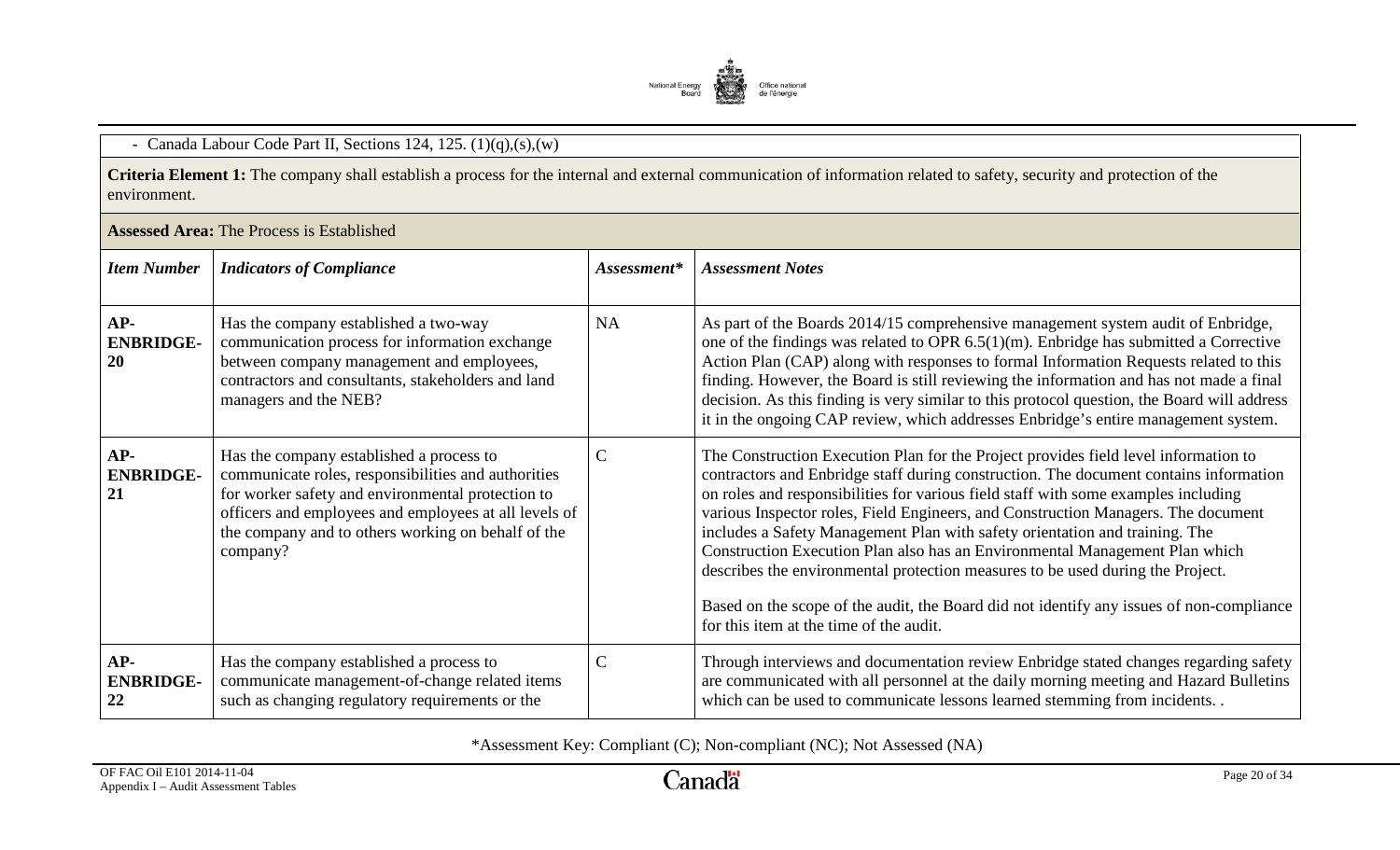

|                               | implementation of design changes or the<br>implementation of corrective and preventive actions<br>stemming from incident investigations?                                     |    | Within the Environmental Protection Plan (EPP), a section addresses unforeseen<br>conditions or circumstances that may arise during construction requiring the revision of<br>specific mitigation measures. In addition, engagement with regulators regarding the<br>revisions to the EPP may be required depending on scope and the potential for an<br>environmental impact.<br>During interviews, the Management of Change (MOC) process, located in the IMS-01<br>document, was discussed for other scenarios and how it would be applied to verify that<br>the MOC as presented incorporated the OPR requirements An example used during the<br>interviews was the requirement to change a welding procedure or style.<br>Based on the scope of the audit, the Board did not identify any issues of non-compliance<br>for this item at the time of the audit.                                                                                                                                                                                                                                                                                                                                                                                                                                              |
|-------------------------------|------------------------------------------------------------------------------------------------------------------------------------------------------------------------------|----|-----------------------------------------------------------------------------------------------------------------------------------------------------------------------------------------------------------------------------------------------------------------------------------------------------------------------------------------------------------------------------------------------------------------------------------------------------------------------------------------------------------------------------------------------------------------------------------------------------------------------------------------------------------------------------------------------------------------------------------------------------------------------------------------------------------------------------------------------------------------------------------------------------------------------------------------------------------------------------------------------------------------------------------------------------------------------------------------------------------------------------------------------------------------------------------------------------------------------------------------------------------------------------------------------------------------|
| AP-<br><b>ENBRIDGE-</b><br>23 | Has the company established a process to<br>communicate corrective actions and learnings to<br>ensure employees or persons working on behalf of<br>the company are informed? | NC | Enbridge has established communication process to communicate corrective actions and<br>learnings for safety related items; however this process was not clearly defined for<br>environmental corrective action and learnings.<br>The Project Safety Management Plan has a section on Weekly Safety Meetings which<br>includes" The Contractor is required to hold a Weekly Foreman's Meeting and<br>document this meeting so that topics and lessons learned from the weekly meetings can<br>be shared when the Foremen conduct similar meetings with their own crews. Topics<br>covered will include project updates, all recent incidents including Near Miss Incidents.<br>The Enbridge Safety Inspector will be invited to these meetings and may also have<br>suitable material to submit for meeting discussion." During interviews Enbridge stated<br>that these meetings are where corrective actions and learnings are communicated across<br>the Project and down to all workers. The Board did not identify a similar scenario either<br>through document review or during interviews where Environmental corrective actions<br>and learnings would be passed across the Project and down to all workers.<br>Based on the scope of the audit, the Board found Enbridge to be non-compliant with the |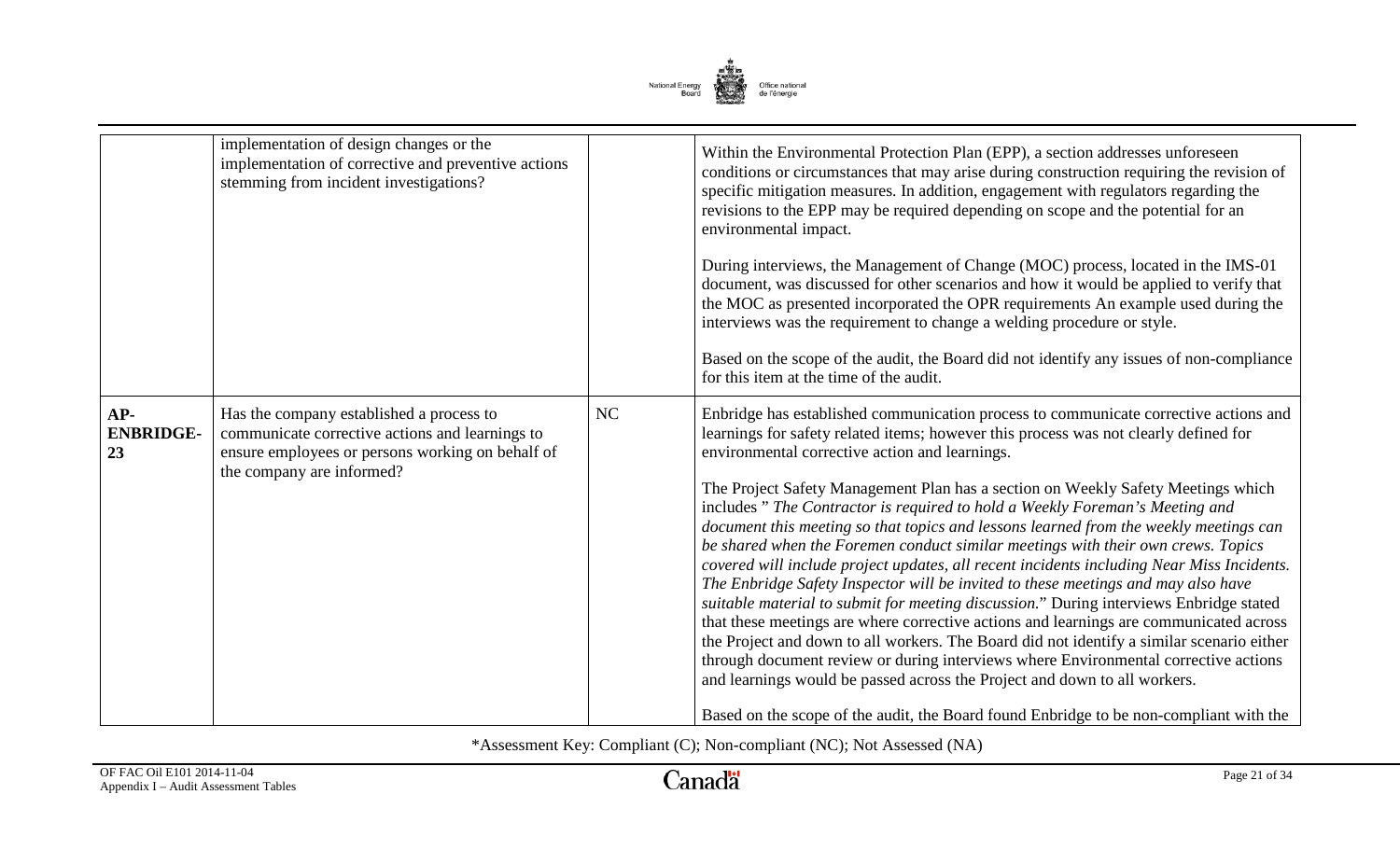

|                                 |                                                                                                                                                                                                                                                                                            |              | requirement of the OPR s. $6.1(r)$ and (u) at the time of the audit.                                                                                                                                                                                                                                                                                                                                                                                                                                                                                                                                                                                                                                                                                                                                                                                                                                                                                                                                                                                                                                                                                                                                                                                     |
|---------------------------------|--------------------------------------------------------------------------------------------------------------------------------------------------------------------------------------------------------------------------------------------------------------------------------------------|--------------|----------------------------------------------------------------------------------------------------------------------------------------------------------------------------------------------------------------------------------------------------------------------------------------------------------------------------------------------------------------------------------------------------------------------------------------------------------------------------------------------------------------------------------------------------------------------------------------------------------------------------------------------------------------------------------------------------------------------------------------------------------------------------------------------------------------------------------------------------------------------------------------------------------------------------------------------------------------------------------------------------------------------------------------------------------------------------------------------------------------------------------------------------------------------------------------------------------------------------------------------------------|
| $AP-$<br><b>ENBRIDGE-</b><br>24 | Has the company established a process to inform<br>those who may have access to the construction site,<br>but who are not involved in the construction of the<br>pipeline of the practices and procedure that are to be<br>followed for their safety?                                      | $\mathbf C$  | Enbridge's LP/MP Safety Manual requires all visitors to report to a designated security<br>or site contact for clearance. The term Visitor is defined as non-Enbridge personnel,<br>Contractors not performing an assigned work activity at the location. All visitors will be<br>escorted by an Enbridge employee familiar with the site.<br>A safety orientation will be provided to all visitors who arrive at a construction site. The<br>orientations content may vary depending on the location of the site visit.<br>Based on the scope of the audit, the Board did not identify any issues of non-compliance<br>for this item at the time of the audit.                                                                                                                                                                                                                                                                                                                                                                                                                                                                                                                                                                                          |
| AP-<br><b>ENBRIDGE-</b><br>25   | Has the company established a process to make<br>employees and others who work on behalf of the<br>company aware of what constitutes a reportable<br>incident to be reported internally and to the Board,<br>and they have established a process to ensure these<br>reports are submitted? | $\mathsf{C}$ | Enbridge has provided in both safety and environmental documents, the requirements<br>for the reporting of incidents both internally and to regulators.<br>The environment incident reporting process references IMS-06, the environmental<br>management system. The process description defines a 'minor spill' that is reportable<br>internally and it also provides the NEB Event Reporting Guidelines definition of an<br>incident to determine external reporting requirements. The process document outlines<br>all of the steps that are to be taken from the person who initially identities the incident<br>through to the Project Director or Vice President for significant incidents.<br>The Project Safety Management Plan has a section on Incident Reporting and<br>Assessment. One of the requirements of the contractor is to have a site specific<br>Emergency Response Plan and all employees are responsible to know their roles in an<br>emergency. The document outlines the responsibilities for both the contractor and onsite<br>Enbridge staff. A flow chart is provided to simplify the process and it includes all steps<br>from the initial incident to reporting to the Project Director or Vice President if<br>required. |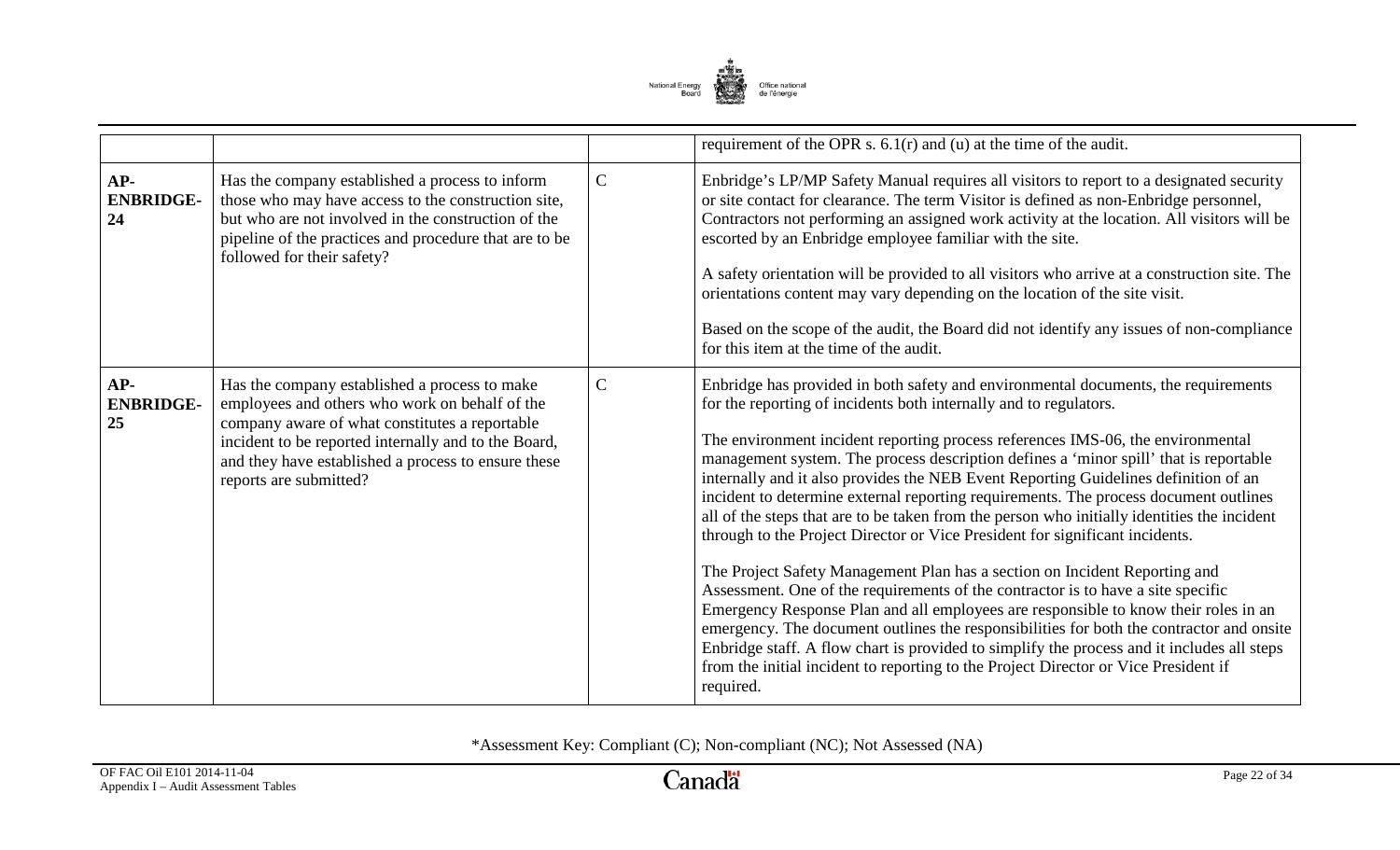

|  | the<br>e Board did not identify any issues of non-compliance<br>Based on the scope of the audit.<br>I for this item at the time of the audit. |
|--|-----------------------------------------------------------------------------------------------------------------------------------------------|
|--|-----------------------------------------------------------------------------------------------------------------------------------------------|

**Regulatory Requirement – OPR s. 18(1):** If the company contracts for the provision of services in respect of the construction of a pipeline, the company shall (a) inform the contractor of all special conditions associated with the construction; (b) inform the contractor of all special safety practices and procedures necessitated by the conditions or features specific to the construction; (b.1) inform the contractor of the contractor's responsibilities referred to in paragraph 6.5(1)(l) (of the OPR);

#### **Additional applicable requirements:**

- National Standard of Canada, CAN/CSA-Z662-15, Oil and gas pipeline systems, Clause 3.1.2 (d)

**Criteria Element 1:** The company shall inform the contractor of all special conditions associated with the construction project; all special safety practices and procedures necessitated by the conditions or features specific to the construction; and inform the contractor of the contractor's responsibilities referred to in paragraph  $6.5(1)(l)$  (of the OPR).

| <b>Assessed Area: The Process is Established</b> |                                                                                                                                                                                                                                                                                                                                                                              |             |                                                                                                                                                                                                                                                                                                                                                                                                                                                                                                                                                                                                                                                                                                                                                                                                                  |
|--------------------------------------------------|------------------------------------------------------------------------------------------------------------------------------------------------------------------------------------------------------------------------------------------------------------------------------------------------------------------------------------------------------------------------------|-------------|------------------------------------------------------------------------------------------------------------------------------------------------------------------------------------------------------------------------------------------------------------------------------------------------------------------------------------------------------------------------------------------------------------------------------------------------------------------------------------------------------------------------------------------------------------------------------------------------------------------------------------------------------------------------------------------------------------------------------------------------------------------------------------------------------------------|
| <b>Item Number</b>                               | <b>Indicators of Compliance</b>                                                                                                                                                                                                                                                                                                                                              | Assessment* | <b>Assessment Notes</b>                                                                                                                                                                                                                                                                                                                                                                                                                                                                                                                                                                                                                                                                                                                                                                                          |
| $AP-$<br><b>ENBRIDGE-</b><br>26                  | Has the company established a process to<br>communicate all special conditions associated with<br>the construction project; all special safety practices<br>and procedures necessitated by the conditions or<br>features specific to the construction; and inform the<br>contractor of the contractor's responsibilities referred<br>to in paragraph $6.5(1)(1)$ of the OPR? |             | Through document review Enbridge demonstrated what contractors have to go through<br>as part of the selection process. A few of the steps include the contractor already having<br>qualified to be on Enbridge's Approved Supplier list, mandatory site visits to all<br>facilities, and a Q&A session after the contractors have reviewed all of the documents<br>and have visited the site. Enbridge provided 30 different documents that make up part of<br>the information package contractors review prior to submitting their bids. As discussed<br>earlier in these protocol questions, Enbridge provides the Health and Safety<br>Management Plan and the EPP documents to all potential bidders. As an example the<br>following are some of the additional documents that Enbridge supplied to bidders: |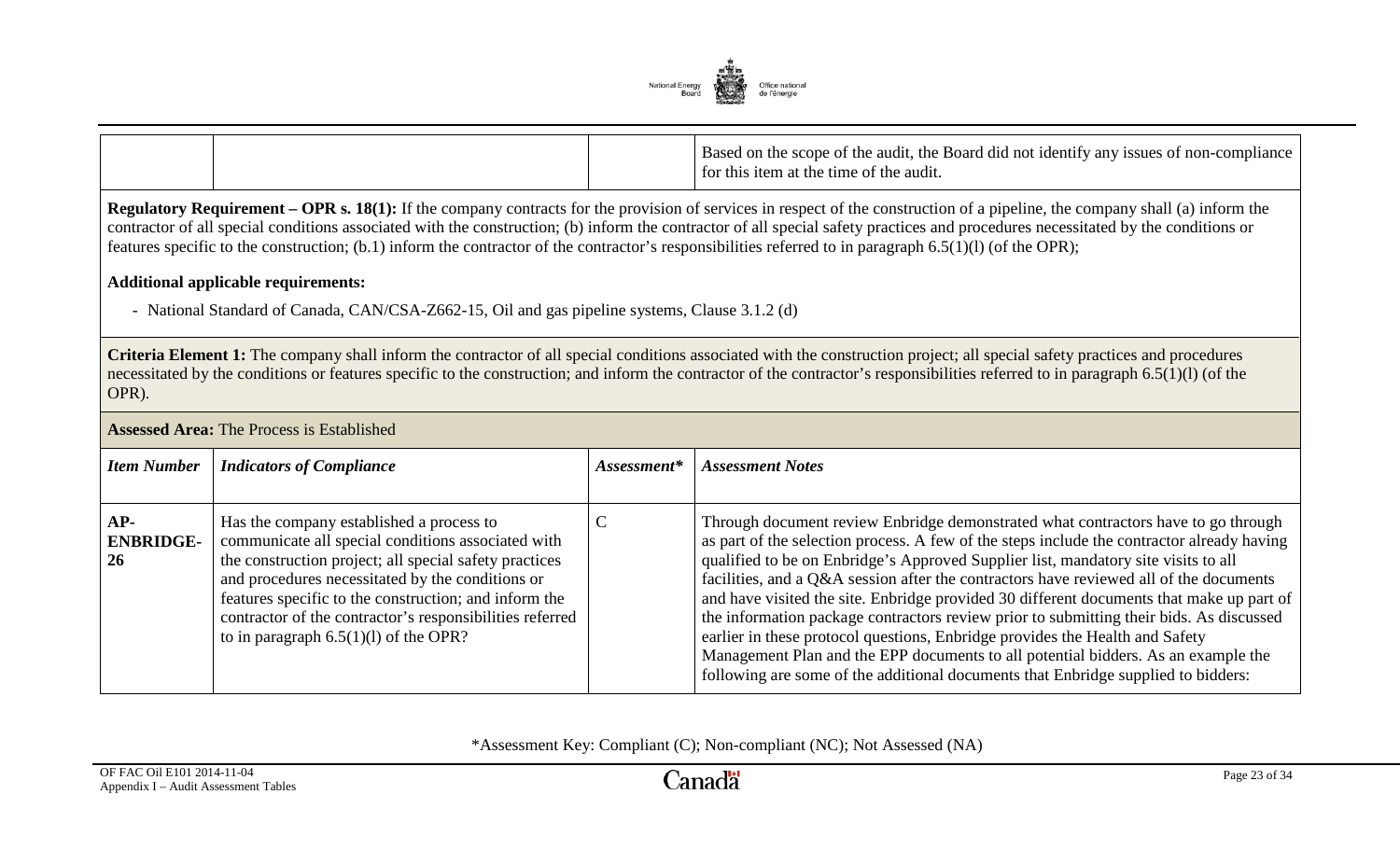

| • Heavy Equipment Camera Monitoring System;<br>• Project Safety and Security Management Plan;<br>• Contractor Safety Performance Scorecard; and<br>• Waste Management Plan.                                                                                                                                                                                                                                                                                                                                                                                                                                                                                                                                                                                                                                                                                                                                                                                                                                                                         |
|-----------------------------------------------------------------------------------------------------------------------------------------------------------------------------------------------------------------------------------------------------------------------------------------------------------------------------------------------------------------------------------------------------------------------------------------------------------------------------------------------------------------------------------------------------------------------------------------------------------------------------------------------------------------------------------------------------------------------------------------------------------------------------------------------------------------------------------------------------------------------------------------------------------------------------------------------------------------------------------------------------------------------------------------------------|
| Once the general contractors are selected and prior to the start of the project, Enbridge<br>had planned to have a safety kickoff program with the general contractors. According to<br>the Construction Execution Plan the safety kick off program will do the following.<br>"Which will be provided to all field inspection and contractor field management<br>personnel prior to commencing work on the ROW. This orientation will be provided to<br>inspectors and contractor site management in advance of their mobilization on to the<br>project. For those inspectors unavailable prior to mobilization their safety kickoff will<br>be provided in the field. It is anticipated that the initial project safety kickoff will be<br>held in conjunction with other training such as Supervisor Environmental Orientation,<br>Scope and Contracting Strategy, Document Review, and Welding Seminars."<br>Based on the scope of the audit, the Board did not identify any issues of non-compliance<br>for this item at the time of the audit. |

**Regulatory Requirement - OPR s. 34:** A company shall take all reasonable steps to inform all persons who may be associated with an emergency response activity on the pipeline of the practices and procedures to be followed and make available to them the relevant information that is consistent with that which is specified in the emergency procedures manual.

# **Additional applicable requirements:**

- National Standard of Canada, CAN/CSA-Z662-15, Oil and gas pipeline systems, Clause 3.1.2 (d)
- Canada Labour Code Part II, Sections 124, 125(1)(q),125(1)(s)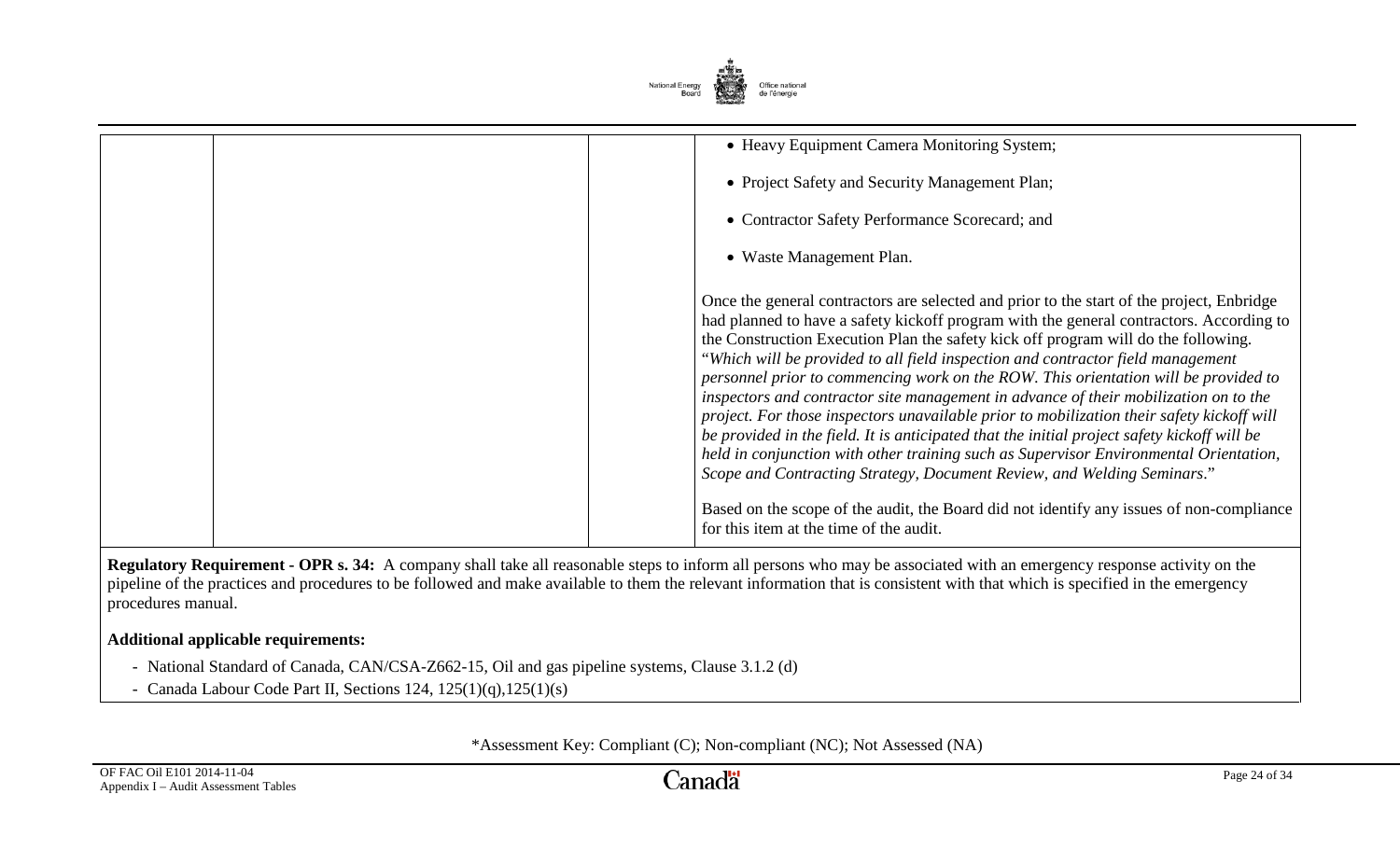

**Criteria Element 1:** The company shall establish a process for the internal and external communication of information related to emergency response activities specific to the pipeline construction project.

|                                 | <b>Assessed Area: The Process is Established</b>                                                                                                                                                         |               |                                                                                                                                                                                                                                                                                                                                                                                                                                                                                                                                                                                                                 |  |
|---------------------------------|----------------------------------------------------------------------------------------------------------------------------------------------------------------------------------------------------------|---------------|-----------------------------------------------------------------------------------------------------------------------------------------------------------------------------------------------------------------------------------------------------------------------------------------------------------------------------------------------------------------------------------------------------------------------------------------------------------------------------------------------------------------------------------------------------------------------------------------------------------------|--|
| <b>Item Number</b>              | <b>Indicators of Compliance</b>                                                                                                                                                                          | Assessment*   | <b>Assessment Notes</b>                                                                                                                                                                                                                                                                                                                                                                                                                                                                                                                                                                                         |  |
| $AP-$<br><b>ENBRIDGE-</b><br>27 | Has the company established a process to<br>communicate its emergency response practices and<br>procedures to everyone who may be impacted by the<br>construction activities?                            | $\mathsf{C}$  | For the construction phase of the Project Enbridge will require each contractor to have<br>an Emergency Response Plan (ERP). Enbridge requires each ERP to include emergency<br>numbers, guidelines for each type of potential incident, and flow charts outlining what<br>to do by role. Enbridge provided the ERP's for all facilities and one contractor involved<br>with the mainline construction work. During interviews Enbridge indicated field staff<br>will visit with first responders as Project moves through various municipalities and<br>towns to share the expected hazards with these groups. |  |
|                                 |                                                                                                                                                                                                          |               | Based on the scope of the audit, the Board did not identify any issues of non-compliance<br>for this item at the time of the audit.                                                                                                                                                                                                                                                                                                                                                                                                                                                                             |  |
| $AP-$<br><b>ENBRIDGE-</b><br>28 | Has the company established a process to test its<br>emergency response communication plan?                                                                                                              | $\mathcal{C}$ | During interviews, Enbridge stated it intends to test the mainline construction ERP<br>through both a Table Top exercise and a crew level exercise. According to Enbridge<br>documentation it is also planning an exercise at the Hardisty Terminal and a separate<br>exercise for pump stations in 2017.<br>Based on the scope of the audit, the Board did not identify any issues of non-compliance<br>for this item at the time of the audit.                                                                                                                                                                |  |
| $AP-$<br><b>ENBRIDGE-</b><br>29 | Has the company identified all areas of the pipeline<br>that may have limited or intermittent cell phone<br>coverage, and has established a means to ensure<br>alternate means of communication are made | $\mathbf C$   | Enbridge stated it does not rely solely on cell phone coverage at its construction sites.<br>Internet coverage is set up at construction sites and is used as the primary<br>communication source. Cell phones are the secondary source. Enbridge occasionally                                                                                                                                                                                                                                                                                                                                                  |  |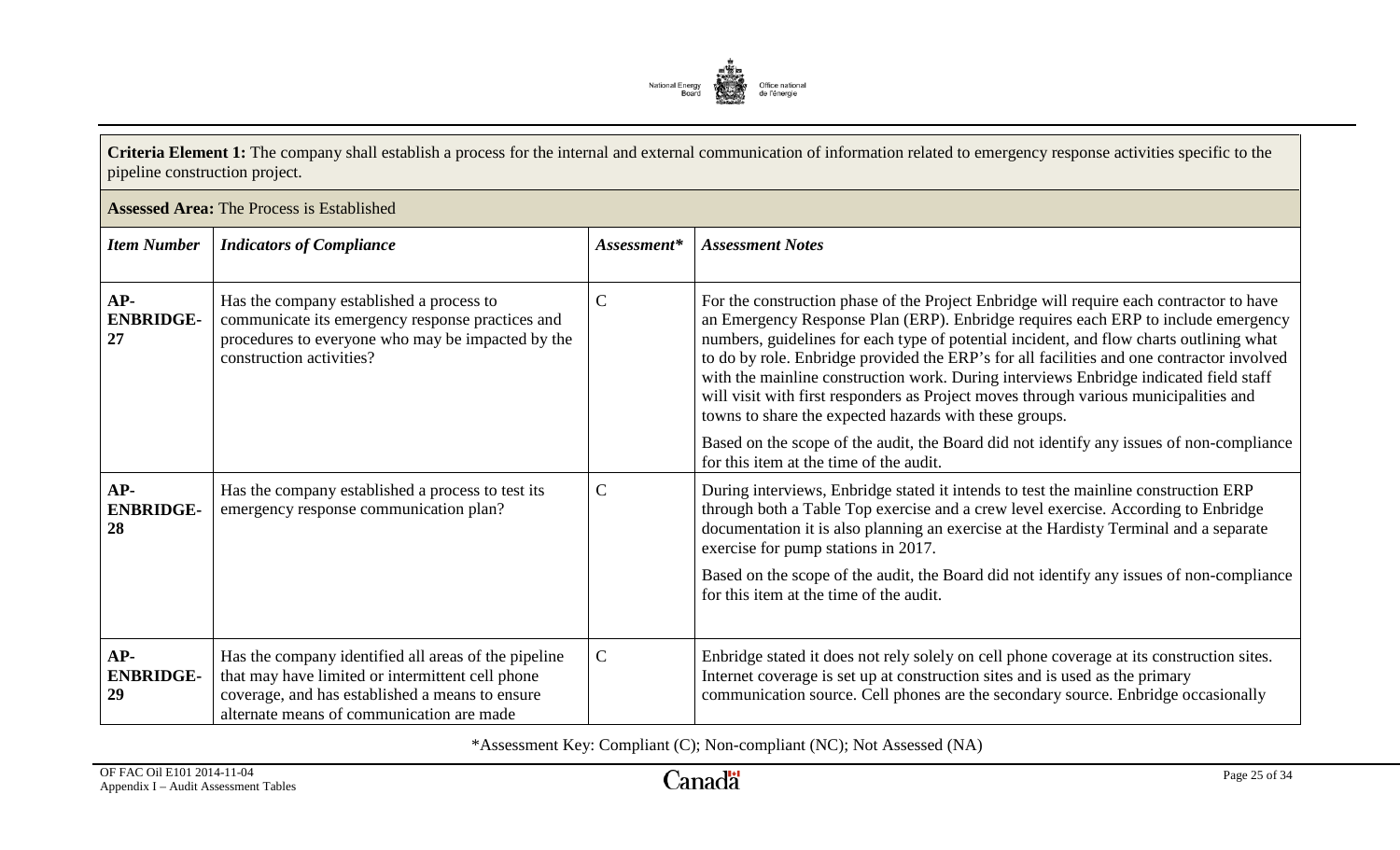

| available? | I uses cell boosters in areas of weak service.                                                                                      |
|------------|-------------------------------------------------------------------------------------------------------------------------------------|
|            | Based on the scope of the audit, the Board did not identify any issues of non-compliance<br>for this item at the time of the audit. |

### **Topic: Inspection, Measurement and Monitoring**

**Regulatory Requirement - OPR s. 6.5(1)(u):** establish and implement a process for inspecting and monitoring the company's activities and facilities to evaluate the adequacy and effectiveness of the programs referred to in section 55 (of the OPR), and for taking corrective and preventive actions if deficiencies are identified;

#### **Additional applicable requirements:**

- OPR 6.5(1)(p): establish and implement a process for generating, retaining and maintaining records that document the implementation of the management system and the programs referred to in section 55 (of the OPR) and for providing access to those who require them in the course of their duties;
- National Standard of Canada, CAN/CSA-Z662-15, Oil and gas pipeline systems, Clauses 3.1.2 (h)(iv),(v),(vi);
- Canada Labour Code Part II, Sections 124, 125(1)(t)

**Criteria Element 1:** The company is to have a process for inspecting and monitoring the company's activities and facilities to evaluate the adequacy and effectiveness of the programs referred to in section 55 (of the OPR), and for taking corrective and preventive actions if deficiencies are identified

| <b>Assessed Area: The Process is Established</b> |                                                                                                                                          |               |                                                                                                                                                                                                                                                                                                                                                                                                          |
|--------------------------------------------------|------------------------------------------------------------------------------------------------------------------------------------------|---------------|----------------------------------------------------------------------------------------------------------------------------------------------------------------------------------------------------------------------------------------------------------------------------------------------------------------------------------------------------------------------------------------------------------|
| <b>Item Number</b>                               | <b>Indicators of Compliance</b>                                                                                                          | $Assessment*$ | <b>Assessment Notes</b>                                                                                                                                                                                                                                                                                                                                                                                  |
|                                                  |                                                                                                                                          |               |                                                                                                                                                                                                                                                                                                                                                                                                          |
| $AP-$<br><b>ENBRIDGE-</b><br>30                  | Has the company identified what monitoring<br>activities are to be carried out; the method and<br>frequency; and the records to be kept? | ◡             | According to Enbridge's Canadian Pipeline Field Inspection Guide, under Inspector<br>Responsibility, "The Quality Assurance function shall take precedence over the<br>production function form the standpoint of activity inspection. The technical<br>performance and specified standard requirements shall not be sacrificed to $\overline{a}$<br>accommodate productivity and/or schedule and cost." |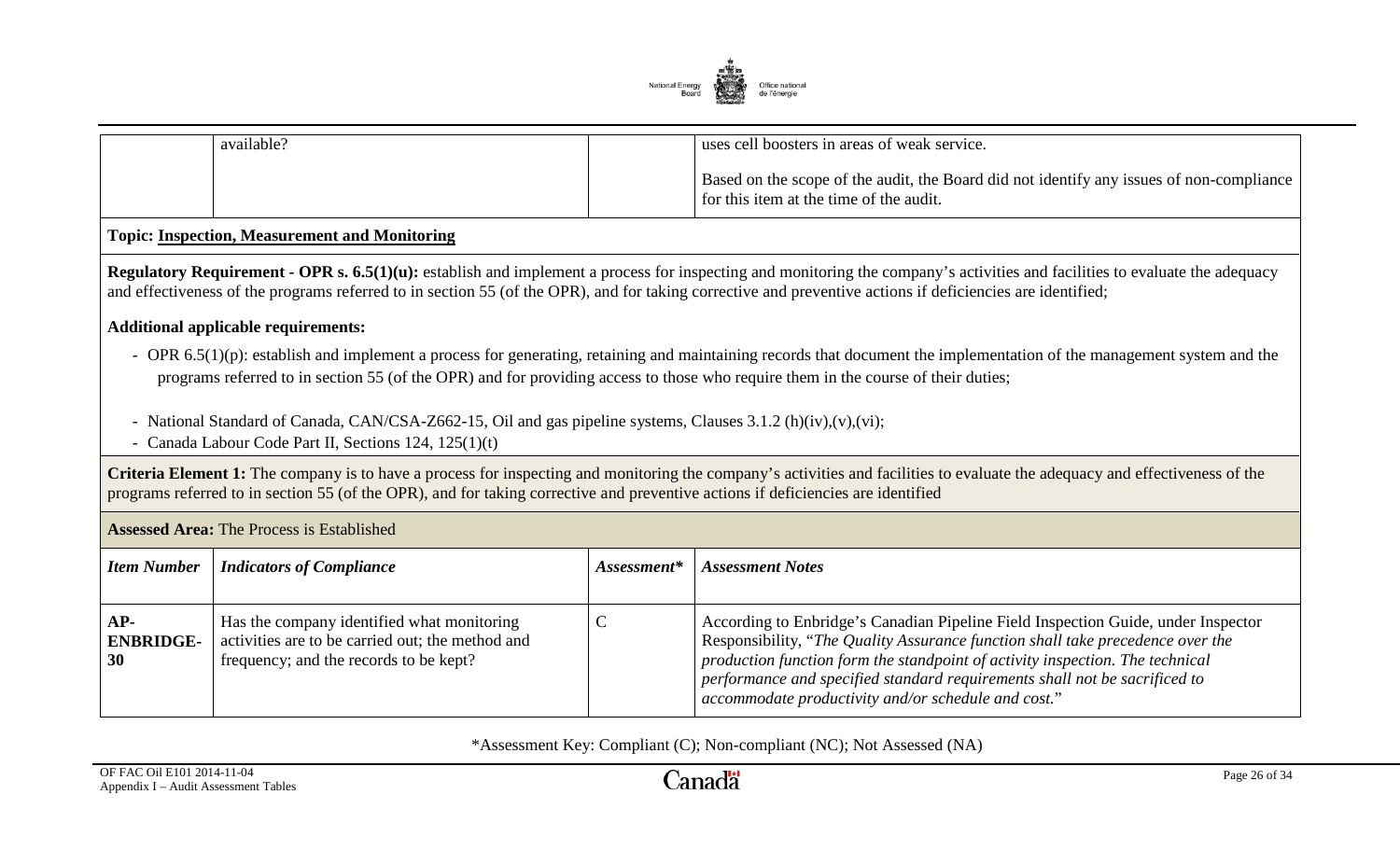

|  | The Project Safety Management Plan requires formal safety inspections to be conducted<br>on a weekly basis, with the Contractor discussing the results of the Inspection at the<br>next safety or tailgate meeting. The Plan states "All formal inspections must be posted<br>for review by the Contractor's workers on site and forwarded to Contractor Project<br>Manager responsible for the Project." Audits will be another tool used by Enbridge for<br>monitoring construction activities. The Plan requires the Contractors to participate in<br>audits as requested by Enbridge. A Safety Audit will be conducted on each major<br>contractor at least once on each spread, anticipated to be completed at peak activity<br>level. These audits will be done by a third party for objectivity. Enbridge indicated that<br>an environmental audit had been considered but was not yet formally planned or<br>scheduled. |
|--|---------------------------------------------------------------------------------------------------------------------------------------------------------------------------------------------------------------------------------------------------------------------------------------------------------------------------------------------------------------------------------------------------------------------------------------------------------------------------------------------------------------------------------------------------------------------------------------------------------------------------------------------------------------------------------------------------------------------------------------------------------------------------------------------------------------------------------------------------------------------------------------------------------------------------------|
|  | During interview and through document review Enbridge stated it is monitoring the<br>mainline pipe production from the manufacturer through to stringing and backfill.<br>Enbridge indicated it is directly monitoring the pipe from the manufactures site, to<br>coating facility, and travel to field storage locations. Enbridge also indicated this is<br>being done for all valves as well.                                                                                                                                                                                                                                                                                                                                                                                                                                                                                                                                |
|  | As part of this process Enbridge stated it is trying a new technology for the tracking and<br>monitoring of the mainline pipe. Each piece of pipe received at the time of manufacture<br>a bar code and it is then tracked until it is placed in the ground and backfilled. Enbridge<br>indicated it is attempting to this for all materials that will be buried in the ground on a<br>trial basis.                                                                                                                                                                                                                                                                                                                                                                                                                                                                                                                             |
|  | Enbridge indicated that every report and inspection document from the pipeline<br>manufacturing monitoring work is reviewed and evaluated at the home office.                                                                                                                                                                                                                                                                                                                                                                                                                                                                                                                                                                                                                                                                                                                                                                   |
|  | The Line 3 Replacement Project Document Management Plan outlined how documents<br>were to be managed throughout the Project life cycle, this includes both electronic and<br>hard copy documents. The Plan " outlines methods to ensure that the project                                                                                                                                                                                                                                                                                                                                                                                                                                                                                                                                                                                                                                                                        |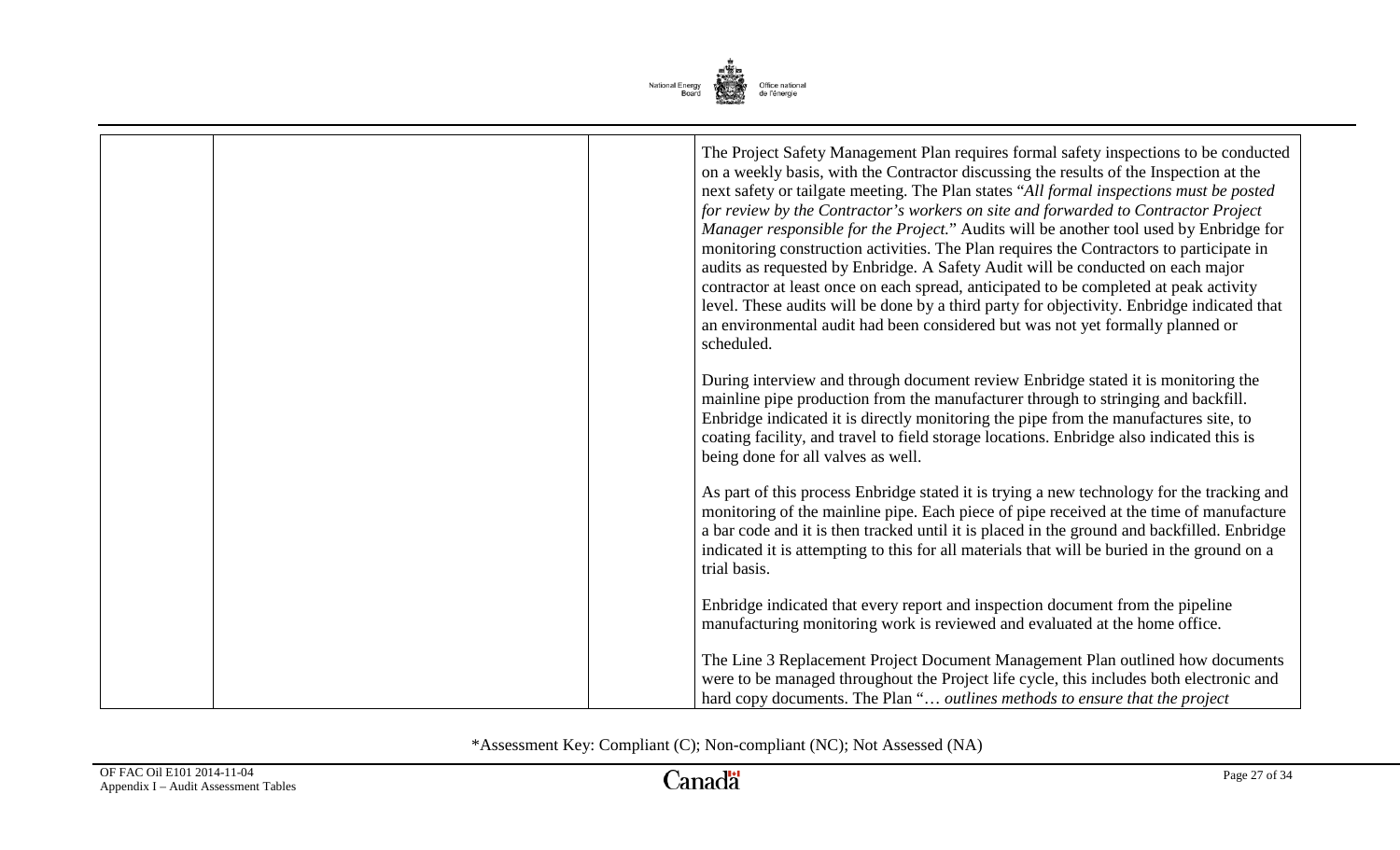

|                               |                                                                                                                                                       |              | information is controlled, available, filed, and retained according to Enbridge's<br>regulatory and internal requirements."<br>Based on the scope of the audit, the Board did not identify any issues of non-compliance<br>for this item at the time of the audit.                                                                                                                                                                                                                                                                                                                                                                                                                                                                                                                                                                                                                                                                                                                                                                                                                                                                                                                                                                                                                                                                                  |
|-------------------------------|-------------------------------------------------------------------------------------------------------------------------------------------------------|--------------|-----------------------------------------------------------------------------------------------------------------------------------------------------------------------------------------------------------------------------------------------------------------------------------------------------------------------------------------------------------------------------------------------------------------------------------------------------------------------------------------------------------------------------------------------------------------------------------------------------------------------------------------------------------------------------------------------------------------------------------------------------------------------------------------------------------------------------------------------------------------------------------------------------------------------------------------------------------------------------------------------------------------------------------------------------------------------------------------------------------------------------------------------------------------------------------------------------------------------------------------------------------------------------------------------------------------------------------------------------|
| AP-<br><b>ENBRIDGE-</b><br>31 | Has the company established a process to ensure<br>issues of concern found during monitoring activities<br>are properly addressed in a timely manner? | $\mathsf{C}$ | From a quality assurance perspective, Enbridge supplied the following documents<br>during the audit:<br>• • MP Quality Incident Response Procedure;<br>• MP Quality Enhancement Report Procedure;<br>• • MP Quality Bulletin Guidelines;<br>• MP Quality Incident Leadership Review Guideline; and<br>• MP Quality Incident Response Procedure Closure Form Guide.<br>These documents are applicable to Enbridge project activities, including engineering,<br>procurement, construction, commissioning, and turnover stages. According to the MP<br>Quality Incident Leadership Review document "The review process also engages the<br>Leadership of Enbridge, and the senior Leadership of the Engineering Consultants,<br>Contractors and Supplier, to be active participants in the process of determine root<br>causes and corrective actions to significant quality issues. The process focusses on<br>maximizing the determination of lessons learned from the incident and subsequent<br>broad sharing of the outcomes with the goal of preventing reoccurrences."<br>In addition to the quality assurance documents provided, Enbridge also provided their<br>Incident Investigation Standard. The purpose of this document is "To determine the<br>casual factors associated with incidents based on facts, and to implement controls to |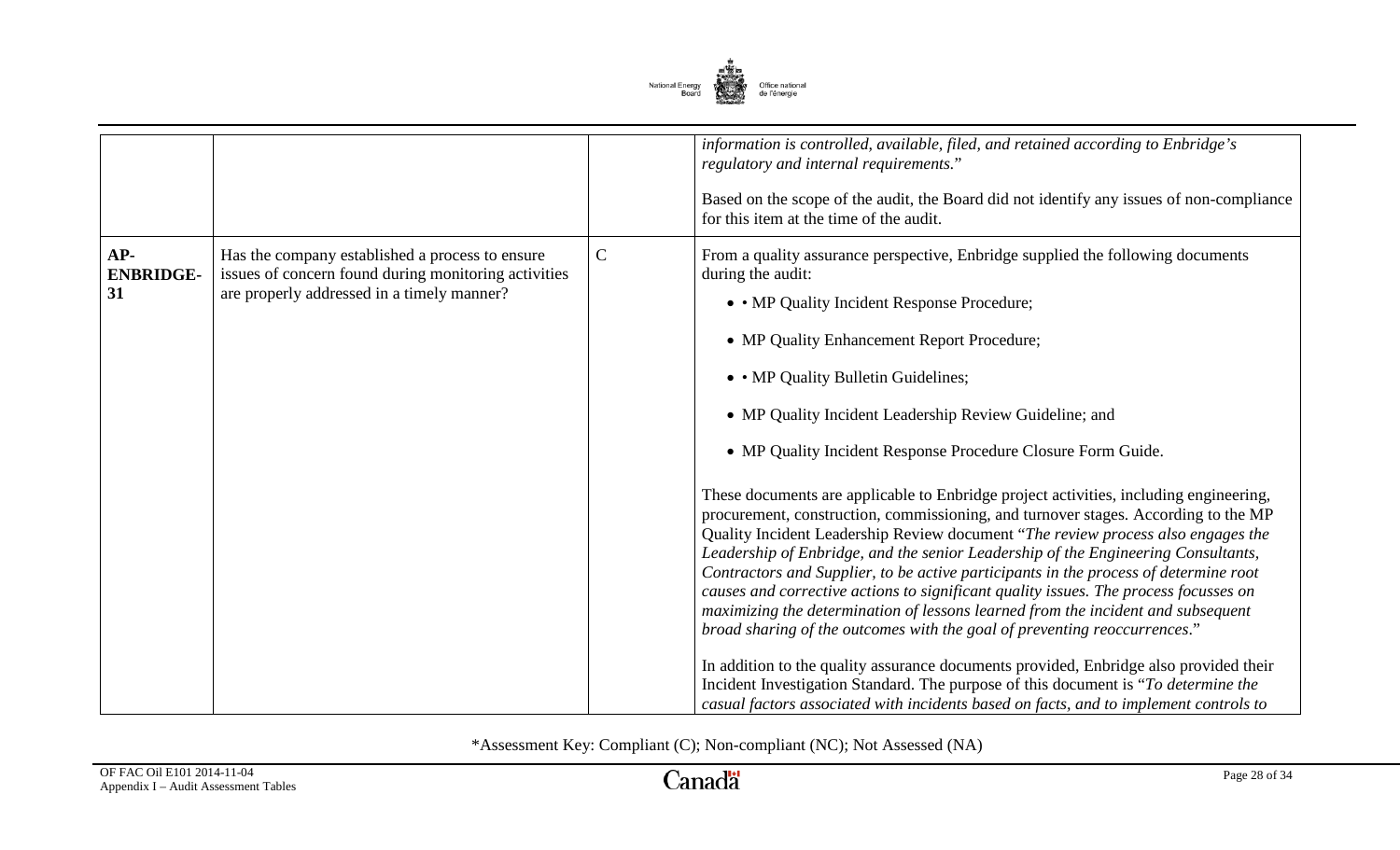

|                                 |                                                                                                                                            |              | prevent similar events from occurring." The document also requires all corrective<br>actions to have targeted completion date and sponsors to ensure the work is done.<br>Based on the scope of the audit, the Board did not identify any issues of non-compliance<br>for this item at the time of the audit.                                                                                                                                                                                 |
|---------------------------------|--------------------------------------------------------------------------------------------------------------------------------------------|--------------|-----------------------------------------------------------------------------------------------------------------------------------------------------------------------------------------------------------------------------------------------------------------------------------------------------------------------------------------------------------------------------------------------------------------------------------------------------------------------------------------------|
| $AP-$<br><b>ENBRIDGE-</b><br>32 | Has the company established a process for handling<br>deficiencies found during monitoring activities that<br>require immediate attention? | $\mathsf{C}$ | The documents listed in protocol question #31 are applicable to this question as well.<br>As part of using these procedures and guideline documents there is a ranking system<br>that is used for each issue identified. The higher the ranked issue or concern the more<br>immediate the attention that it will receive, up to and including the Vice Present of<br>Major Projects. Any safety issues or injuries will require the entire work crew to stop<br>working.                      |
|                                 |                                                                                                                                            |              | Based on the scope of the audit, the Board did not identify any issues of non-compliance<br>for this item at the time of the audit.                                                                                                                                                                                                                                                                                                                                                           |
| $AP-$<br><b>ENBRIDGE-</b><br>33 | Has the company established a process to ensure<br>appropriate corrective and preventative actions are<br>put in place and followed up on? | $\mathbf C$  | Enbridge's IMS-01 document contains the Corrective and Preventative Action (CAPA)<br>Process which defines the process for creating, administering, tracking, reporting and<br>managing Corrective and Preventative Actions. The process states "Commitments to<br>Regulators should be treated as unalterable by the CAPA Owner." For high and<br>medium impact level CAPA's that are not progressing in a timely manner, they are to be<br>raised to the Director level for further action. |
|                                 |                                                                                                                                            |              | The Project Environmental Plan references the IMS-06 environmental management<br>system. Within the IMS-06, if the event is a low impact event investigation, it follows<br>the IMS-06 process standards which requires the investigation to be complete within 30<br>days. The IMS-06 document also requires any environmental event with a ranking<br>higher than low impact is to follow the IMS-01 requirements.                                                                          |
|                                 |                                                                                                                                            |              | Based on the scope of the audit, the Board did not identify any issues of non-compliance<br>for this item at the time of the audit.                                                                                                                                                                                                                                                                                                                                                           |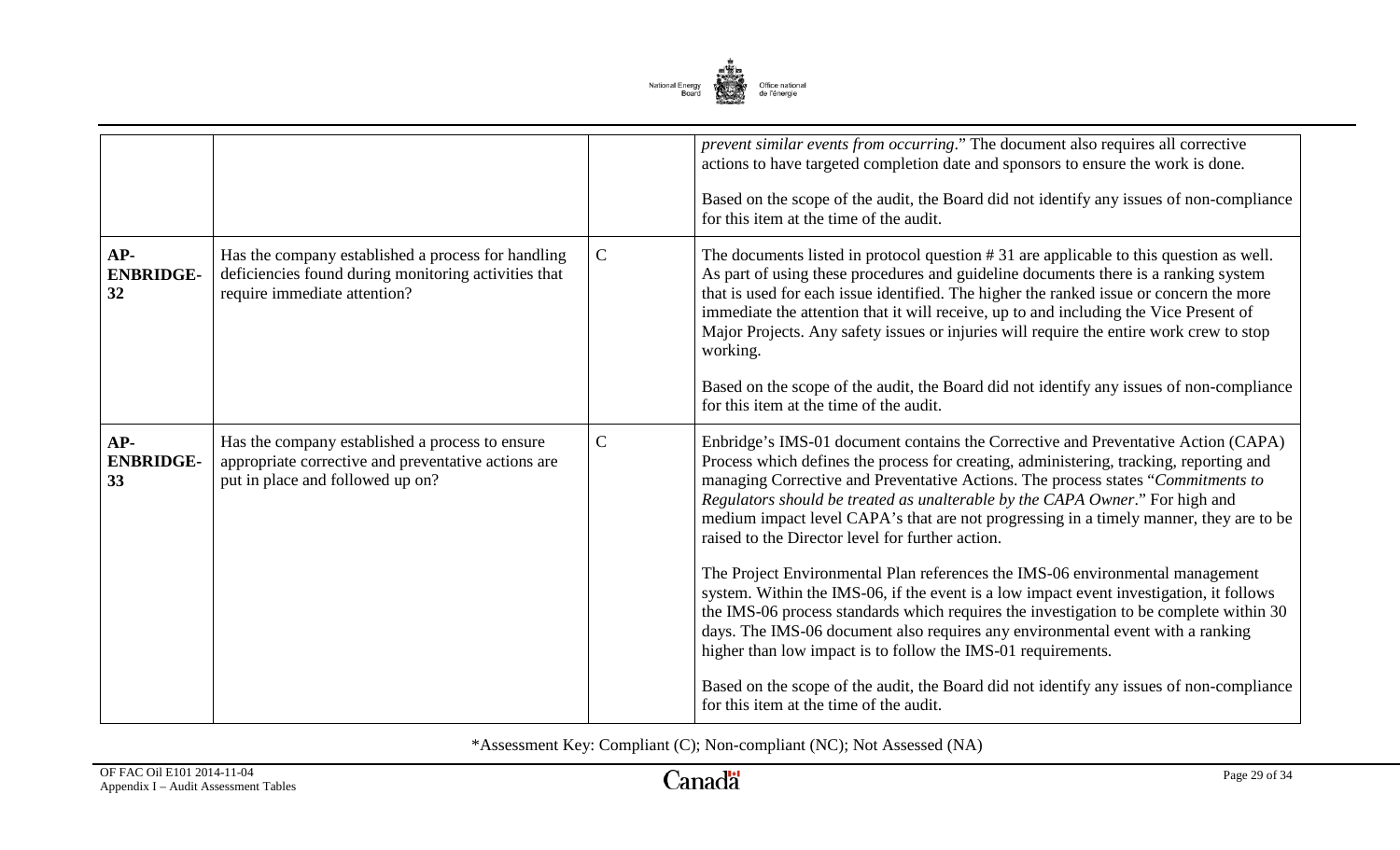

**Regulatory Requirement - OPR s. 6.5(1)(g):** A company shall, as part of its management system and the programs referred to in section 55, establish and implement a process for identifying, and monitoring compliance with, all legal requirements that are applicable to the company in matters of safety, security and protection of the environment.

### **Additional applicable requirements:**

- OPR 15: A company shall develop a quality assurance program for the purpose of ensuring that the pipe and component to be used in the pipeline meet the specifications referred to in section 14;
- National Energy Board Safety Advisory NEB SA 2016-01 Pipeline Fittings Material Quality Assurance;
- National Energy Board Safety Advisory NEB SA 2016-01A Pipeline Fittings Material Quality Assurance.

**Criteria Element 1:** The company is to have a process for identifying and monitoring compliance with all legal requirements including referenced standards, Board orders and Board conditions.

| <b>Item Number</b>            | <b>Indicators of Compliance</b>                                                                                                                                                                                                                 | Assessment* | <b>Assessment Notes</b>                                                                                                                                                                                                                                                                                                                                                                                                                                                                                                                                                                                                                                                                                                                                                                                                                                                                                                                 |
|-------------------------------|-------------------------------------------------------------------------------------------------------------------------------------------------------------------------------------------------------------------------------------------------|-------------|-----------------------------------------------------------------------------------------------------------------------------------------------------------------------------------------------------------------------------------------------------------------------------------------------------------------------------------------------------------------------------------------------------------------------------------------------------------------------------------------------------------------------------------------------------------------------------------------------------------------------------------------------------------------------------------------------------------------------------------------------------------------------------------------------------------------------------------------------------------------------------------------------------------------------------------------|
| AP-<br><b>ENBRIDGE-</b><br>34 | Has the company established a process to monitor<br>construction activities for compliance to all legal<br>requirements and applicable Board orders and<br>conditions including the Board's Safety Advisory<br>NEB SA 2016-01 and NEB 2016-01A? | C           | Enbridge has developed a Master Compliance Registry, which is Enbridge's overall<br>legal registry to meet the OPR requirements. From the Master Compliance Register,<br>Enbridge stated they used the specific applicable regulations and Conditions for this<br>project and developed a project specific Project Compliance Record as a sub-set of the<br>Master Compliance Register. Enbridge has developed a Project Compliance Record for<br>this specific Project. At the time of the audit, Enbridge has developed controls, such as<br>standards, plans, or specifications as necessary to address each regulatory requirement<br>or Condition. The Board reviewed the Project Compliance Record and noted that it<br>included all other applicable legal requirements such as referenced standards as<br>specifically included in the OPR.<br>During interviews, the Board asked Enbridge to demonstrate how the Boards Safety |

#### **Assessed Area:** The Process is Established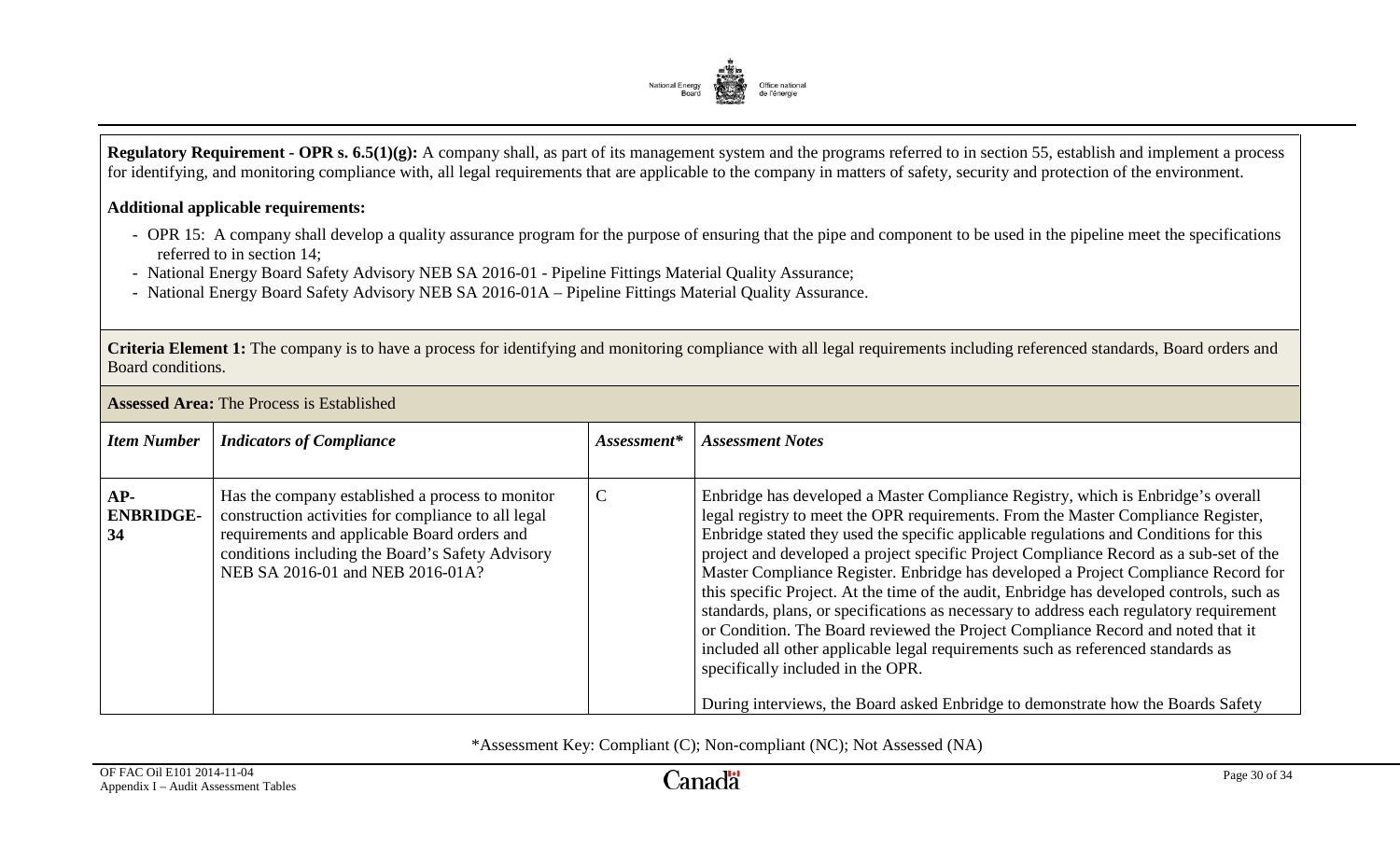

| Advisory's would be applied to this project, and then be considered for the Project<br>Compliance Record. Enbridge staff was able to provide the demonstration.<br>Enbridge described its supply chain management as related to the quality assurance<br>aspects for the purchase of pipe and related materials. Enbridge explained how the                                                                                                                                                                                                                                                                                                                                                                    |
|----------------------------------------------------------------------------------------------------------------------------------------------------------------------------------------------------------------------------------------------------------------------------------------------------------------------------------------------------------------------------------------------------------------------------------------------------------------------------------------------------------------------------------------------------------------------------------------------------------------------------------------------------------------------------------------------------------------|
| Project Engineering team provides a material acquisition request that is then compared<br>to the approved vendor list. The Quality Group would also review the proposal to<br>determine what level of surveillance and inspection, i.e. onsite daily, monthly, inspector<br>oversight, etc., would be required for the product that is to be purchased.                                                                                                                                                                                                                                                                                                                                                        |
| During pipe production Enbridge has a large number of onsite inspectors to monitor the<br>production and conduct Quality Assurance. These inspectors provide both daily and<br>monthly reports to the home office where every report is evaluated. Inspectors follow<br>the pipe from the manufacturing facility to the coating facility where they again closely<br>monitor the coating process and provide Quality Assurance work. As previously<br>discussed, Enbridge has placed a bar code on every piece of pipe and valve that will be<br>going in the ground for this project on a trial basis. Enbridge anticipates being able to<br>track each piece from date of manufacture until it is installed. |
| Based on the scope of the audit, the Board did not identify any issues of non-compliance<br>for this item at the time of the audit.                                                                                                                                                                                                                                                                                                                                                                                                                                                                                                                                                                            |

# **Topic: Management of Change**

**Regulatory Requirement – OPR s. 6.5(1)(i):** establish and implement a process for identifying and managing any change that could affect safety, security or the protection of the environment including any new hazard or risk, any change in design, specification, standard or procedure and any change in the company's organizational structure or the legal requirements applicable to the company;

#### **Additional applicable requirements:**

- National Standard of Canada, CAN/CSA-Z662-15, Oil and gas pipeline systems, Clause 3.1.2 (g)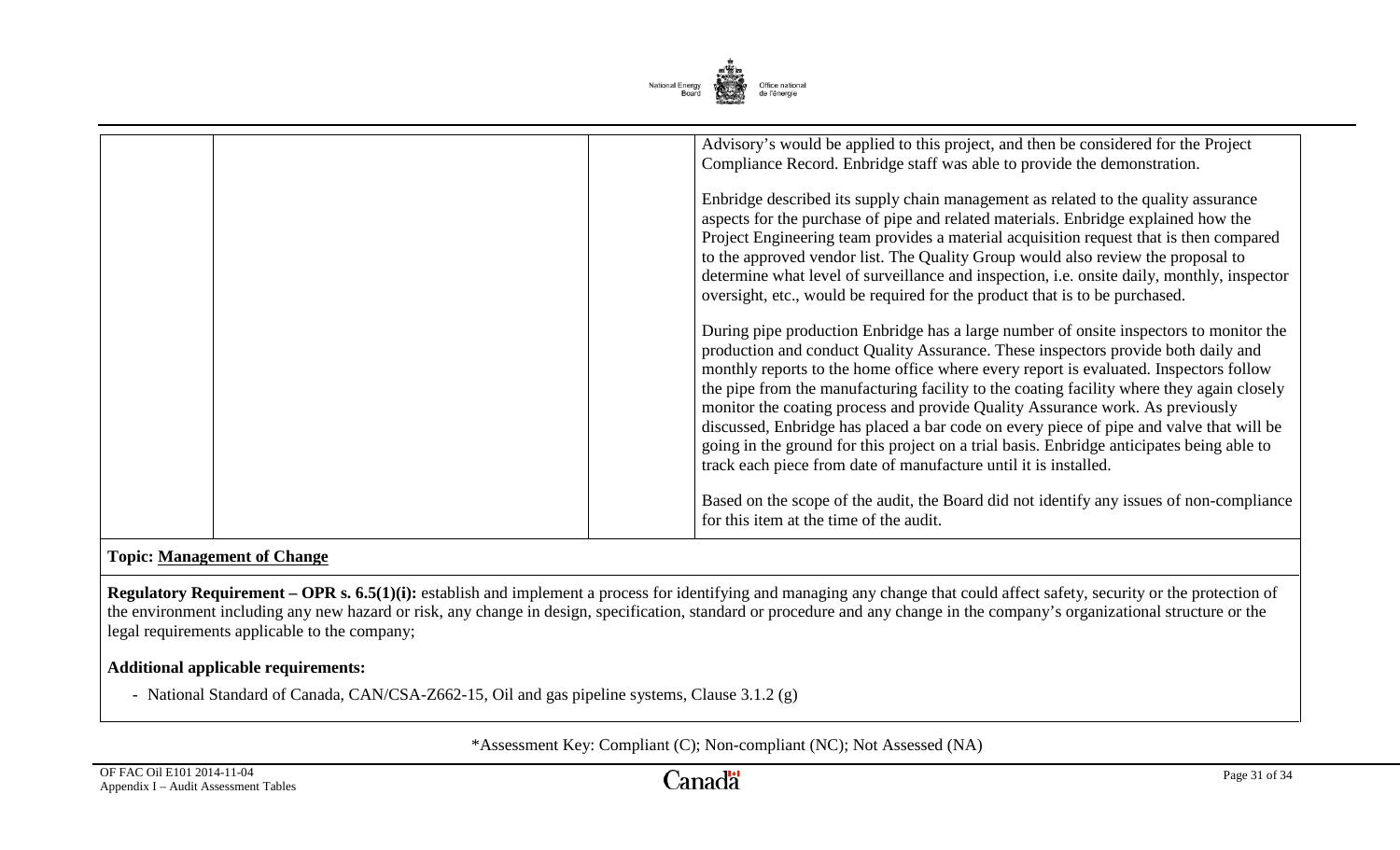

**Criteria Element 1:** The company is to have a process to identify and manage any change that could affect safety, security or the protection of the environment including any new hazard or risk, any change in design, specification, standard or procedure and any change in the company's organizational structure or the legal requirements applicable to the company.

| Assessed Area: The process is established. |                                                                                                                                                                                           |             |                                                                                                                                                                                                                                                                                                                                                                                                                                                                                                                                                                                                                                                                                                                                                                                                                                                                                 |
|--------------------------------------------|-------------------------------------------------------------------------------------------------------------------------------------------------------------------------------------------|-------------|---------------------------------------------------------------------------------------------------------------------------------------------------------------------------------------------------------------------------------------------------------------------------------------------------------------------------------------------------------------------------------------------------------------------------------------------------------------------------------------------------------------------------------------------------------------------------------------------------------------------------------------------------------------------------------------------------------------------------------------------------------------------------------------------------------------------------------------------------------------------------------|
| <b>Item Number</b>                         | <b>Indicators of Compliance</b>                                                                                                                                                           | Assessment* | <b>Assessment Notes</b>                                                                                                                                                                                                                                                                                                                                                                                                                                                                                                                                                                                                                                                                                                                                                                                                                                                         |
| AP-<br><b>ENBRIDGE-</b><br>35              | Has the company established a process to manage<br>changes that occur during the pipeline construction<br>project including design changes, regulatory changes<br>and procedural changes? | $\mathbf C$ | Enbridge provided its Master Compliance Register - Regulatory Management of<br>Change process. The process is a sub-process of the IMS-01 Management of Change<br>governance level process. The regulatory process "is to establish and implement<br>elements to ensure Enbridge implements appropriate compliance controls as required<br>by new or revised legal requirements."<br>Enbridge's Management of Change document states "Enbridge recognizes that changes"<br>are inevitable and initiated during the course of design, construction, operations, and<br>maintenance and abandonment activities." Enbridge's IMS-01 Management of Change<br>process contains sub- processes, examples of which include:<br>• Deviation Requests;<br>• Governance Document Change;<br>• Legal Requirements;<br>• Organizational Change; and<br>• Process Safety Information Change. |
|                                            |                                                                                                                                                                                           |             | Based on the scope of the audit, the Board did not identify any issues of non-compliance                                                                                                                                                                                                                                                                                                                                                                                                                                                                                                                                                                                                                                                                                                                                                                                        |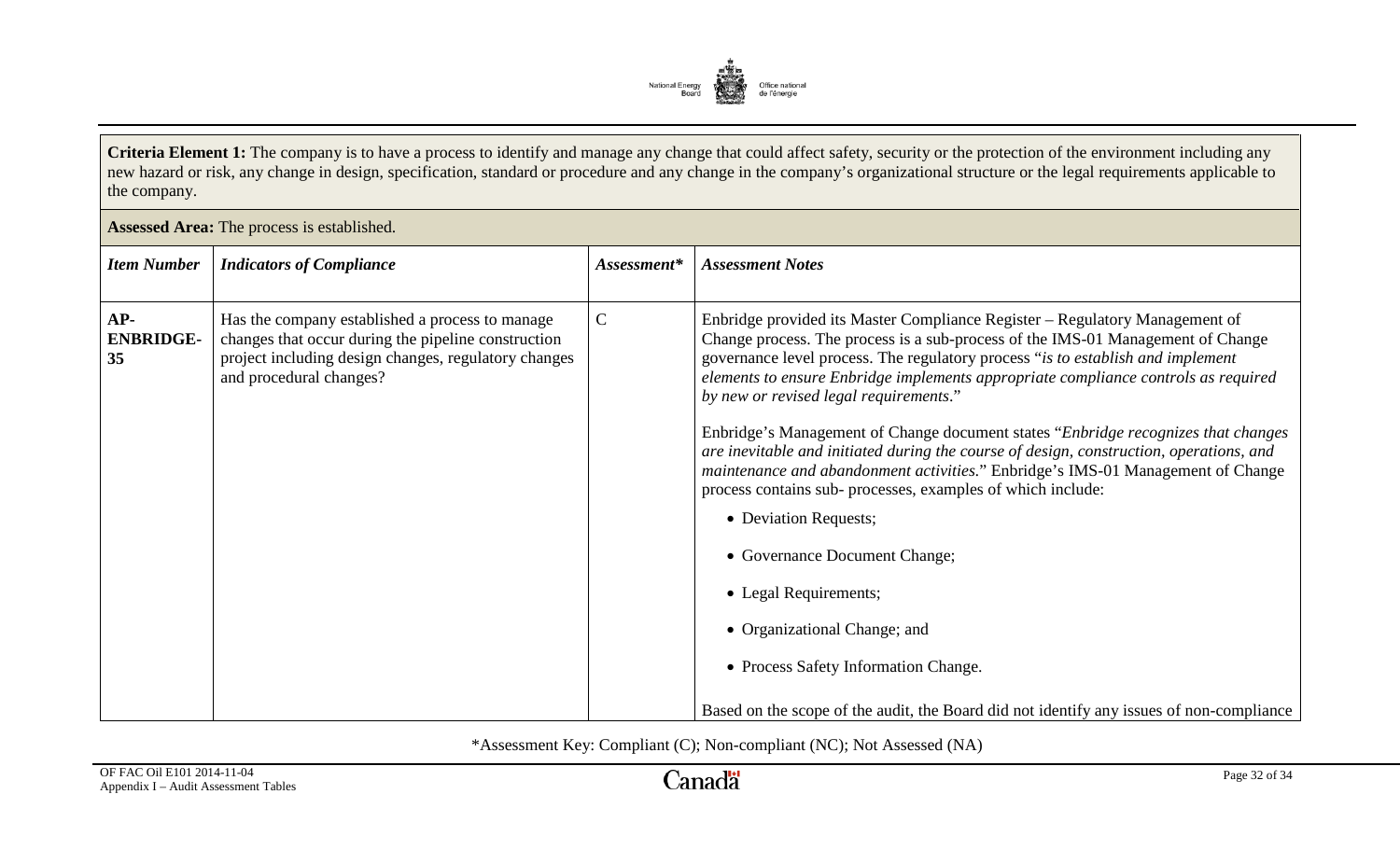

|                                                                                                                                                                                                                                                                                                                                  |                                                                                                                                                                  |              | for this item at the time of the audit.                                                                                                                                                                                                                                                                                                                                                                                                                                                                                                                                                                                                                                                                                                                                                                                                                                                                                           |
|----------------------------------------------------------------------------------------------------------------------------------------------------------------------------------------------------------------------------------------------------------------------------------------------------------------------------------|------------------------------------------------------------------------------------------------------------------------------------------------------------------|--------------|-----------------------------------------------------------------------------------------------------------------------------------------------------------------------------------------------------------------------------------------------------------------------------------------------------------------------------------------------------------------------------------------------------------------------------------------------------------------------------------------------------------------------------------------------------------------------------------------------------------------------------------------------------------------------------------------------------------------------------------------------------------------------------------------------------------------------------------------------------------------------------------------------------------------------------------|
| <b>Topic: Legal Requirements</b>                                                                                                                                                                                                                                                                                                 |                                                                                                                                                                  |              |                                                                                                                                                                                                                                                                                                                                                                                                                                                                                                                                                                                                                                                                                                                                                                                                                                                                                                                                   |
| <b>Regulatory Requirement: OPR s. 6.5(1)(g):</b> establish and implement a process for identifying and monitoring compliance with, all legal requirements that are applicable to the<br>company in matters of safety, security and protection of the environment; (h) establish and maintain a list of those legal requirements. |                                                                                                                                                                  |              |                                                                                                                                                                                                                                                                                                                                                                                                                                                                                                                                                                                                                                                                                                                                                                                                                                                                                                                                   |
| Criteria Element 1: The company is to have a process to identify and monitor legal requirements that relate to the project and have a list of those legal requirements including<br>conditions for the project and have a process in place to demonstrate ongoing compliance.                                                    |                                                                                                                                                                  |              |                                                                                                                                                                                                                                                                                                                                                                                                                                                                                                                                                                                                                                                                                                                                                                                                                                                                                                                                   |
|                                                                                                                                                                                                                                                                                                                                  | Area Assessed: The process is established.                                                                                                                       |              |                                                                                                                                                                                                                                                                                                                                                                                                                                                                                                                                                                                                                                                                                                                                                                                                                                                                                                                                   |
| <b>Item Number</b>                                                                                                                                                                                                                                                                                                               | <b>Indicators of Compliance</b>                                                                                                                                  | Assessment*  | <b>Assessment Notes</b>                                                                                                                                                                                                                                                                                                                                                                                                                                                                                                                                                                                                                                                                                                                                                                                                                                                                                                           |
|                                                                                                                                                                                                                                                                                                                                  |                                                                                                                                                                  |              |                                                                                                                                                                                                                                                                                                                                                                                                                                                                                                                                                                                                                                                                                                                                                                                                                                                                                                                                   |
| $AP-$<br><b>ENBRIDGE-</b><br>36                                                                                                                                                                                                                                                                                                  | Does the company have a concordance table or<br>alternative in place to ensure it has incorporated<br>compliance monitoring into how it oversees the<br>project? | $\mathsf{C}$ | Enbridge has developed a Master Compliance Registry, which is Enbridge's overall<br>legal registry to meet the OPR requirements. From the Master Compliance Register,<br>Enbridge has created a separate list of applicable regulations and Conditions for this<br>project and developed a project specific Project Compliance Record as a sub-set of the<br>Master Compliance Register. At the time of the audit, Enbridge had developed controls,<br>such as standards, plans, or specifications as necessary to address each regulatory<br>requirement or Condition. During a demonstration of the Project Compliance Registry,<br>Enbridge demonstrated how each item in the Registry was linked to each of its<br>respective controls that had been developed to maintain compliance.<br>Based on the scope of the audit, the Board did not identify any issues of non-compliance<br>for this item at the time of the audit. |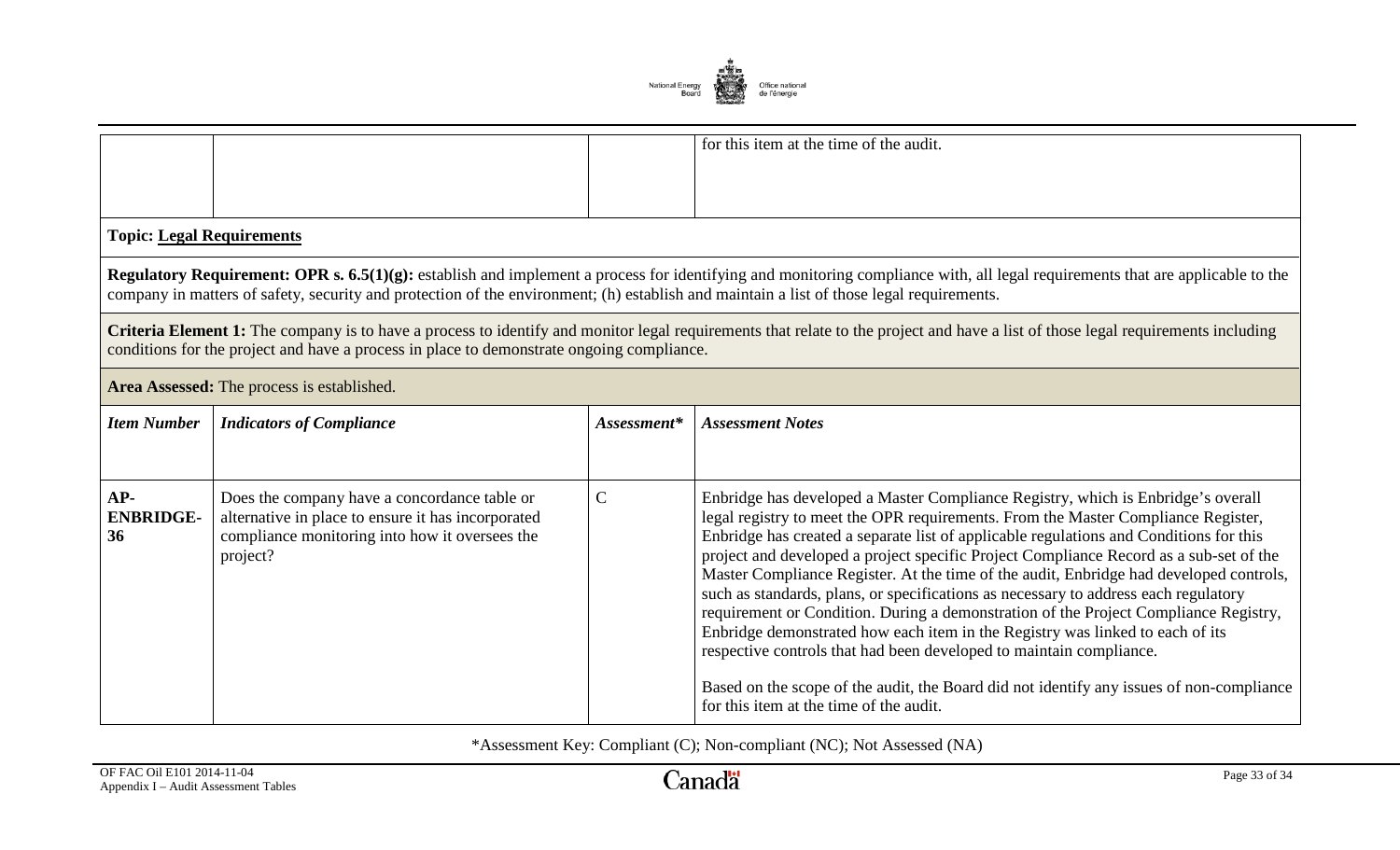

| AP-<br><b>ENBRIDGE-</b><br>37 | Has compliance monitoring been integrated into the<br>oversight model to ensure ongoing communication of<br>requirements and resolution of non-compliances? | $\mathcal{C}$ | Through documentation review and interviews Enbridge provided a series of processes<br>and programs to demonstrate oversight and resolution of non-compliances. The Board<br>noted that as it reviewed the Project specific documents, these documents were linked to<br>the IMS-01 Governance level management system or to other management system<br>documents such as IMS-06 the Environmental management system or IMS-04 Health<br>and Safety management system. The organizational charts and the associated roles and<br>responsibilities documents outline what level and type of oversight is required and how<br>information is to be communicated through the project. |
|-------------------------------|-------------------------------------------------------------------------------------------------------------------------------------------------------------|---------------|------------------------------------------------------------------------------------------------------------------------------------------------------------------------------------------------------------------------------------------------------------------------------------------------------------------------------------------------------------------------------------------------------------------------------------------------------------------------------------------------------------------------------------------------------------------------------------------------------------------------------------------------------------------------------------|
|                               |                                                                                                                                                             |               | Based on the scope of the audit, the Board did not identify any issues of non-compliance<br>for this item at the time of the audit.                                                                                                                                                                                                                                                                                                                                                                                                                                                                                                                                                |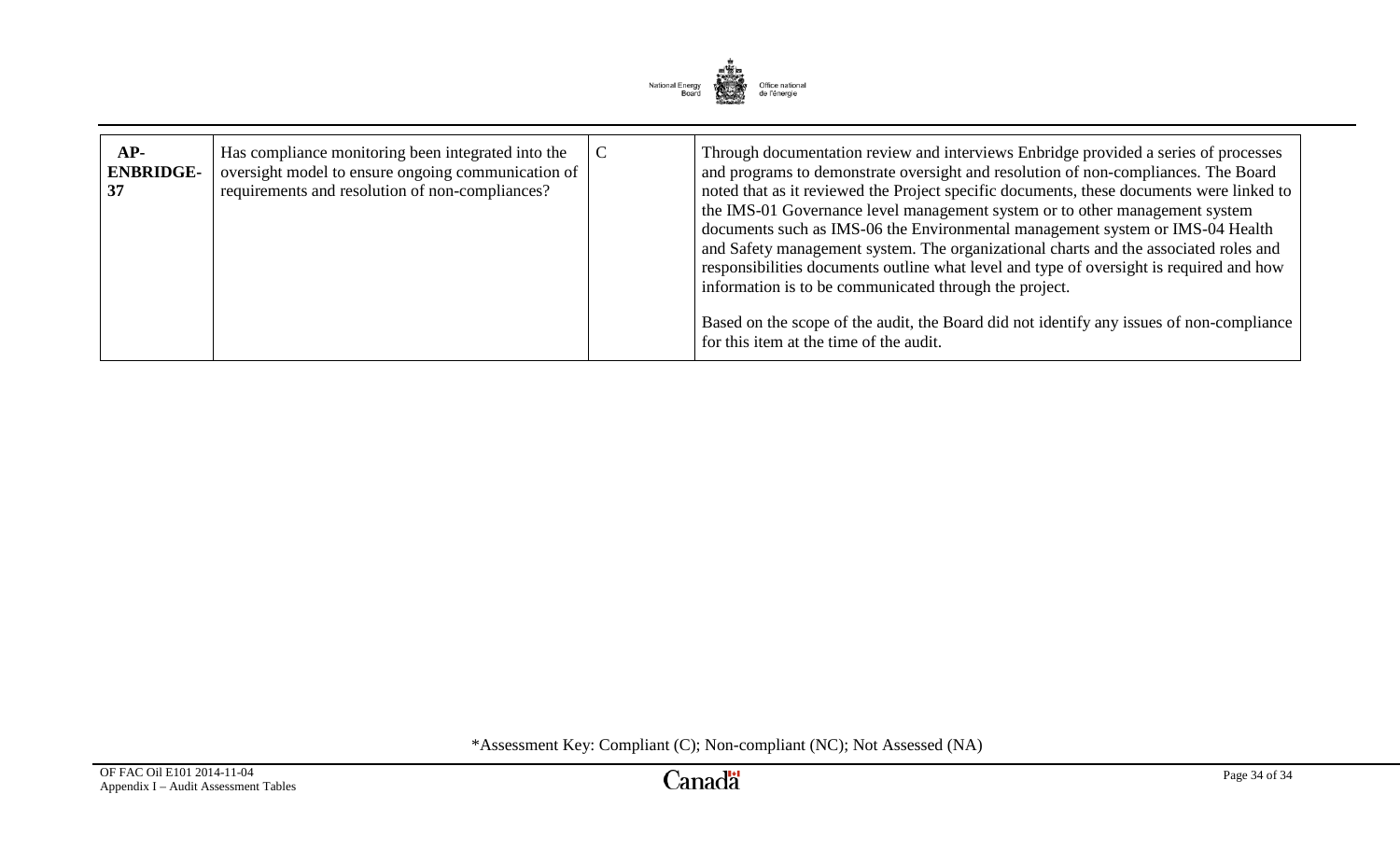

# <span id="page-54-0"></span>**Appendix II: Audit Process Overview**

#### **NEB Purpose and Audit Framework**

The NEB's purpose is to promote safety and security, environmental protection, and efficient energy infrastructure and markets in the Canadian public interest within the mandate set by Parliament in the regulation of pipelines, energy development and trade. In order to assure that pipelines are designed, constructed, operated and abandoned in a manner that ensures: the safety and security of the public and the company's employees; safety of the pipeline and property; and protection of the environment, the Board has developed regulations requiring companies to establish and implement documented management systems applicable to specified technical management and protection programs. These management systems and programs must take into consideration all applicable requirements of the NEB Act and its associated regulations. The applicable Legislation and Regulations which come under the NEB's mandate, responsibilities and powers include:

- *National Energy Board Act* and associated regulations;
- *Canada Oil and Gas Operations Act* and associated regulations;
- *Canada Petroleum Resources Act* (sections 28 and 35) and associated regulations;
- *Oil and Gas Operations Act* and associated regulations; and
- *Petroleum Resources Act* and associated regulations.

Additional regulatory requirements are contained within:

- The *Canada Labour Code, Part II,* and the *Canada Occupational Health and Safety Regulations*; and
- Any conditions contained within applicable certificates or orders issued by the Board.

To evaluate compliance with its regulations, the Board audits the management system and programs of regulated companies. The Board requires each regulated company to demonstrate that they have established and implemented, adequate and effective methods for proactively identifying and managing hazards and risks. The Board's management system requirements are described within the *National Energy Board Onshore Pipeline Regulations* (OPR) sections 6.1 through 6.6.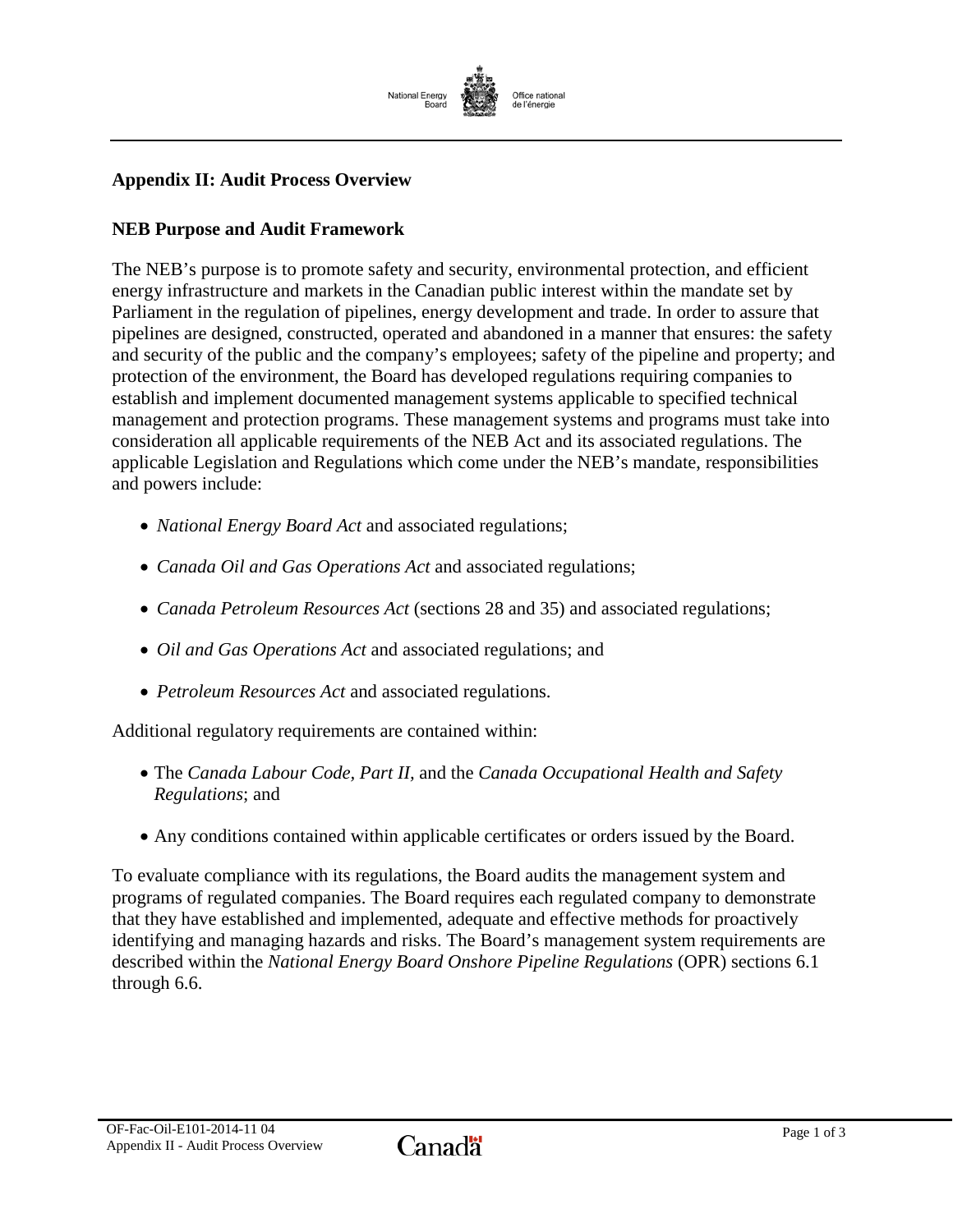

## **Background**

The NEB expects pipeline companies to operate in a systematic, comprehensive and proactive manner that manages risks. The Board expects companies to have effective, fully developed and implemented management systems and protection programs that provide for continual improvement.

As required by the OPR, companies must establish, implement and maintain effective management systems and protection programs in order to anticipate, prevent, mitigate and manage conditions that may adversely affect the safety and security of the company's pipelines, employees, the general public, as well as the protection of property and the environment.

During the audit, the Board reviews documentation and samples records provided by the company in its demonstration of compliance and interviews corporate and regionally based staff. The Board also conducts separate but linked technical inspections of a representative sample of company facilities. This enables the Board to evaluate the adequacy, effectiveness and implementation of the management system and programs. The Board bases the scope and location of the inspections on the needs of the audit. The inspections follow the Board's standard inspection processes and practices. Although they inform the audit, inspections are considered independent of the audit. If unsafe or non-compliant activities are identified during an inspection, they are actioned as set out by the Board's standard inspection and enforcement practices.

After completing its field activities, the Board develops and issues a Final Audit Report. The Final Audit Report outlines the Board's audit activities and provides evaluations of the company's compliance with the applicable regulatory requirements. Once the Board issues the Final Audit Report, the company must submit and implement a Corrective Action Plan to address all non-compliances identified. Final Audit Reports are published on the Board's website. The audit results are integrated into NEB's risk-informed lifecycle approach to compliance assurance.

#### **Audit Objectives and Scope**

This audit evaluated the company against the legal requirements and scope outlined in the main body of the audit report.

#### **Audit Activities**

On 25 April 2017, the Board informed Enbridge Pipeline Inc. (Enbridge) of its intent to audit the Line 3 Replacement Project from a pre-construction point of view. Board staff then provided Enbridge with an overview of the NEB audit process, the audit criteria, a request for documentation and a list of questions to answer relevant to the objectives and scope of the audit. The NEB conducted its assessment based on the responses provided by the company and the evidence gathered during the audit.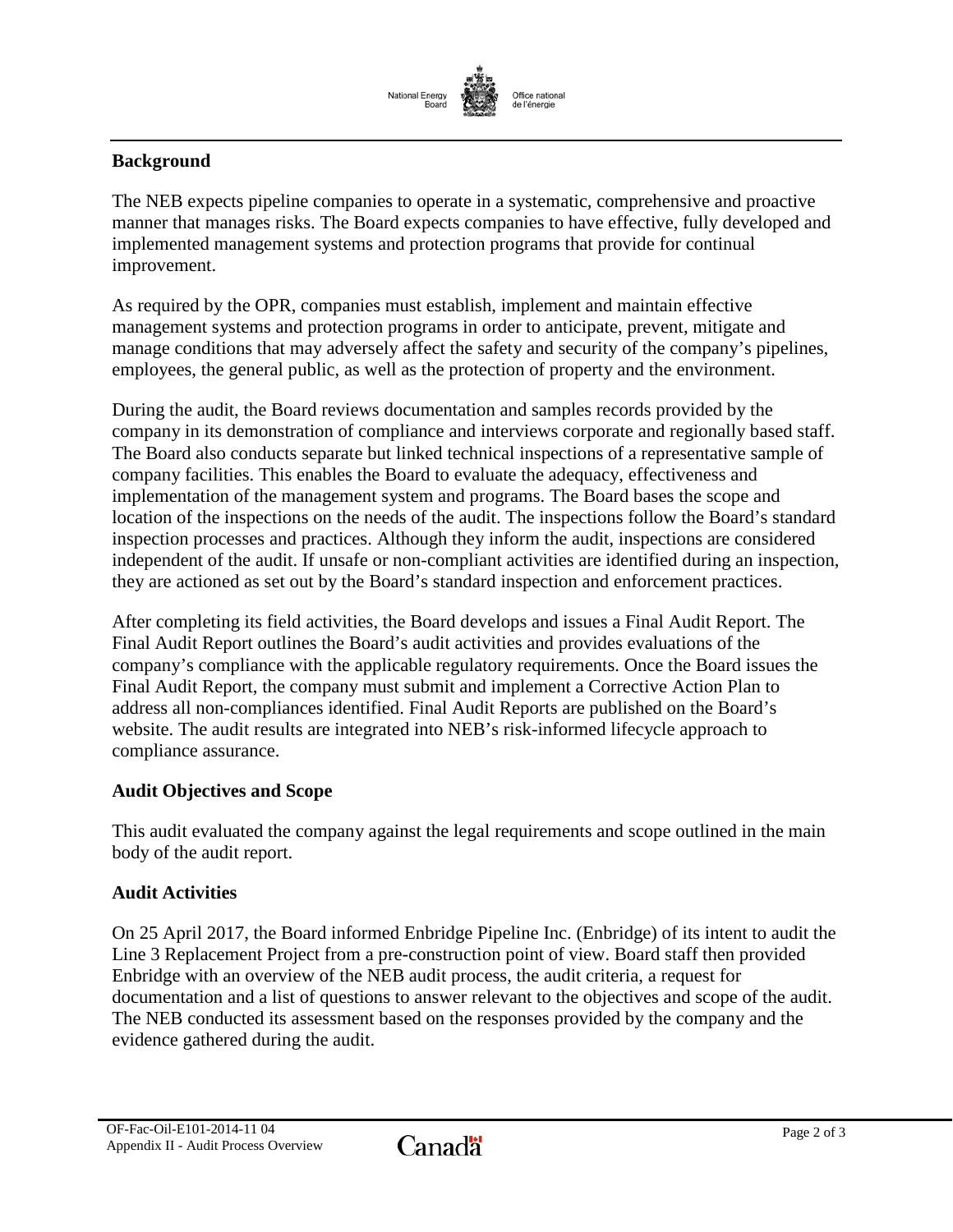

Board staff was in contact with company staff on a regular basis to arrange and coordinate this audit. Enbridge established a digital access portal for Board staff to review documentation and records.

On 12 June 2017, Board Staff conducted an opening meeting with company representatives in Edmonton to confirm the Board's audit objectives, scope and process. Subsequent to the opening meeting, interviews were held at the company's office in Edmonton during the period 04 July to 07 July 2017. Throughout the audit, Board audit staff provided company representatives with daily summaries with action items, where required.

On 20 July 2017, the Board held an audit pre close-out meeting with company representatives. At this meeting, Board staff and Enbridge staff discussed the potential deficiency identified during the audit. At that time the company was provided with the opportunity to present additional evidence to rectify potential deficiencies.

Enbridge chose to decline the final meeting and the single finding of non-compliance was accepted.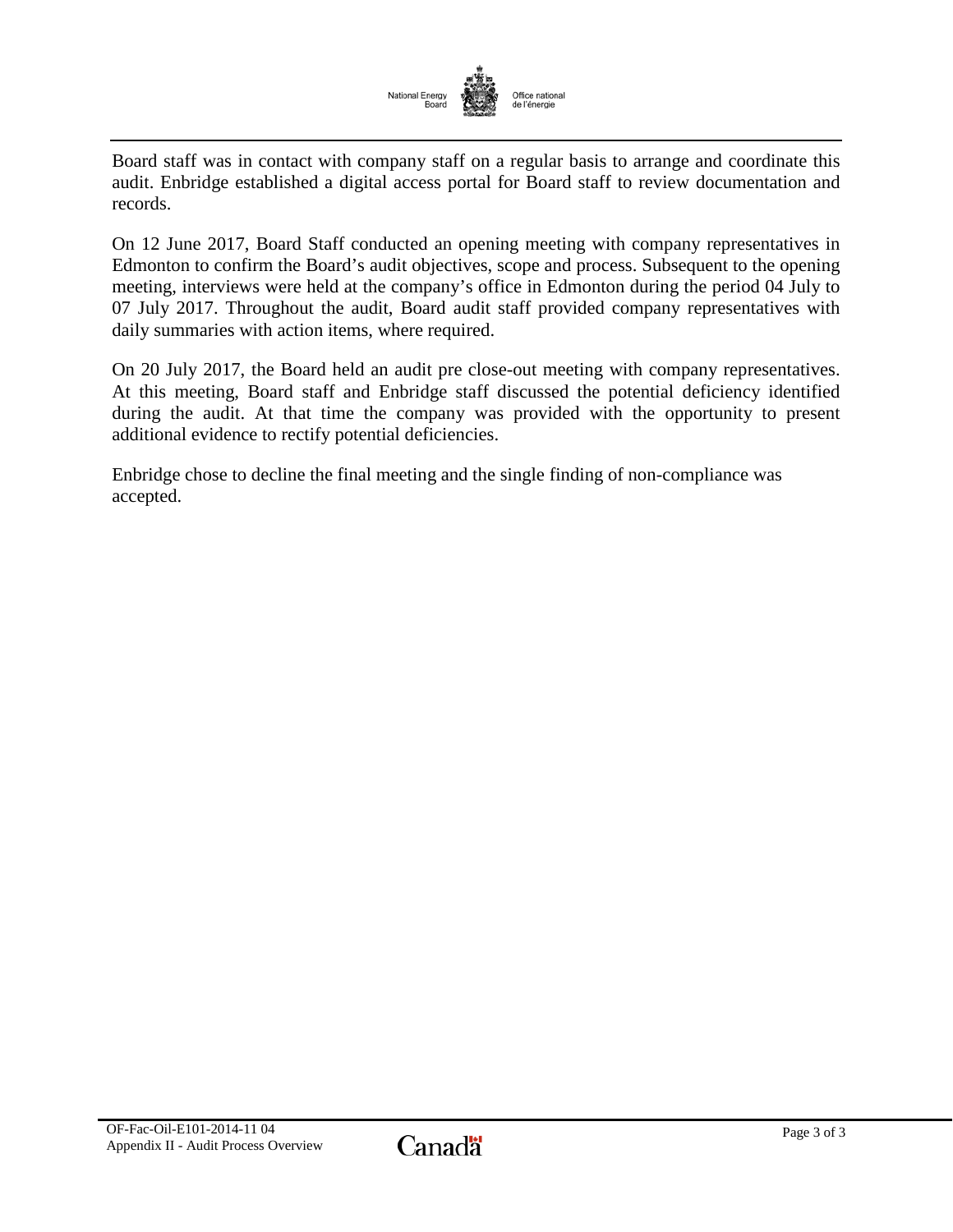

# <span id="page-57-0"></span>**Appendix III: Terminology and Definitions**

*(The Board has applied the following definitions and explanations in measuring the various requirements included in this audit. They follow or incorporate legislated definitions or guidance and practices established by the Board, where available.)*

**Adequate:** The management system, programs or processes complies with the scope, documentation requirements and, where applicable, the stated goals and outcomes of the NEB Act, its associated regulations and referenced standards. Within the Board's regulatory requirements, this is demonstrated through documentation.

**Audit:** A systematic, documented verification process of objectively obtaining and evaluating evidence to determine whether specified activities, events, conditions management systems or information about these matters conform to audit criteria and legal requirements and communicating the results of the process to the company.

**Compliant:** The company has demonstrated that it has developed and implemented programs, processes and procedures that meet legal requirements.

**Corrective Action Plan:** A plan that addresses the non-compliances identified in the audit report and explains the methods and actions that will be used to correct them.

**Developed:** A process or other requirement has been created in the format required and meets the described regulatory requirements.

**Effective:** A process or other requirement meets its stated goals, objectives, targets and regulated outcomes. Continual improvement is being demonstrated. Within the Board's regulatory requirements, this is primarily demonstrated by records of inspection, measurement, monitoring, investigation, quality assurance, audit and management review processes as outlined in the OPR

**Established:** A process or other requirement has been developed in the format required. It has been approved and endorsed for use by the appropriate management authority and communicated throughout the organization. All staff and persons working on behalf of the company or others that may require knowledge of the requirement are aware of the process requirements and its application.

**Finding:** The evaluation or determination of the compliance of programs or elements in meeting the requirements of the *National Energy Board Act* and its associated regulations.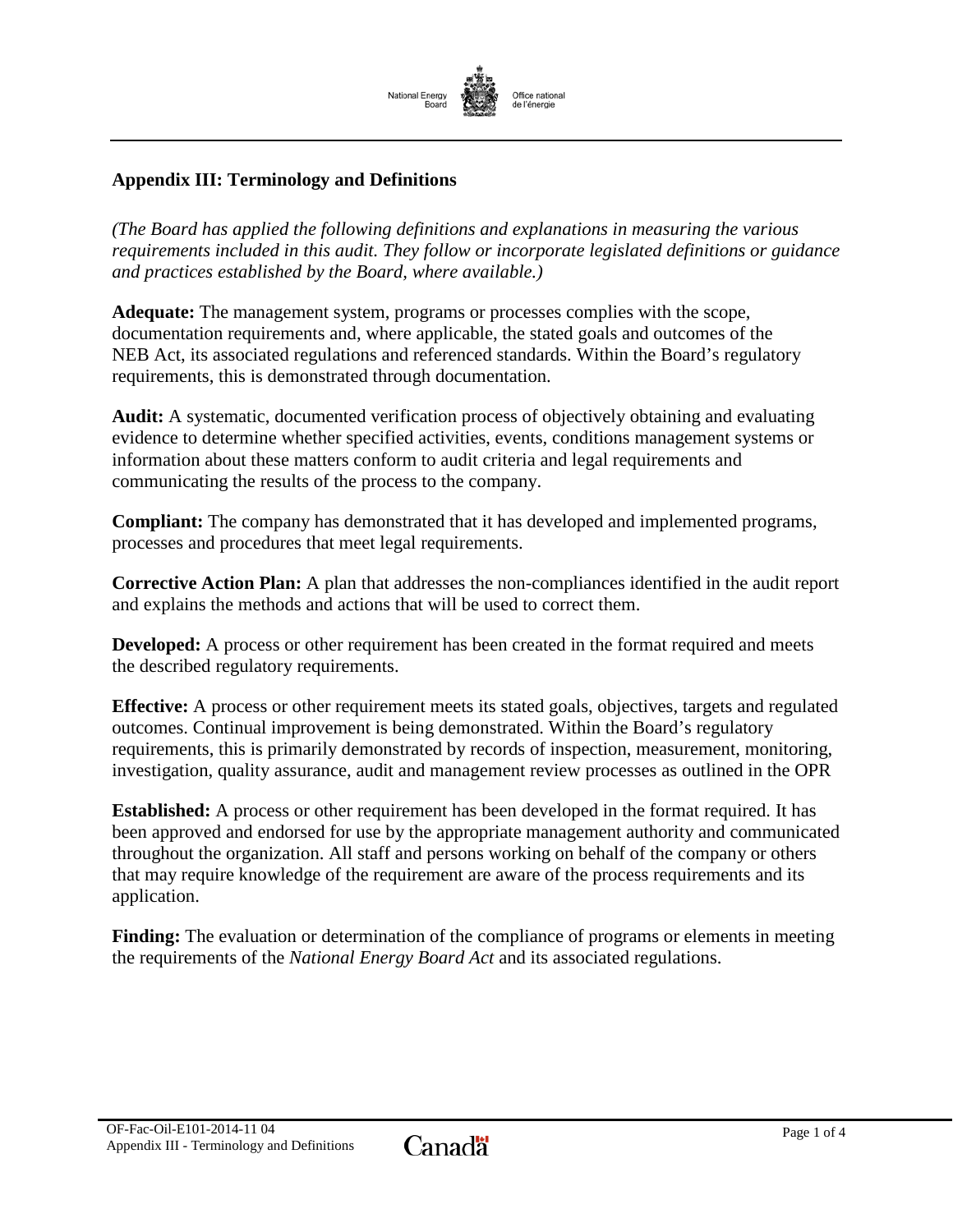

**Implemented:** A process or other requirement has been approved and endorsed for use by the appropriate management authority. It has been communicated throughout the organization. All staff and persons working on behalf of the company or others that may require knowledge of the requirement are aware of the process requirements and its application. Staff has been trained on how to use the process or other requirement. Staff and others working on behalf of the company have demonstrated use of the process or other requirement. Records and interviews have provided evidence of full implementation of the requirement, as prescribed (i. e., the process or procedures are not partially utilized).

**Inventory:** A documented compilation of required items. It must be kept in a manner that allows it to be integrated into the management system and management system processes without further definition or analysis.

List: A documented compilation of required items. It must be kept in a manner that allows it to be integrated into the management system and management system processes without further definition or analysis.

**Maintained:** A process or other requirement has been kept current in the format required and continues to meet regulatory requirements. With documents, the company must demonstrate that it meets the document management requirements in OPR, section 6.5(1)(o). With records, the company must demonstrate that it meets the records management requirements in OPR, section  $6.5$  (1)(p).

**Management System:** The system set out in OPR sections 6.1 to 6.6. It is a systematic approach designed to effectively manage hazards and reduce risk, and promote continual improvement. The system includes the organizational structures, resources, accountabilities, policies, processes and procedures required for the organization to meet its obligations related to safety, security and environmental protection.

*(The Board has applied the following interpretation of the OPR for evaluating compliance of management systems applicable to its regulated facilities.)*

*As noted above, the NEB management system requirements are set out in OPR sections 6.1 to 6.6. Therefore, in evaluating a company's management system, the Board considers more than the specific requirements of section 6.1. It considers how well the company has developed, incorporated and implemented the policies and goals on which it must base its management system as described in section 6.3; its organizational structure as described in section 6. 4; and considers the establishment, implementation, development and/or maintenance of the processes, inventory and list described in section 6.5(1). As stated in sections 6.1(c) and (d), the company's management system and processes must apply and be applied to the programs described in section 55.*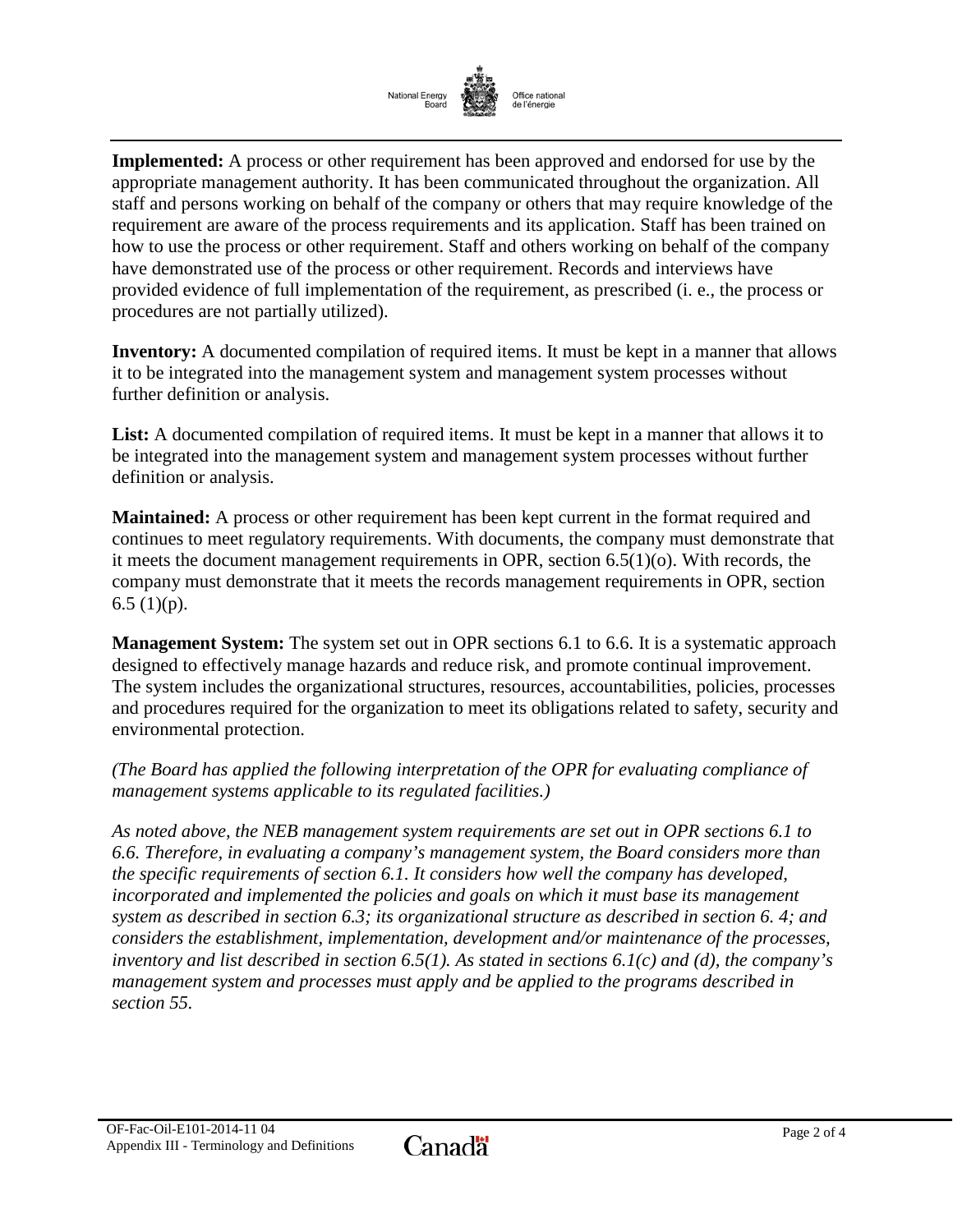![](_page_59_Picture_0.jpeg)

**Non-Compliant:** The company has not demonstrated that it has developed and implemented programs, processes and procedures that meet the legal requirements. A corrective action plan must be developed and implemented.

**Procedure:** A documented series of steps followed in a regular and defined order thereby allowing individual activities to be completed in an effective and safe manner. A procedure also outlines the roles, responsibilities and authorities required for completing each step.

**Process:** A documented series of actions that take place in an established order and are directed toward a specific result. A process also outlines the roles, responsibilities and authorities involved in the actions. A process may contain a set of procedures, if required.

*(The Board has applied the following interpretation of the OPR for evaluating compliance of management system processes applicable to its regulated facilities.)*

*OPR section 6.5(1) describes the Board's required management system processes. In evaluating a company's management system processes, the Board considers whether each process or requirement: has been established, implemented, developed or maintained as described within each section; whether the process is documented; and whether the process is designed to address the requirements of the process, for example a process for identifying and analyzing all hazards and potential hazards. Processes must contain explicit required actions including roles, responsibilities and authorities for staff establishing, managing and implementing the processes. The Board considers this to constitute a common 5 w's and h approach (who, what, where, when, why and how). The Board recognizes that the OPR processes have multiple requirements; companies may therefore establish and implement multiple processes, as long as they are designed to meet the legal requirements and integrate any processes linkages contemplated by the OPR section. Processes must incorporate or contain linkage to procedures, where required to meet the process requirements.*

*As the processes constitute part of the management system, the required processes must be developed in a manner that allows them to function as part of the system. The required management system is described in OPR section 6.1. The processes must be designed in a manner that contributes to the company following its policies and goals established and required by section 6.3.*

*Further, OPR section 6.5(1) indicates that each process must be part of the management system and the programs referred to in OPR section 55. Therefore, to be compliant, the process must also be designed in a manner which considers the specific technical requirements associated with each program and is applied to and meets the process requirements within each program. The Board recognizes that single process may not meet all of the programs; in these cases it is acceptable to establish governance processes as long as they meet the process requirements (as described above) and direct the program processes to be established and implemented in a consistent manner that allows for the management system to function as described in 6.1.*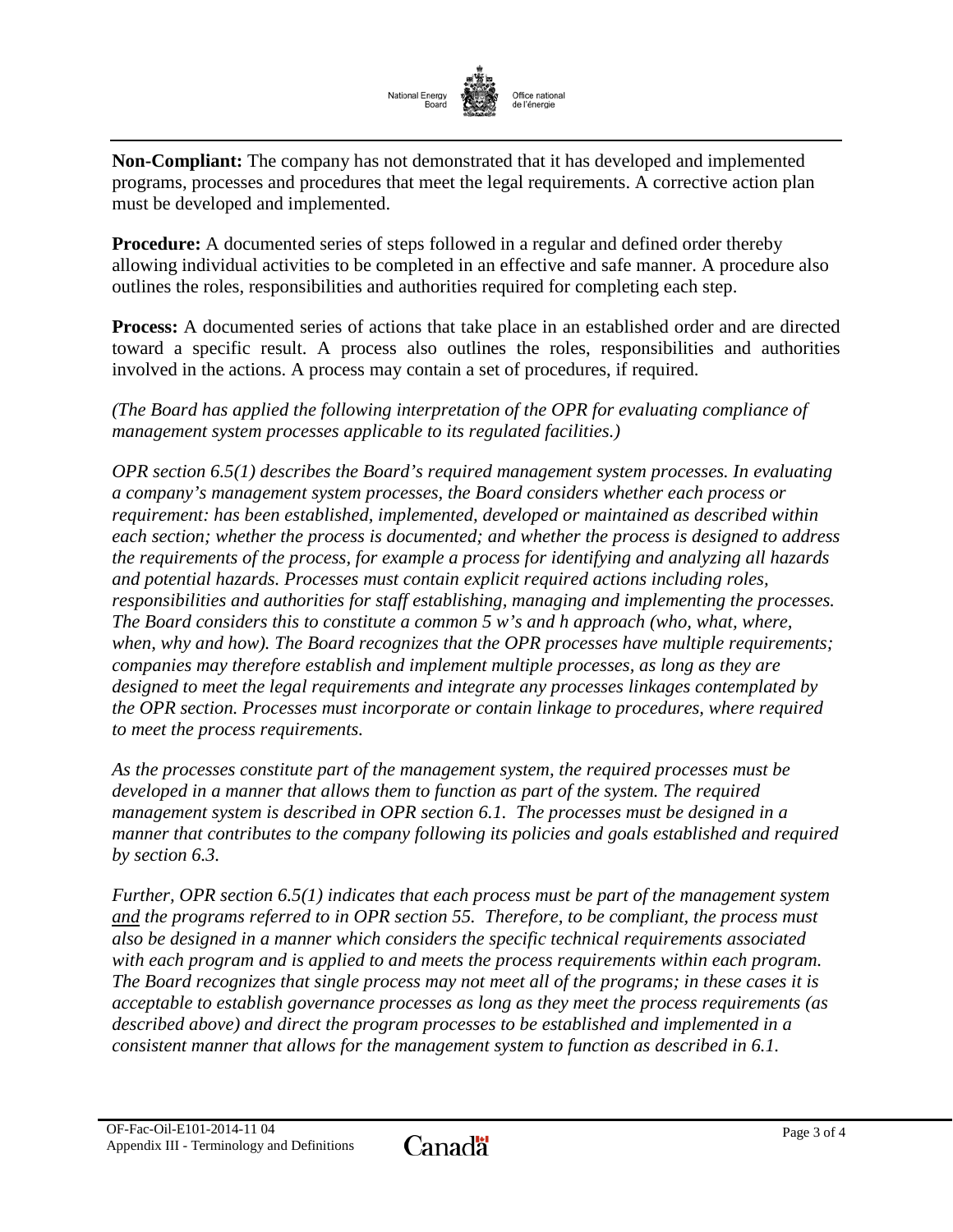![](_page_60_Picture_0.jpeg)

**Program:** A documented set of processes and procedures designed to regularly accomplish a result. A program outlines how plans, processes and procedures are linked; in other words, how each one contributes to the result. A company regularly plans and evaluates its program to check that the program is achieving the intended results.

*(The Board has applied the following interpretation of the OPR for evaluating compliance of programs required by the NEB regulations.)*

*The program must include details on the activities to be completed including what, by whom, when, and how. The program must also include the resources required to complete the activities*.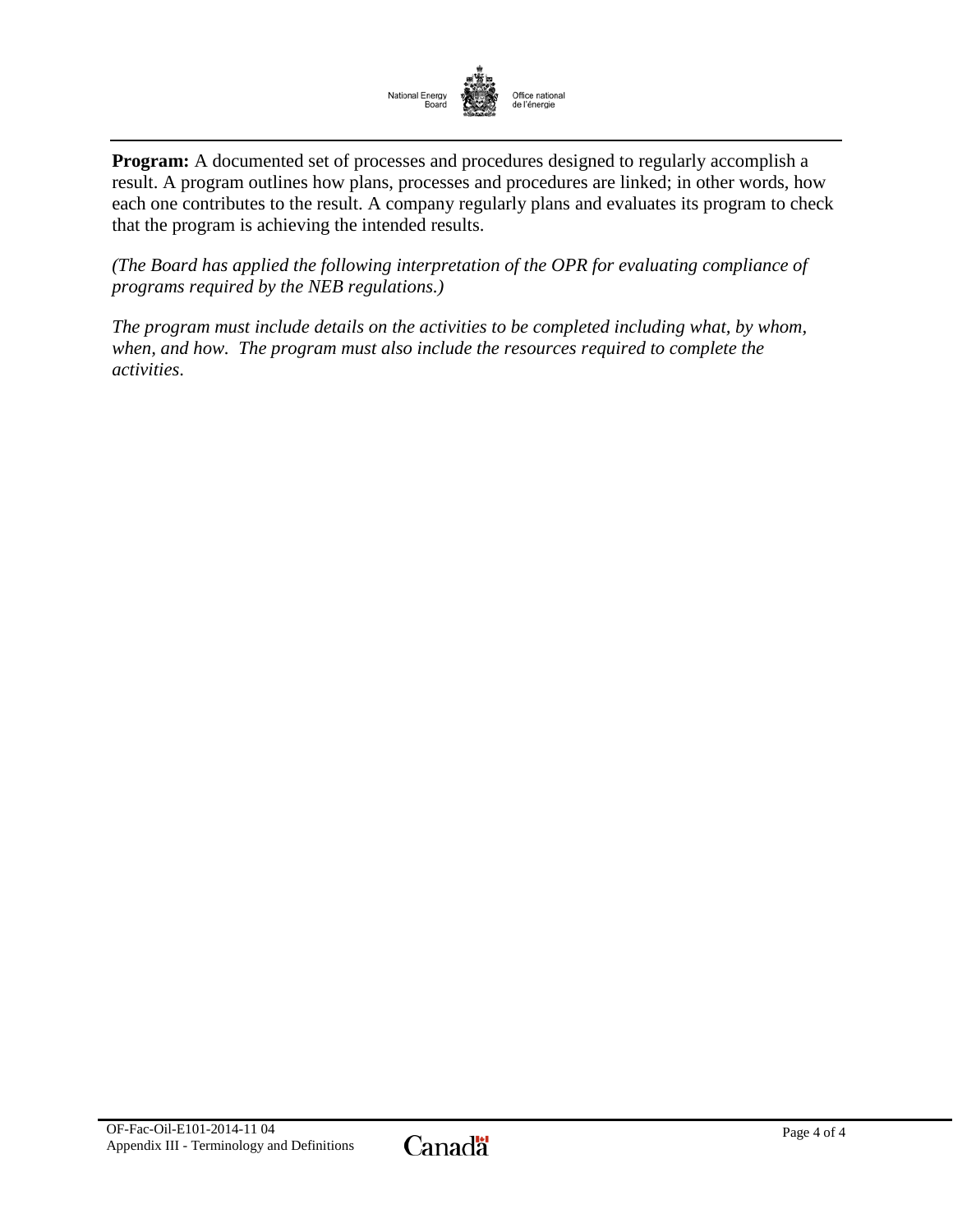![](_page_61_Picture_0.jpeg)

# <span id="page-61-0"></span>**Appendix IV: Abbreviations**

| AO: Accountable officer                                                            |
|------------------------------------------------------------------------------------|
| AP: Audit Protocol                                                                 |
| <b>CAEPLA: Canadian Association of Energy and Pipeline Landowners Associations</b> |
| <b>CAP: Corrective Action Plan</b>                                                 |
| <b>CAPA: Corrective Action / Preventive Action</b>                                 |
| <b>CEP: Construction Execution Plan</b>                                            |
| CLC: Canada Labour Code, Part II                                                   |
| <b>CMP</b> : Compliance Management Plan                                            |
| <b>COHSR:</b> Canada Occupational Health and Safety Regulations                    |
| CSA Z662-15: CSA Standard Z662 entitled Oil and Gas Pipeline Systems, 2015 version |
| EHS: Environment, health and safety                                                |
| EI: Environmental Inspector                                                        |
| <b>EPL:</b> Environment Project Lead                                               |
| <b>EPP: Environmental Protection Plan</b>                                          |
| ERP: Emergency Response Plan                                                       |
| HSMP: Health and Safety Management Plan                                            |
| <b>IMS:</b> Integrated Management System                                           |
| LP: Liquid Pipelines                                                               |
| MOC: Management of change                                                          |
| <b>MP:</b> Major Projects                                                          |
| <b>NEB:</b> National Energy Board                                                  |
| <b>OPR:</b> National Energy Board Onshore Pipeline Regulations                     |
| PSP: Project Safety Plan                                                           |
| <b>QMP: Quality Management Plan</b>                                                |
| <b>RFP: Request for Proposal</b>                                                   |
| <b>SME: Subject Matter Expert</b>                                                  |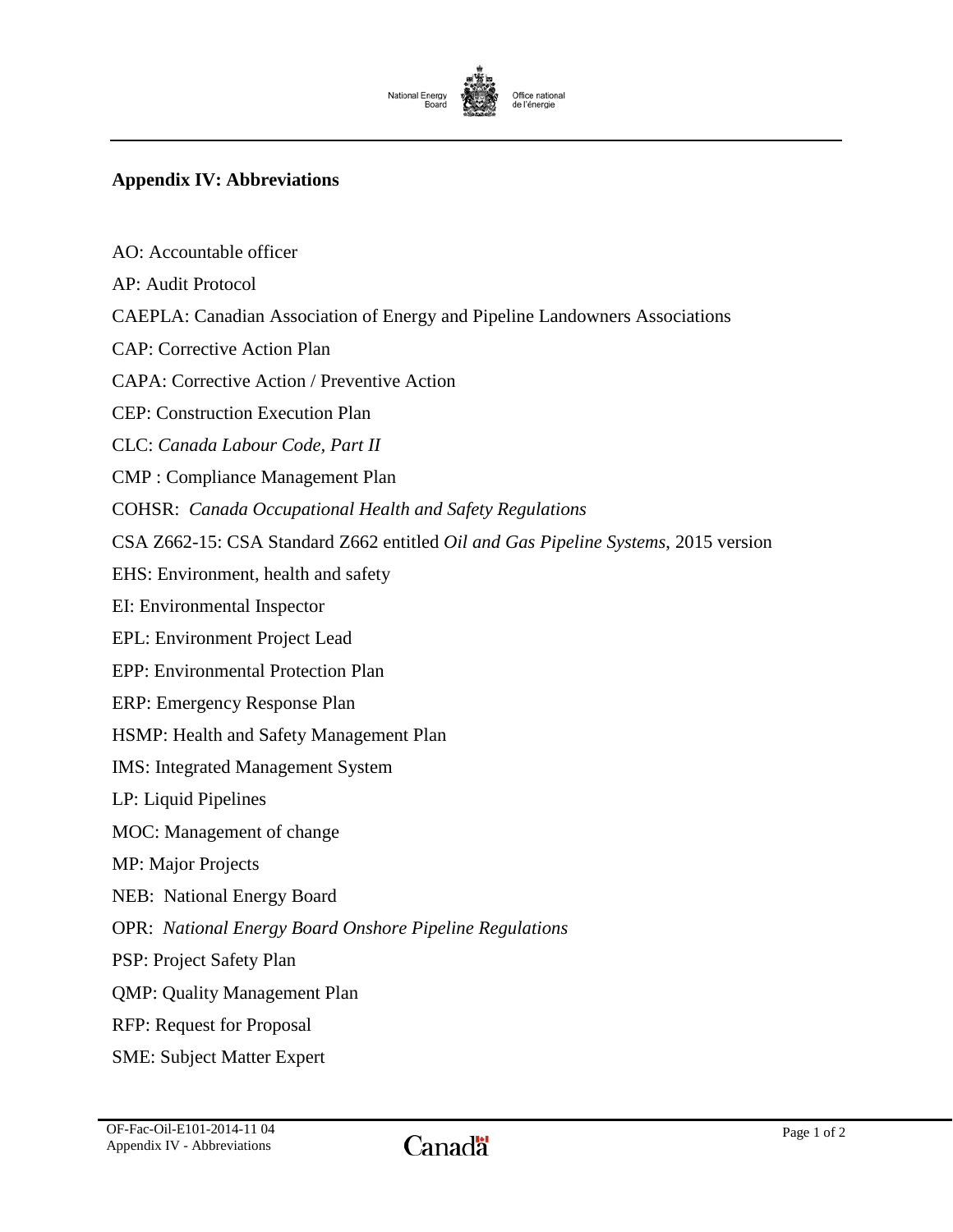![](_page_62_Picture_0.jpeg)

SWP: Safe Work Permit WA: Work Authorization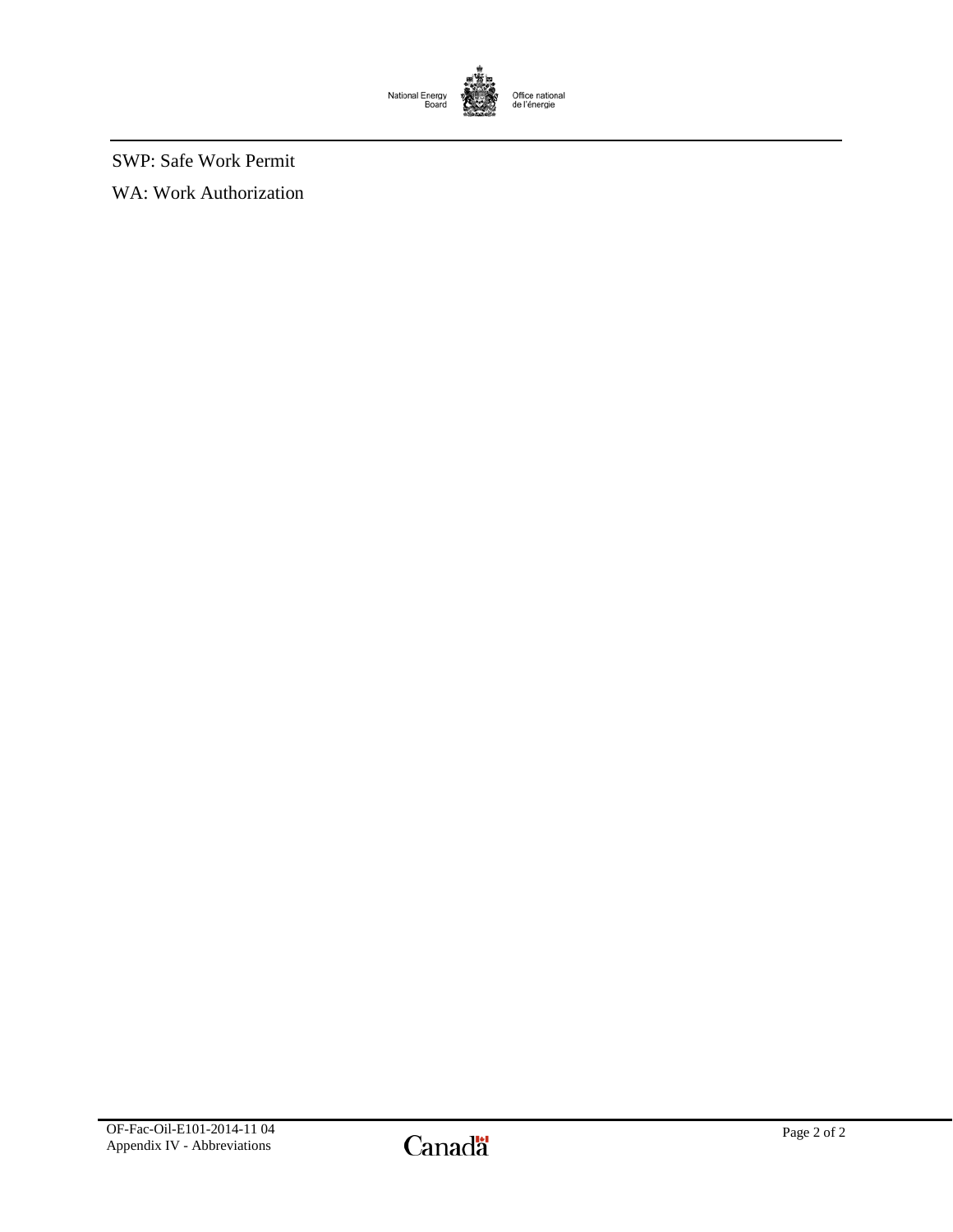![](_page_63_Picture_0.jpeg)

## <span id="page-63-0"></span>**Appendix V: Documents and Records Reviewed**

The following documents were reviewed as part of the Enbridge Pre-construction audit:

IMS Overview - NEB Line 3 Pre-Construction Audit - Final Major Projects Overview - NEB Line 3 Pre-Construction Audit NEB Opening Presentation - June 12 2017 IMS-01 Governing Policies and Process IMS-04 Occupational Health and Safety Management System LP\_MP Safety Manual 1 IMS-06 Environmental Management System Environmental Guidelines for Construction Response to AP.01 Integration - Management System Response to AP.02 Integration – Reporting Hazards Roles and Responsibilities Line 3 Replacement Org Chart Enbridge Accountable Officer Org Chart L3FR Terminals Organizational Chart Facilities Job Descriptions Response to AP.03 Structure – Job Descriptions Response to AP.04 Org. Structure – Legal Requirements Team Job Descriptions. L3R Field Construction Org Chart Spreads 1-4 Construction Execution Plan Response to AP.05 Org. Structure - Legal Requirements Response to AP.06 Org. Structure - Inspectors Response to AP.07 Org. Structure - Halt Construction Schedule E-14 - Construction Inspector Pre-Qualification Response to AP.08 Competency and Training - Task Inventory IMS-04 OHS - Contractor Safety Management Contractor Safety Management Program Contractor Pre-Qualification Process Field Inspection Guide - 1.5.5 Inspector Responsibility Contractor Safety Pre-Qualification Form Response to AP.09 Competency and Training - Contractor Selection LP\_MP Safety Manual Project Safety Management Plan LP\_MP Safety Handbook Annual Contractor Orientation Requirements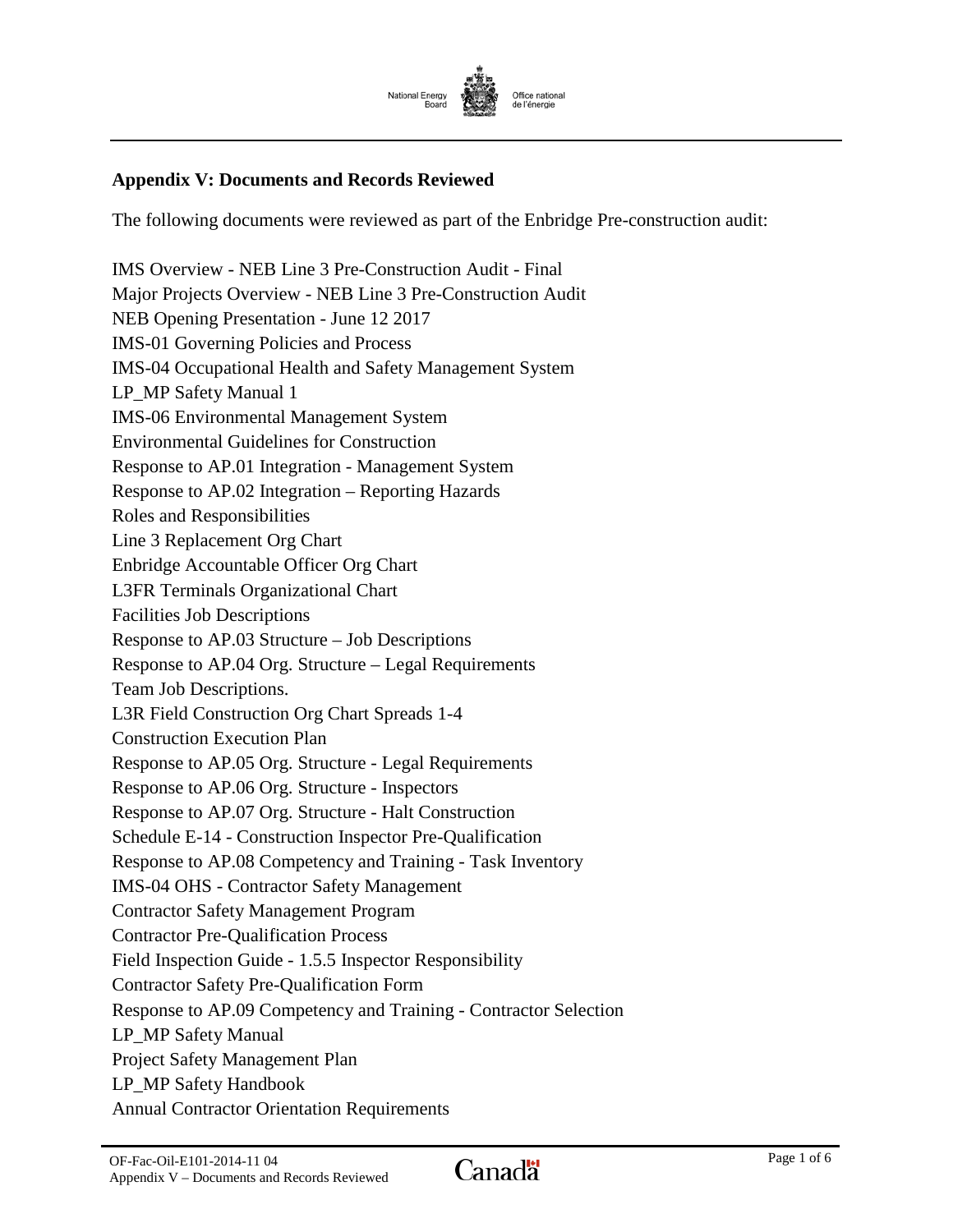![](_page_64_Picture_0.jpeg)

Response to AP.10 Competency and Training - Training Program Response to AP.11 Competency and Training - Competency Evaluation IMS-01 - Hazard and Risk Management Process Process Hazard Analysis - Stations Pre-Project Hazard Analysis Canadian Major Projects Safe Work Guidelines Traffic Accommodation Strategy - Alberta Traffic Accommodation Strategy - Saskatchewan Traffic Accommodation Strategy - Manitoba Environmental Plan Risk Management Plan LP\_MP Safety Manual IMS-06 Environmental Management System Project Safety Management Plan Risk Register - Mainline Risk Register - Stations Risk Register - YP Terminal Process Hazard Analysis - Mainline Response to AP.12 Hazards and Risk - Hazard and Potential Hazard Identification Project Hazard Analysis - Mainline - What-If Project Hazard Analysis - Stations - HAZOP Pre-Project Hazard Analysis LP MP Safety Manual Response to AP.13 Hazards and Risk - Hazard Inventory Process Hazard Analysis - Stations Response to AP.14 Hazards and Risk - Risk Assessment Project Management Plan LP\_MP Safety Manual MP Major Projects Report Guidelines Major Project Report Slide Templates Monthly Project Report - June 2017 Response to AP.15 Hazards and Risk - Hazards, Risk and Incident Communication. Response to AP.16 Hazards and Risk - Hazard Change Management Canadian Major Project Safe Work Guidelines OJ Emergency Response - 2017 Response to AP.17 Hazards and Risk - Controls CAN Pipeline Field Inspection Guide - MP-CPCS-GUID-002 Project Safety Management Plan Response to AP.18 Hazards and Risk - Public and Environmental Hazards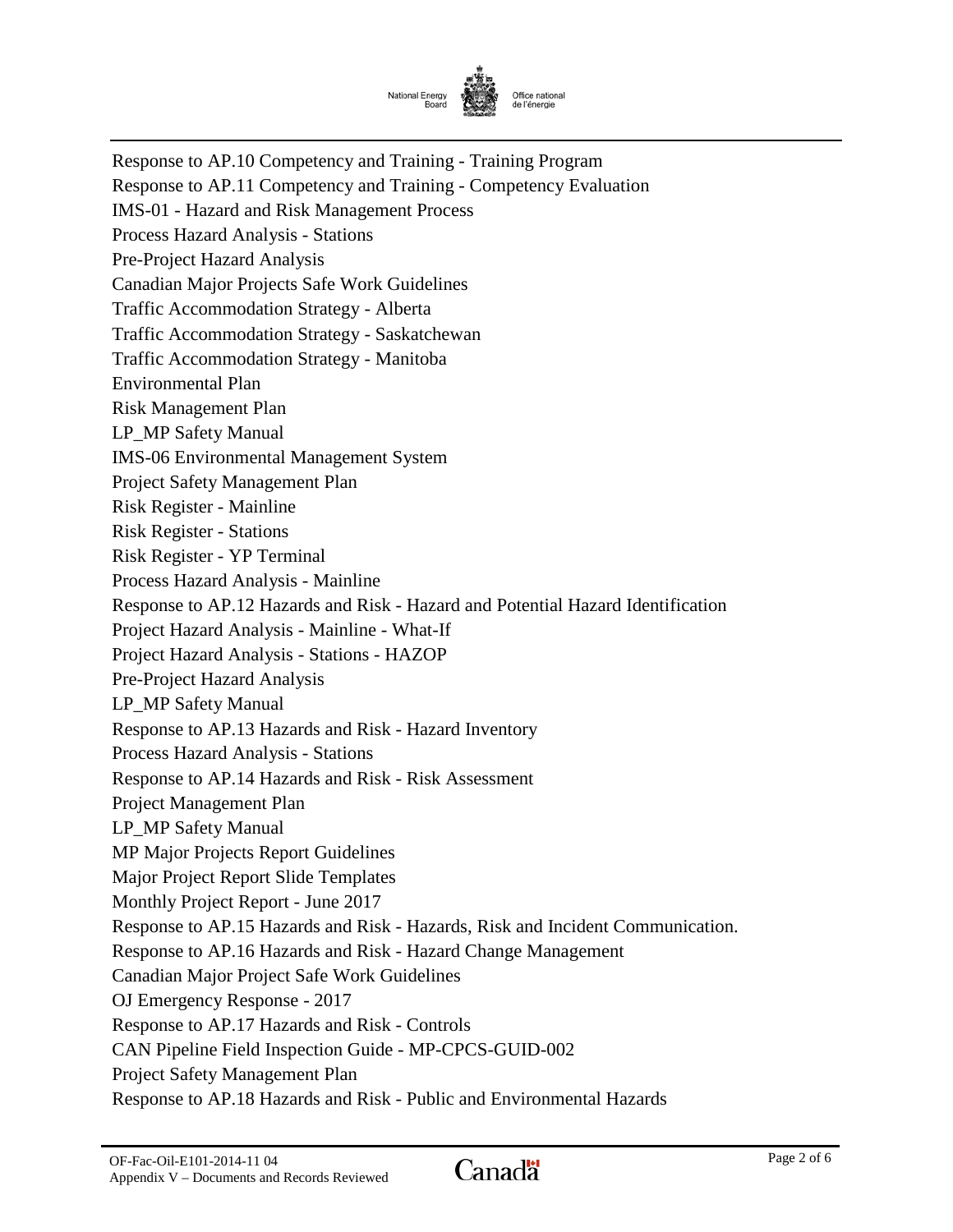![](_page_65_Picture_0.jpeg)

Project Management Plan Mainline Project Management Plan Communication - Project Communication Communication - Roles, Responsibilities and Authorities Environmental Protection Plan, Section 1.5 Communication - Regulatory and Design Change Management Communication - Corrective Actions Security Management Plan Response to AP.24 Communication - Site Access Safety Operations and Maintenance Manual Book 1 02-02-01 Incident Reporting CAN Project Safety Management Plan - Mainline Environmental Incident Reporting Process Description Environment Incident Investigation Report Response to AP.25 Communication - Reportable Incidents Response to AP.26 Communication - Special Conditions ERP, L3R - Spreads 1 and 2 ERP-8, L3R, Craik ERP-9, L3R, Bethune ERP-10, L3R, Richardson ERP-11, L3R, Odessa ERP-12, L3R, Glenavon ERP-13, L3R, Langbank ERP-14, L3R, Cromer ERP-15, L3R, West Souris ERP-16, L3R, Glenboro ERP-17, L3R, St Leon ERP, L3R - Spreads 3 and 4 ERP-18, L3R, Gretna ERP-1, L3R, Hardisty Terminal ERP-2, L3R, Metiskow ERP-3, L3R, Cactus Lake ERP-4, L3R, Kerrobert ERP-5, L3R, Herschel ERP-6, L3R, West Milden ERP-7, L3R, Loreburn Response to AP.27 Communication - Emergency Response Tabletop Exercise Minutes and Report Tabletop Exercise Report Response to AP.28 Communication - Emergency Response Testing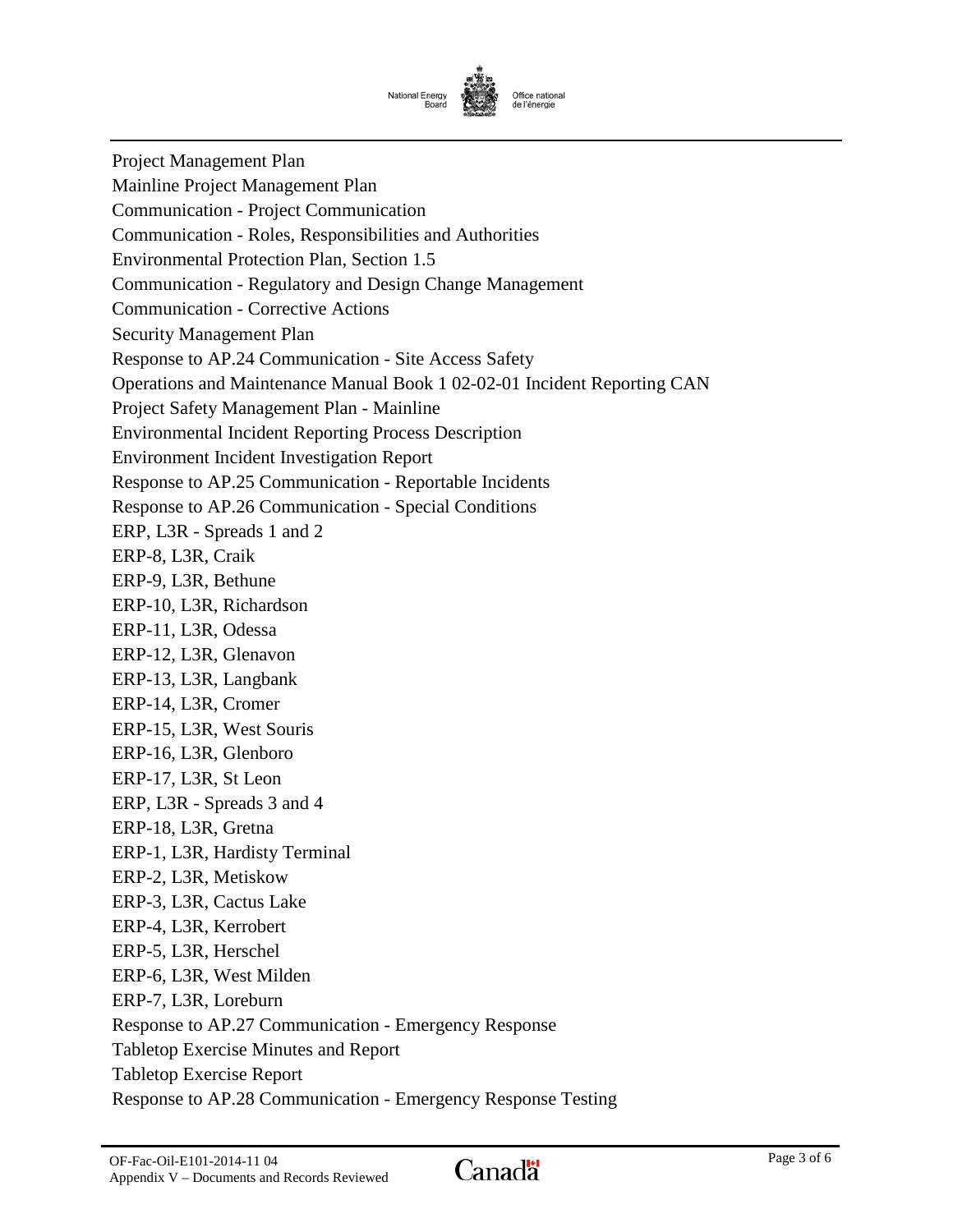![](_page_66_Picture_0.jpeg)

Response to AP.29 Communication - Limited Cell Phone Coverage Supply Chain Management Protocol Enbridge PSC-001 - Pipeline Construction Enbridge PCS-002 - Pipeline Welding Enbridge PCS-003 - Non-Destructive Testing Supplier Surveillance Manual ENB-QMS-MAN-024 Expediting Procedure - SCM-COR-MM-PROC-002 Logistics Procedure - MP-COR-MM-PROC-004 Material Receiving Procedure - SCM-COR-MM-PROC-001 Surplus Management Process - SCM-IR-PRCS-001 MP Quality Manual MP-QMS-QM-001 CAN Pipeline Field Inspection Guide - MP-CPCS-GUID-002 MP ITP Preparation Guideline - ENB-QMS-GUID-017 Response to AP.30 Inspection - Material and Equipment Quality Monitoring MP Quality Incident Response Procedure - ENB-QMS-PROC-027 MP Quality Enhancement Report Procedure - ENB-QMS-PROC-022 MP Quality Bulletin Guidelines - ENB-QMS-GUID-005 MP Quality Incident Leadership Review MP-QMS-GUID-036 Incident Response Procedure Closure Form Guide OMM Book 1 02-02-03 Incident Investigation Response to AP.31 Inspection - Quality Corrective Actions Incident Leadership Review Guideline MP-QMS-GUID-036 Response to AP.32 Inspection - Quality Immediate Action Response to AP.33 Inspection - Corrective Action Follow Up Response to AP.34 Inspection - Legal Requirements Monitoring Response to AP.35 Management of Change Compliance and Ethics Management System MCR Regulatory Change Process MCR Regulatory Management of Change Process Project Compliance Management Process Project Regulatory Commitment and Condition Management Response to AP.36 Legal Requirement - Concordance Response to AP.37 Legal Requirement - Resolution of Non-Compliance Inventory of Hazard and Potential Hazard Categories Response to IR.40 Hazards and Risk - Enbridge Hazard Inventory LP\_MP Safety Handbook for Contractor Personnel Enbridge Environmental Orientation Video 2015 Enbridge Environmental Orientation Video Subject Matter Response to IR.41 - AP.10 Competency and Training - Worker Orientations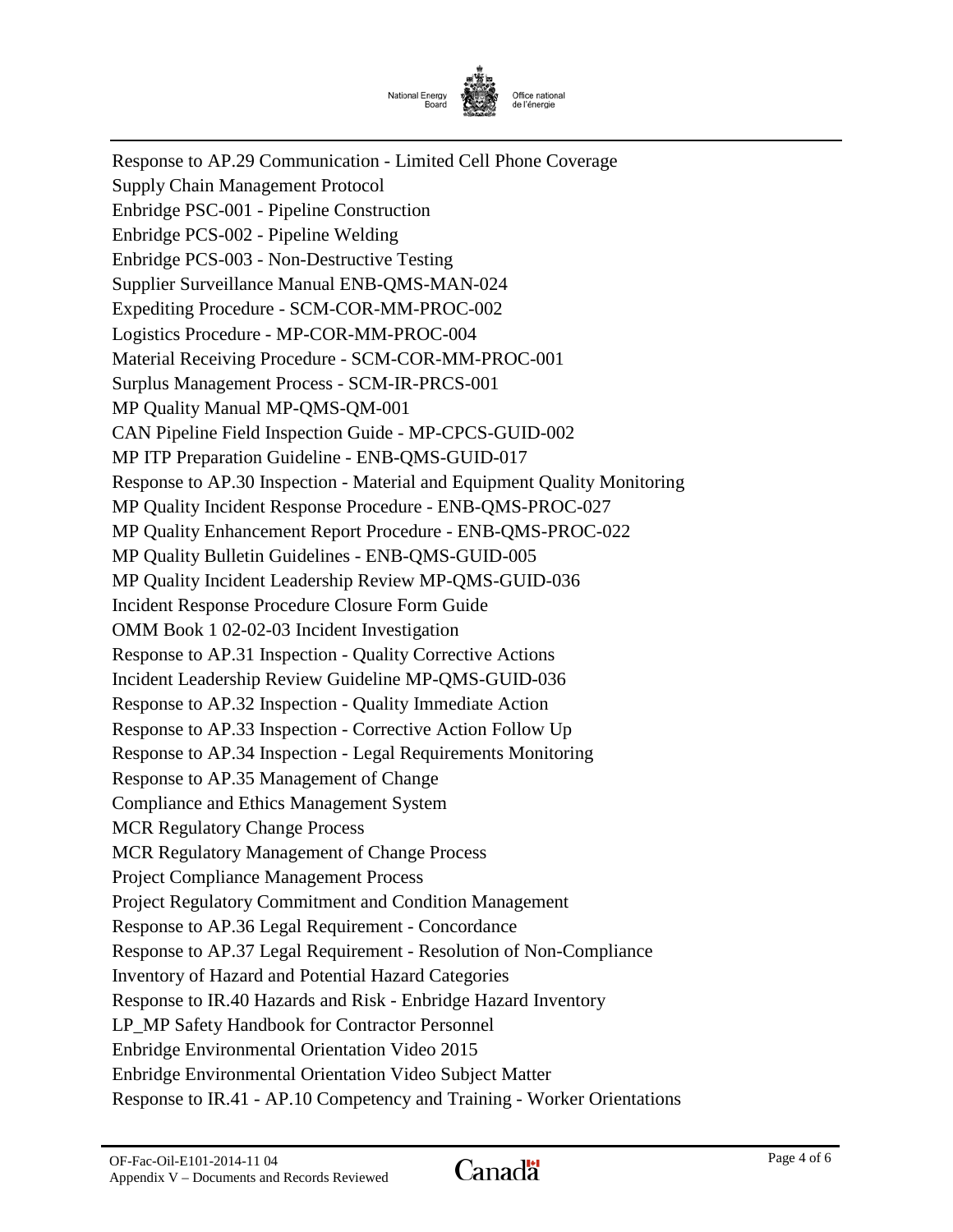![](_page_67_Picture_0.jpeg)

Environmental Protection Plan - Facility Response to IR.42 - L3FR Environmental Protection Plan - Facility L3FR - Environmental Protection Plan - Mainline L3FR - Environmental Protection Plan - Facility Response to IR.44 - Public and Environmental Hazards - Environmental Inspection Hazard Identification Process Risk Analysis Process Risk Evaluation Process Response to IR.43 - AP.12 Hazard and Risk Management Processes MP QCC RFI Procedure ENB-ENG-PROC-007 Contract Administration Procedure Response to IR.49 - Communication - Regulatory and Design Change Management L3FR Inspector Training Agenda - July 4 to 6 2017 Response to IR.45 - Competency and Training - Inspector Training Response to IR.46 - Competency and Training - Contractor Leadership Training L3 Pre-Mobilization CMT Readiness Session.pdf Response to IR.47 - Hazards and Risk - Reporting L3FR - Land and ROW Acquisition Plan Land Services - Construction Support Process Document Response to IR.48 Hazards and Risk - Land Services Controls (01) 255-002 RFP - Appendix A final apr24kr (03) Schedule A - General Conditions (05) Schedule C - The Workfinal (06) Schedule D - Commercial Terms (07) Schedule E - Company's Policies and Procedures HARDISTY CONTROL PLAN 2016 D-1.8-3375-10-0 LP-MP Safety Manual MP Hand Injury Prevention Program ELP-MP CDN Contractor DnA Policy COAA DnA Guidelines Heavy Equip Camera Monitoring System Safe Communication While Driving Policy Health and Safety Policy - Major Projects Project Safety and Security Management Plan Project Safety Plan Requirement MP Safe Work Practice Open Blade MP Work PracticeWinter Footwear MP Ground Disturbance Requirements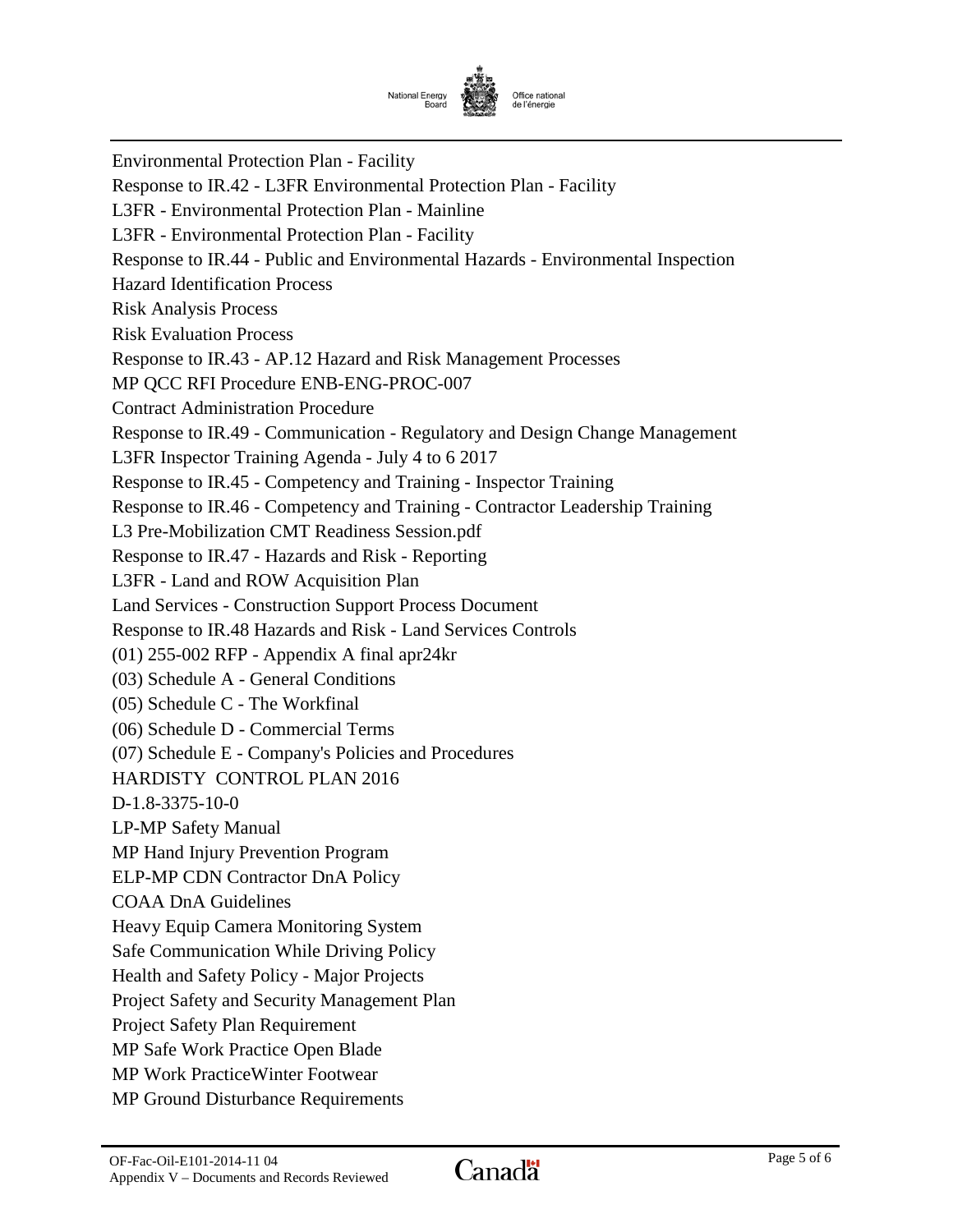![](_page_68_Picture_0.jpeg)

<span id="page-68-0"></span>Contractor Safety Performance Scorecard Insp and Test Plan (ITP) Prep Guideline.pdf MP Contractor Proj Controls Reporting Reqmts Schedule Management Plan for Contractors L3RP-FacilityEPP-R1b-04-17-17 Waste Management Plan LP - Canada ENB Water withdrawal and release notification EHA Facilities Rev 4 Final proof Field Checklist for diversion of water Response to IR.50 - Communication - Special Conditions L3FR Document Management Plan Response to IR.51 - Inspection - Records Management L3RP EPP Update\_1 08-09-2017 L3RP PSMP Appendix 19 PSSMP Rev.1.9 July 28 2017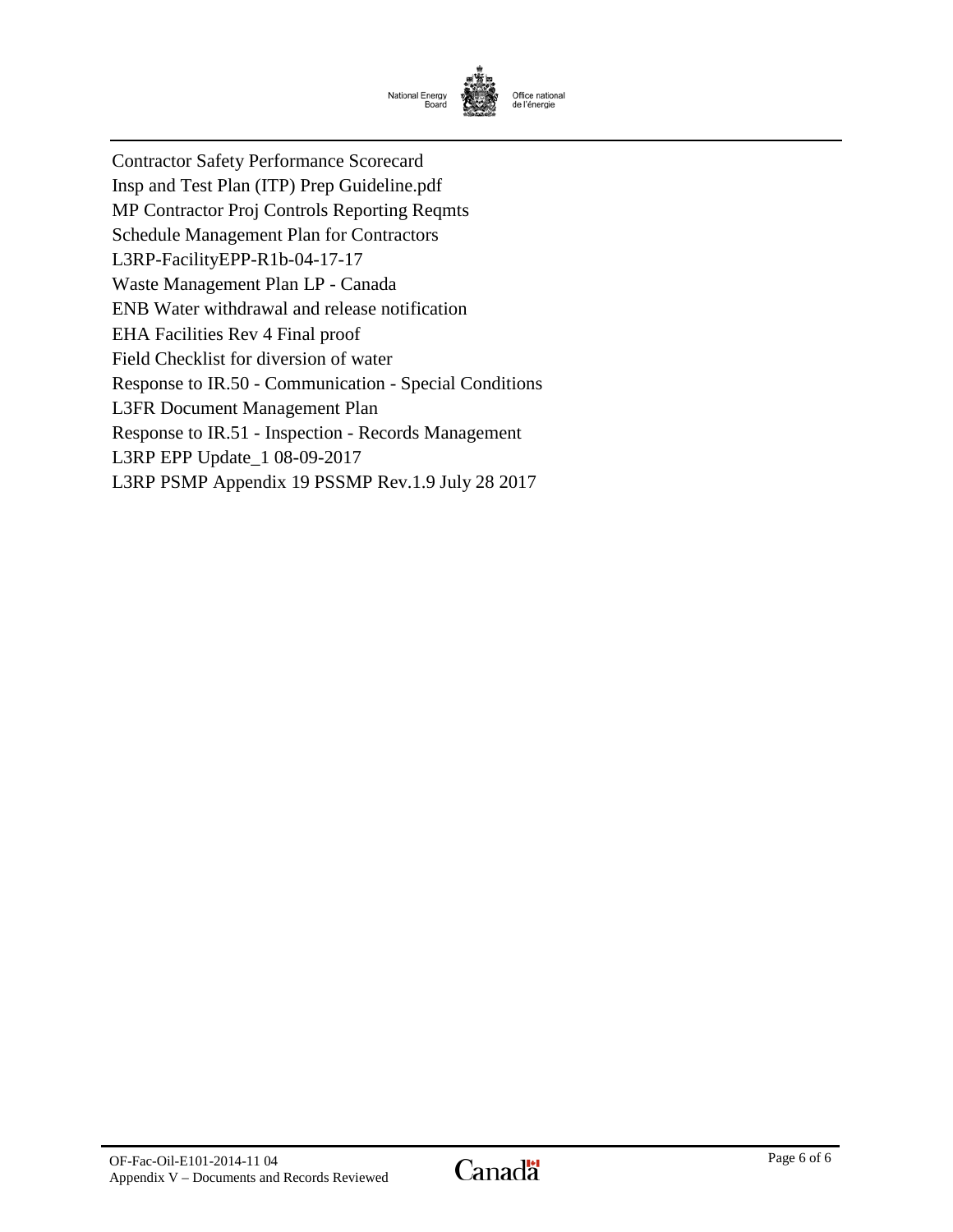![](_page_69_Picture_0.jpeg)

# **Appendix VI: Interviewee List**

| <b>Company Representative</b> | <b>Job Title</b>                           |
|-------------------------------|--------------------------------------------|
|                               | Manger, Pipeline Compliance                |
|                               | Manager, Program Safety Canadian Mainline  |
|                               | Sr. Safety Coordinator, Facilities         |
|                               | <b>Construction Manger</b>                 |
|                               | Specialist – Pipeline Compliance           |
|                               | Manager Environment - Canada               |
|                               | <b>Environmental Analyst</b>               |
|                               | <b>Sr. Quality Coordinator</b>             |
|                               | <b>Quality Coordinator</b>                 |
|                               | <b>Inspections Specialist Construction</b> |
|                               | Sr. Advisor, Regulatory Affairs            |
|                               | Manager, Facilities Engineer               |
|                               | Manger, Engineering Terminals              |
|                               | <b>Manger Engineering Pipeline</b>         |
|                               | Manager, Regulatory Compliance             |
|                               | <b>Regulatory Compliance Advisor</b>       |
|                               | Supervisor, SCM Enbridge                   |
| i                             | Manager, SCM Materials Management          |
|                               | Supervisor Project Services - Enbridge     |
|                               | <b>Supervisor Project Integration</b>      |